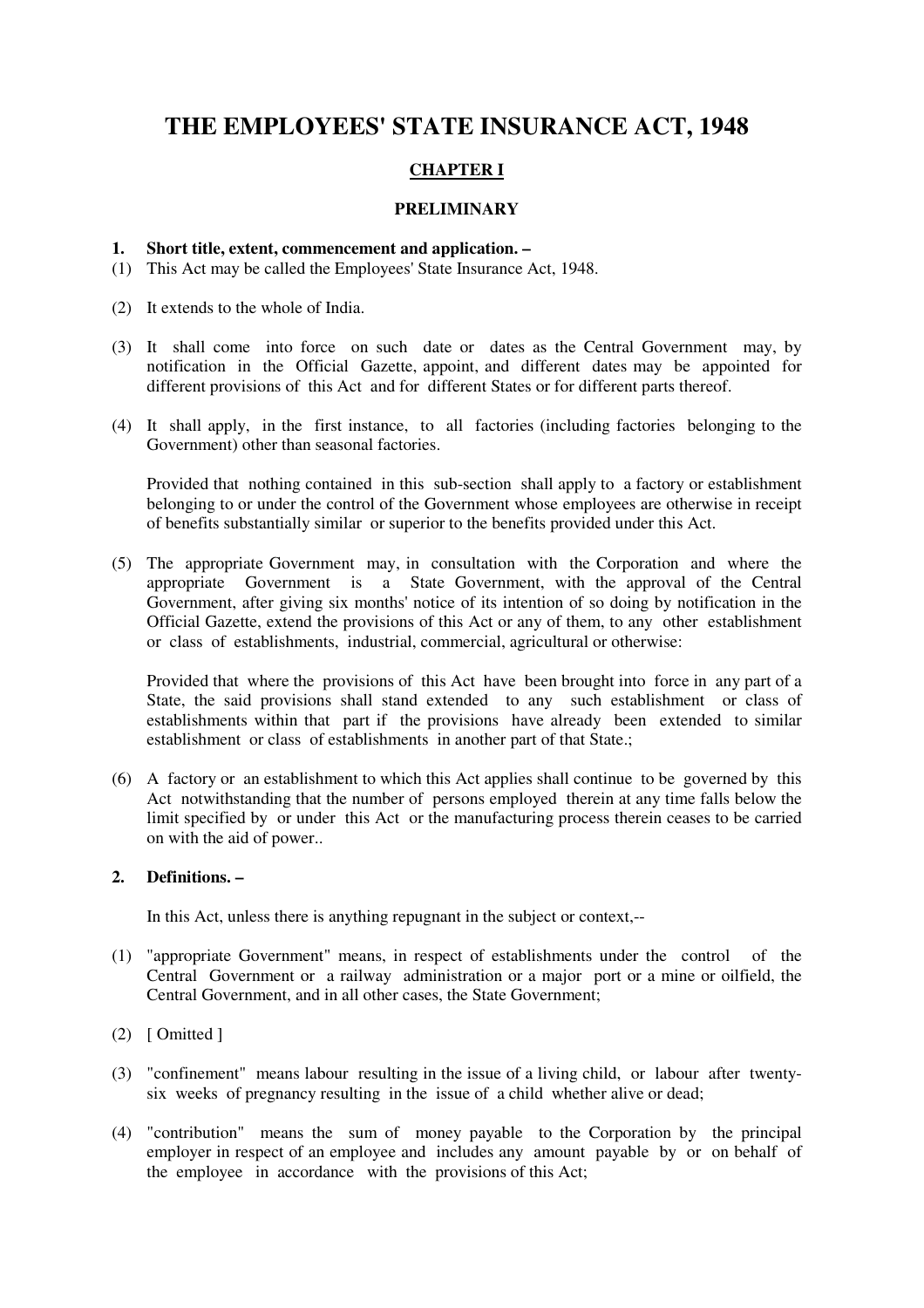- $(5)$  [ Omitted ]
- (6) "Corporation" means the Employees' State Insurance Corporation set up under this Act;
	- (6A) "dependant" means any of the following relatives of a deceased insured person, namely:-
	- (i) a widow, a minor legitimate or adopted son, an unmarried legitimate and adopted daughter;
	- (ia) a widowed mother;
	- (ii) if wholly dependent on the earnings of the insured person at the time of his death, a legitimate or adopted son or daughter who has attained the age of eighteen years and is infirm;
	- (iii) if wholly or in part dependent on the earnings ofthe insured person at the time of his death,-
		- (a) a parent other than a widowed mother,
		- (b) a minor illegitimate son, an unmarried illegitimate daughter or a daughter legitimate or adopted or illegitimate if married and a minor or if widowed and a minor,
		- (c) a minor brother or an unmarried sister or a widowed sister if a minor,
		- (d) a widowed daughter-in-law,
		- (e) a minor child of a pre-deceased son,
		- (f) a minor child of a pre-deceased daughter where no parent of the child is alive, or
		- (g) a paternal grand-parent if no parent of the insured person is alive;
- (7) "duly appointed" means appointed in accordance with the provisions of this Act or with the rules or regulations made thereunder;
- (8) "employment injury" means a personal injury to an employee caused by accident or an occupational disease arising out of and in the course of his employment, being an insurable employment, whether the accident occurs or the occupational disease is contracted within or outside the territorial limits of India;
- (9) "employee" means any person employed for wages in or in connection with the work of a factory or establishment to which this Act applies and-
	- (i) who is directly employed by the principal employer on any work of, or incidental or preliminary to or connected with the work of, the factory or establishment, whether such work is done by the employee in the factory or establishment or elsewhere; or
	- (ii) who is employed by or through an immediate employer on the premises of the factory or establishment or under the supervision of the principal employer or his agent on work which is ordinarily part of the work of the factory or establishment or which is preliminary to the work carried on in or incidental to the purpose of the factory or establishment; or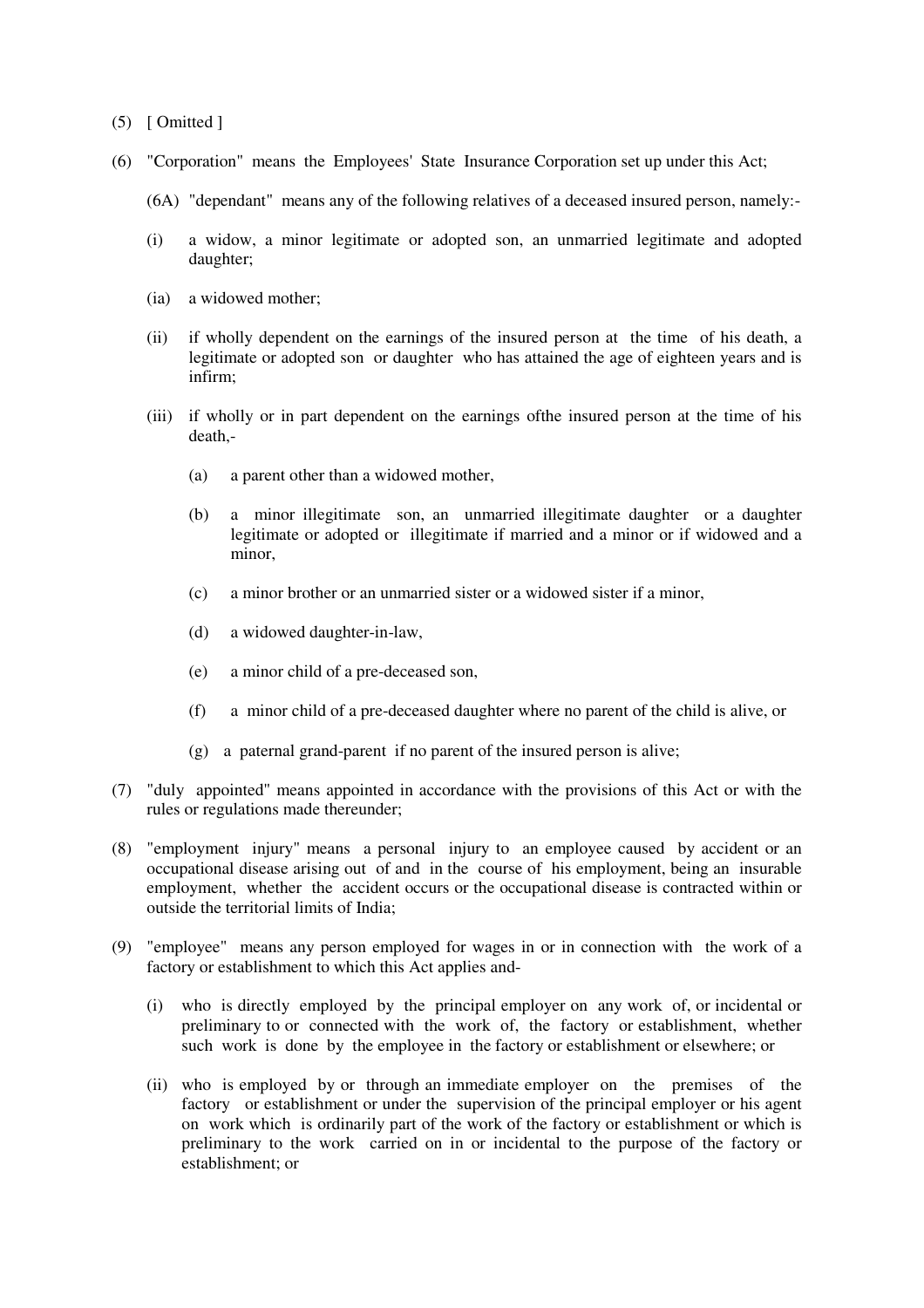- (iii) whose services are temporarily lent or let on hire to the principal employer by the person with whom the person whose services are so lent or let on hire has entered into a contract of service; and includes any person employed for wages on any work connected with the administration of the factory or establishment or any part, department or branch thereof or with the purchase of raw materials for, or the distribution or sale of the products of, the factory or establishment or any person engaged as an apprentice, not being an apprentice engaged under the Apprentices Act, 1961 (52 of 1961), or under the standing orders of the establishment; but does not include:
	- (a) any member of the Indian naval, military or air forces; or
	- (b) any person so employed whose wages (excluding remuneration for overtime work) exceed such wages as may be prescribed by the Central Government:

 Provided that an employee whose wages (excluding remuneration for overtime work) exceed such wages as may be prescribed by the Central Government at any time after (and not before) the beginning of the contribution period, shall continue to be an employee until the end of that period;

- (10) "exempted employee" means an employee who is not liable under this Act to pay the employee's contribution;
- (11) "family" means all or any of the following relatives of an insured person, namely:--
	- (i) a spouse;
	- (ii) a minor legitimate or adopted child dependent uponthe insured person;
	- (iii) a child who is wholly dependent on the earningsof the insured person and who is--
		- (a) receiving education, till he or she attainsthe age of twenty-one years,
		- (b) an unmarried daughter;
	- (iv) a child who is infirm by reason of any physical ormental abnormality or injury and is wholly dependent on theearnings of the insured person, so long as the infirmitycontinues;
	- (v) dependent parents;
- (12) "factory" means any premises including the precincts thereof--
	- (a) whereon ten or more persons are employed or were employed for wages on any day of the preceding twelve months, and in any part of which a manufacturing process is being carried on with the aid of power or is ordinarily so carried on, or
	- (b) whereon twenty or more persons are employed or were employed for wages on any day of the preceding twelve months, and in any part of which a manufacturing process is being carried on without the aid of power or is ordinarily so carried on,

but does not include a mine subject to the operation of the Mines Act, 1952 (35 of 1952) or a railway running shed;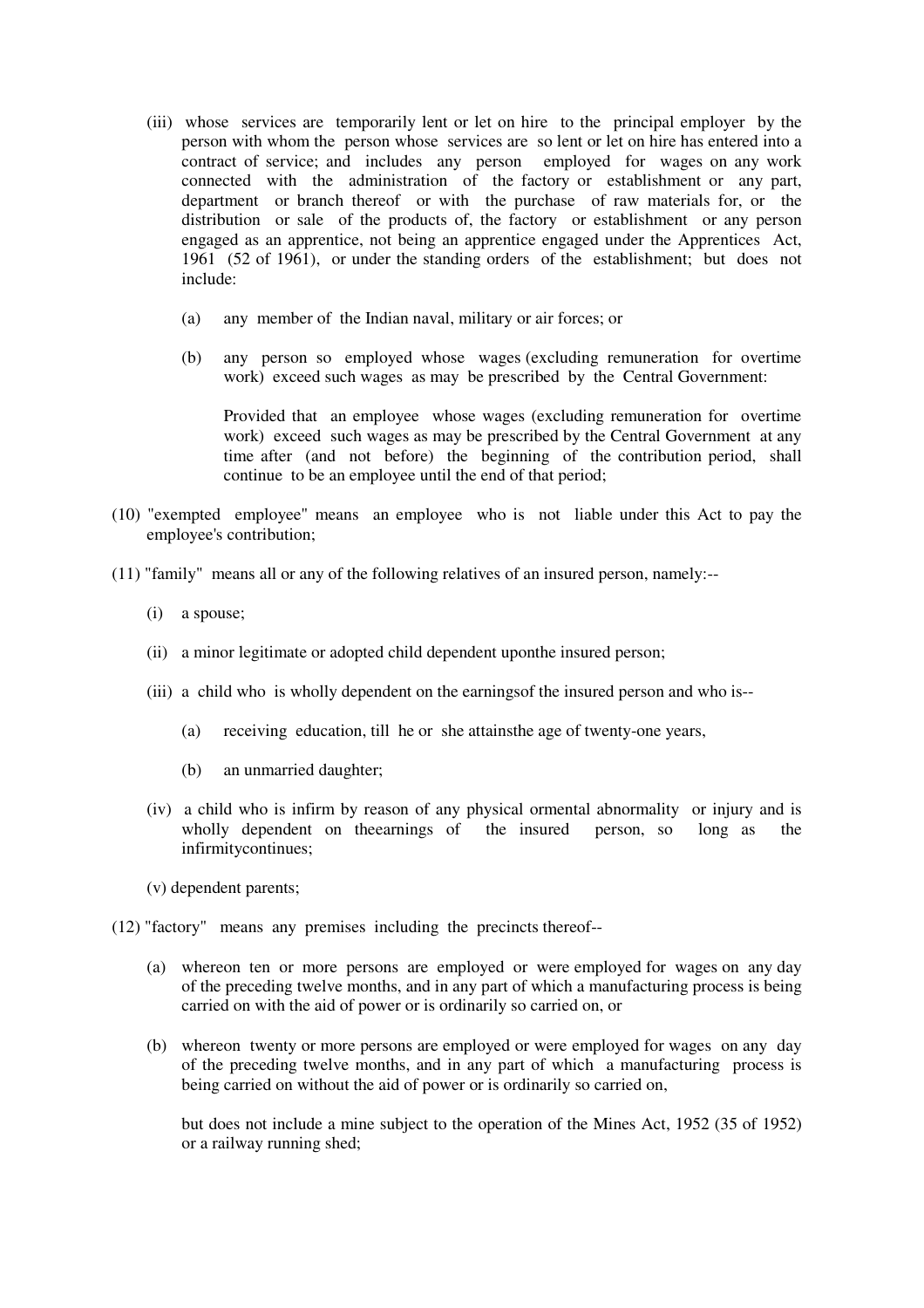- (13) "immediate employer", in relation to employees employed by or through him, means a person who has undertaken the execution, on the premises of a factory or an establishment to which this Act applies or under the supervision of the principal employer or his agent, of the whole or any part of any work which is ordinarily part of the work of the factory or establishment of the principal employer or is preliminary to the work carried on in, or incidental to the purpose of, any such factory or establishment, and includes a person by whom the services of an employee who has entered into a contract of service with him are temporarily lent or let on hire to the principal employer; and includes a contractor;
	- (13A) "insurable employment" means an employment in a factory or establishment to which this Act applies;
- (14) "insured person" means a person who is or was an employee in respect of whom contributions are or were payable under this Act and who is, by reason thereof, entitled to any of the benefits provided by this Act;
	- (14A) "managing agent" means any person appointed or acting as the representative of another person for the purpose of carrying on such other person's trade or business, but does not include an individual manager subordinate to an employer;
	- (14AA) "manufacturing process" shall have the meaning assigned to it in the Factories Act, 1948 (63 of 1948);
	- (14B) "miscarriage" means expulsion of the contents of a pregnant uterus at any period prior to or during the twenty sixth week of pregnancy but does not include any miscarriage, the causing of which is punishable under the Indian Penal Code (45 of 1860);]
- (15) "occupier" of the factory shall have the meaning assigned to it in the Factories Act, 1948 (63 of 1948);
	- (15A) "permanent partial disablement" means such disablement of a permanent nature, as reduces the earning capacity of an employee in every employment which he was capable of undertaking at the time of the accident resulting in the disablement:

Provided that every injury specified in Part II of the Second Schedule shall be deemed to result in permanent partial disablement;

(15B) "permanent total disablement" means such disablement of a permanent nature as incapacitates an employee for all work which he was capable of performing at the time of the accident resulting in such disablement:

Provided that permanent total disablement shall be deemed to result from every injury specified in Part I of the Second Schedule or from any combination of injuries specified in Part II thereof where the aggregate percentage of the loss of earning capacity, as specified in the said Part II against those injuries, amounts to one hundred per cent. or more;

- (15C) "power" shall have the meaning assigned to it in the Factories Act, 1948(53 of 1948);
- (16) "prescribed" means prescribed by rules made under this Act:
- (17) "principal employer" means--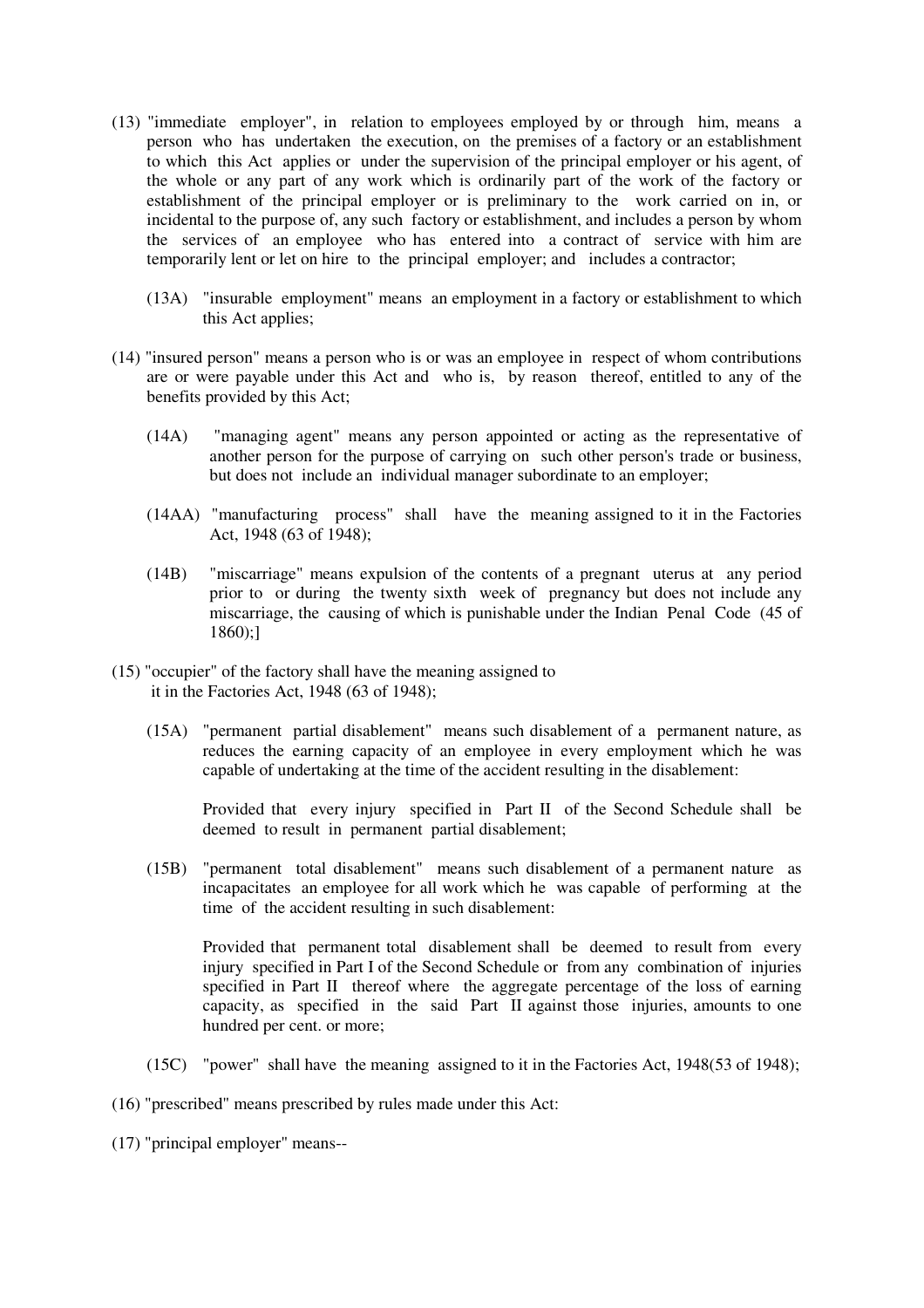- (i) in a factory, the owner or occupier of the factory and includes the managing agent of such owner or occupier, the legal representative of a deceased owner or occupier, and where a person has been named as the manager of the factory under 1<sup>\*</sup>[the Factories Act, 1948 (63 of 1948)], the person so named;
- (ii) in any establishment under the control of any department of any Government in India, the authority appointed by such Government in this behalf or where no authority is so appointed, the head of the department;
- (iii) in any other establishment, any person responsible for the supervision and control of the establishment;
- (18) "regulation" means a regulation made by the Corporation;
- (19) "Schedule" means a Schedule to this Act;
	- (19A) "seasonal factory" means a factory which is exclusively engaged in one or more of the following manufacturing processes, namely, cotton ginning, cotton or jute pressing, decortication of groundnuts, the manufacture of coffee, indigo, lac, rubber, sugar (including gur) or tea or any manufacturing process which is incidental to or connected with any of the aforesaid processes and includes a factory which is engaged for a period not exceeding seven months in a year--
	- (a) in any process of blending, packing or repacking of tea or coffee; or
	- (b) in such other manufacturing process as the Central Government may, by notification in the Official Gazette, specify;
- (20) "sickness" means a condition which requires medical treatment and attendance and necessitates abstention from work on medical grounds;
- (21) "temporary disablement" means a condition resulting from an employment injury which requires medical treatment and renders an employee, as a result of such injury, temporarily incapable of doing the work which he was doing prior to or at the time of the injury;
- (22) "wages" means all remuneration paid or payable, in cash to an employee, if the terms of the contract of employment, express or implied, were fulfilled and includes any payment to an employee in respect of any period of authorised leave, lock-out, strike which is not illegal or lay-off and] other additional remuneration, if any, paid at intervals not exceeding two months, but does not include--
	- (a) any contribution paid by the employer to any pension fund or provident fund, or under this Act;
	- (b) any travelling allowance or the value of any travelling concession;
	- (c) any sum paid to the person employed to defray special expenses entailed on him by the nature of his employment; or
	- (d) any gratuity payable on discharge;
- (23) "wage period" in relation to an employee means the period in respect of which wages are ordinarily payable to him whether in terms of the contract of employment, express or implied or otherwise;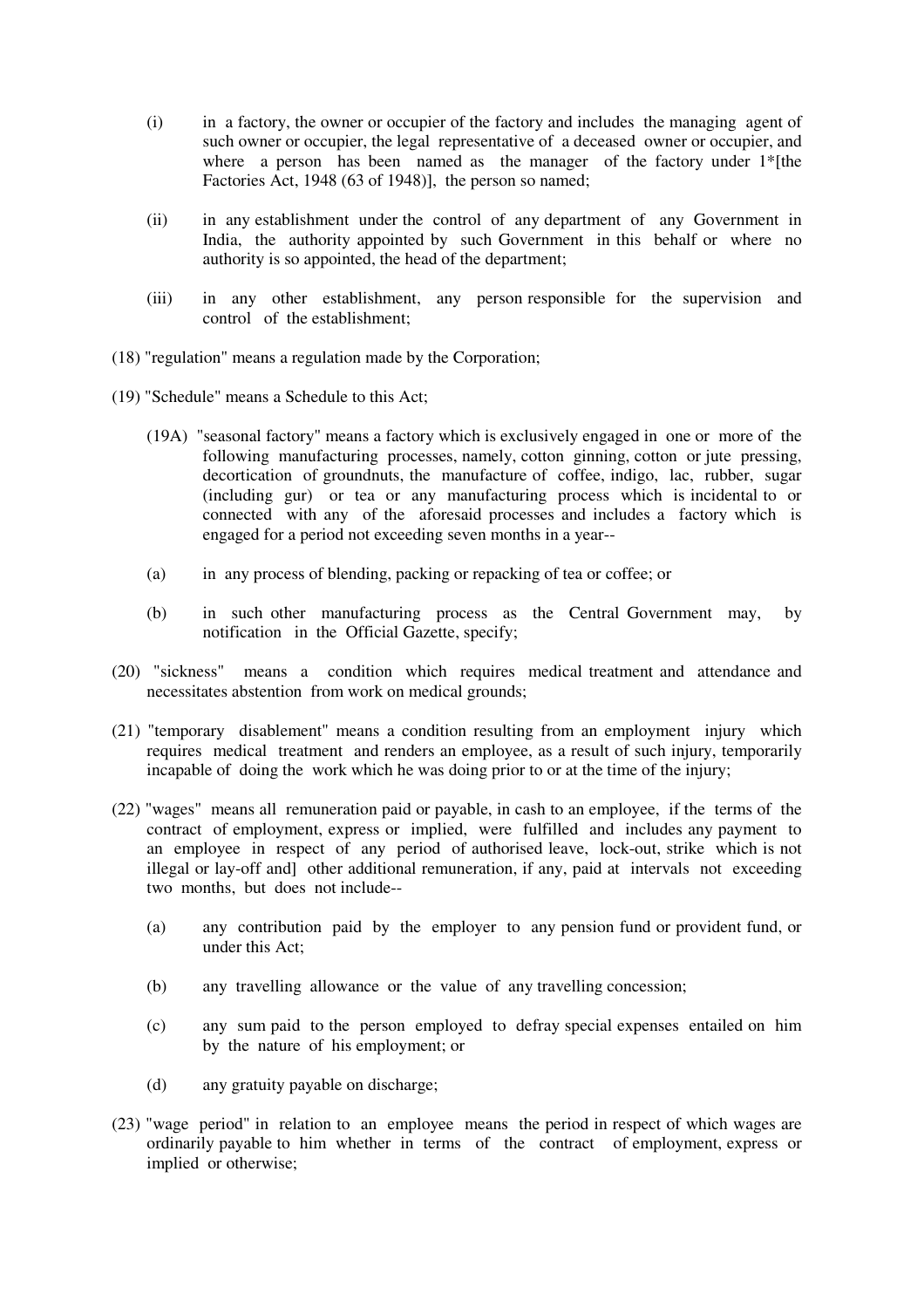(24) all other words and expressions used but not defined in this Act and defined in the Industrial Disputes Act, 1947 (14 of 1947), shall have the meanings respectively assigned to them in that Act.

# **2A. Registration of factories and establishments.-**

Every factory or establishment to which this Act applies shall be registered within such time and in such manner as may be specified in the regulations made in this behalf.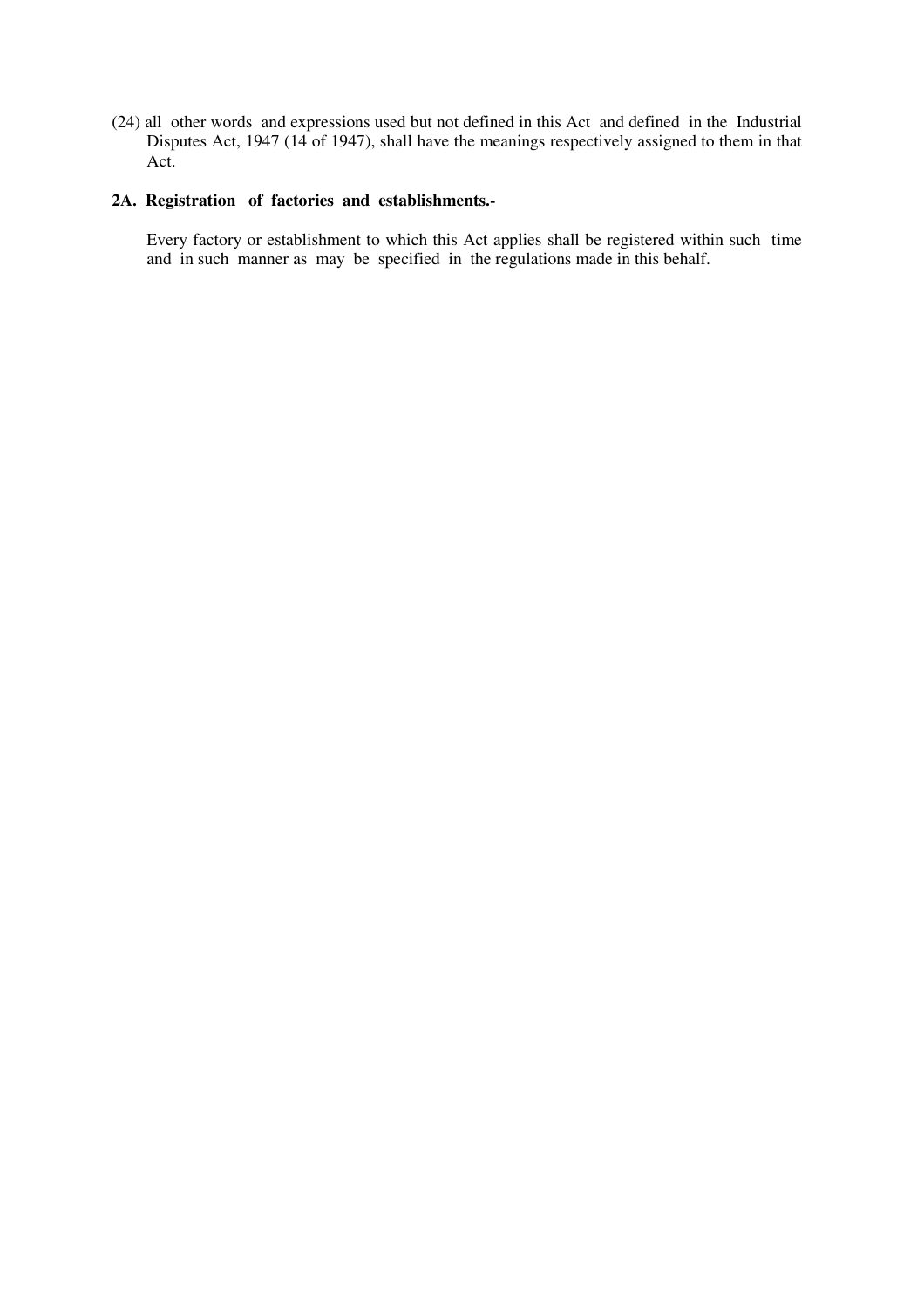### **CHAPTER II**

### **CORPORATION, STANDING COMMITTEE AND MEDICAL BENEFIT COUNCIL**

#### **3. Establishment of Employees' State Insurance Corporation.-**

- (1) With effect from such date as the Central Government may, by notification in the Official Gazette, appoint in this behalf, there shall be established for the administration of the scheme of Employees' State Insurance in accordance with the provisions of this Act a Corporation to be known as the Employees' State Insurance Corporation.
- (2) The Corporation shall be a body corporate by the name of Employees' State Insurance Corporation having perpetual succession and a common seal and shall by the said name sue and be sued.

#### **4. Constitution of Corporation.-**

The Corporation shall consist of the following members, namely:--

- (a) a Chairman to be appointed by the Central Government;
- (b) a Vice-Chairman to be appointed by the Central Government;
- (c) not more than five persons to be appointed by the Central Government;
- (d) one person each representing each of the States in which this Act is in force to be appointed by the State Government concerned;
- (e) one person to be appointed by the Central Government to represent the Union territories;
- (f) ten persons representing employers to be appointed by the Central Government in consultation with such organisations of employers as may be recognised for the purpose by the Central Government;
- (g) ten persons representing employees to be appointed by the Central Government in consultation with such organisations of employees as may be recognised for the purpose by the Central Government;
- (h) two persons representing the medical profession to be appointed by the Central Government in consultation with such organisations of medical practitioners as may be recognised for the purpose by the Central Government;
- (i) three members of Parliament of whom two shall be members of the House of the People (Lok Sabha) and one shall be a member of the Council of States (Rajya Sabha) elected respectively by the members of the House of the People and the members of the Council of States; and
- (j) the Director General of the Corporation, ex officio.

#### **5. Term of office of members of the Corporation.-**

(1) Save as otherwise expressly provided in this Act, the term of office of members of the Corporation, other than the members referred to in clauses (a), (b), (c), (d) and (e) of section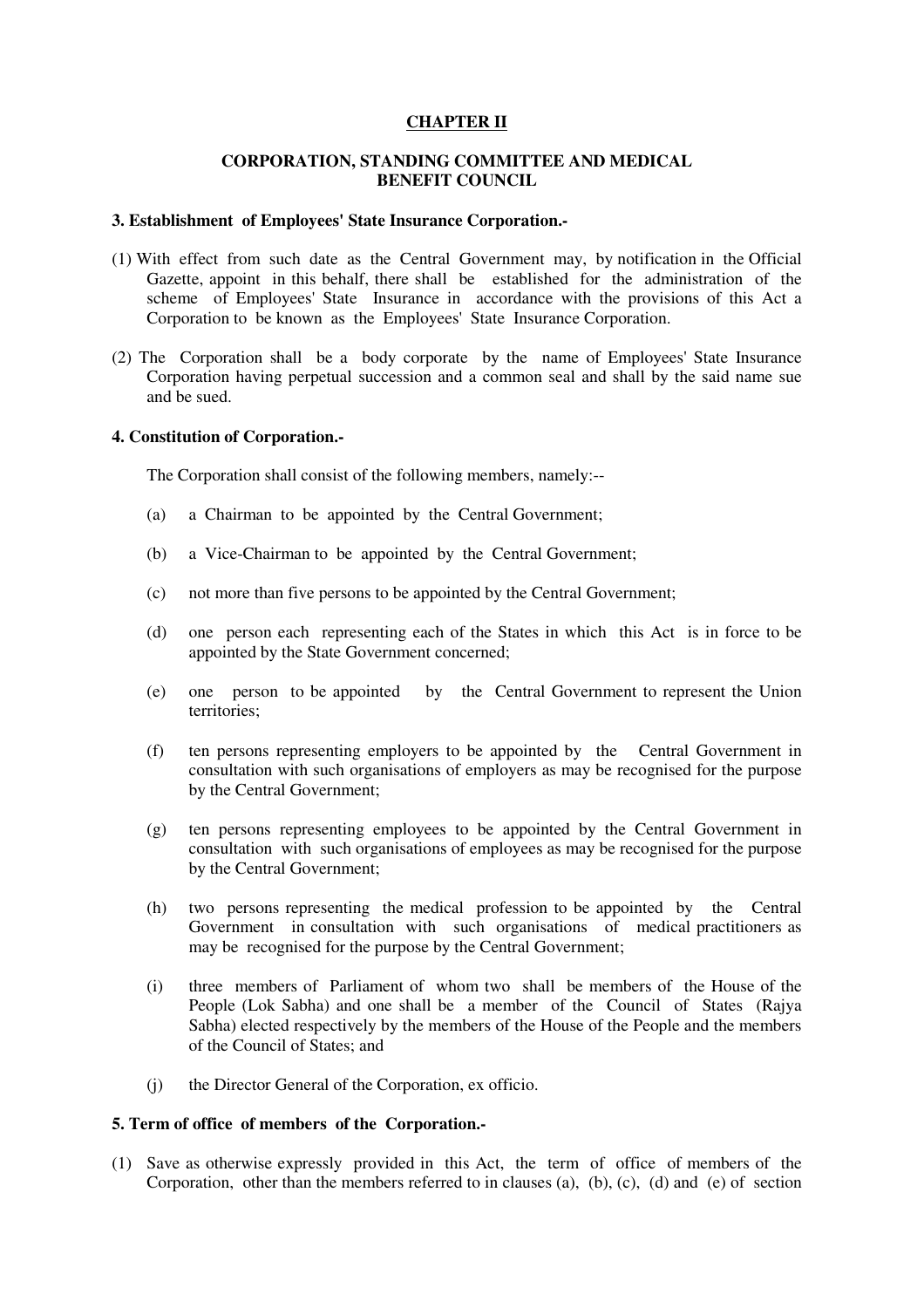4 and the ex-officio member, shall be four years commencing from the date on which their appointment or election is notified:

Provided that a member of the Corporation shall, notwithstanding the expiry of the said period of four years, continue to hold office until the appointment or election of his successor is notified.

(2) The members of the Corporation referred to in clauses (a), (b), (c), (d) and (e) of section 4 shall hold office during the pleasure of the Government appointing them.

### **6. Eligibility for re-appointment or re-election.-**

An outgoing member of the Corporation, the Standing Committee, or the Medical Benefit Council shall be eligible for re-appointment or re-election as the case may be.

#### **7. Authentication of orders, decisions, etc.-**

All orders and decisions of the Corporation shall be authenticated by the signature of the Director General of the Corporation and all other instruments issued by the Corporation shall be authenticated by the signature of the Director General or such other officer of the Corporation as may be authorised by him.

### **8. Constitution of Standing Committee.-**

A Standing Committee of the Corporation shall be constituted from among its members, consisting of--

- (a) a Chairman, appointed by the Central Government;
- (b) three members of the Corporation, appointed by the Central Government;
- (bb) three members of the Corporation representing such three State Governments thereon as the Central Government may, by notification in the Official Gazette, specify from time to time;
- (c) eight members elected by the Corporation as follows:--
- (i) [omitted ]
- (ii) three members from among the members ofthe Corporation representing employers;
- (iii) three members from among the members of the Corporation representing employees;
- (iv) one member from among the members of the Corporation representing the medical profession; and
- (v) one member from among the members of the Corporation elected by Parliament;
- (d) the Director General of the Corporation, ex officio.

### **9. Term of office of members of Standing Committee.-**

(1) Save as otherwise expressly provided in this Act, the term of office of a member of the Standing Committee, other than a member referred to in clause (a) or clause (b) or clause (bb) of section 8, shall be two years from the date on which his election is notified: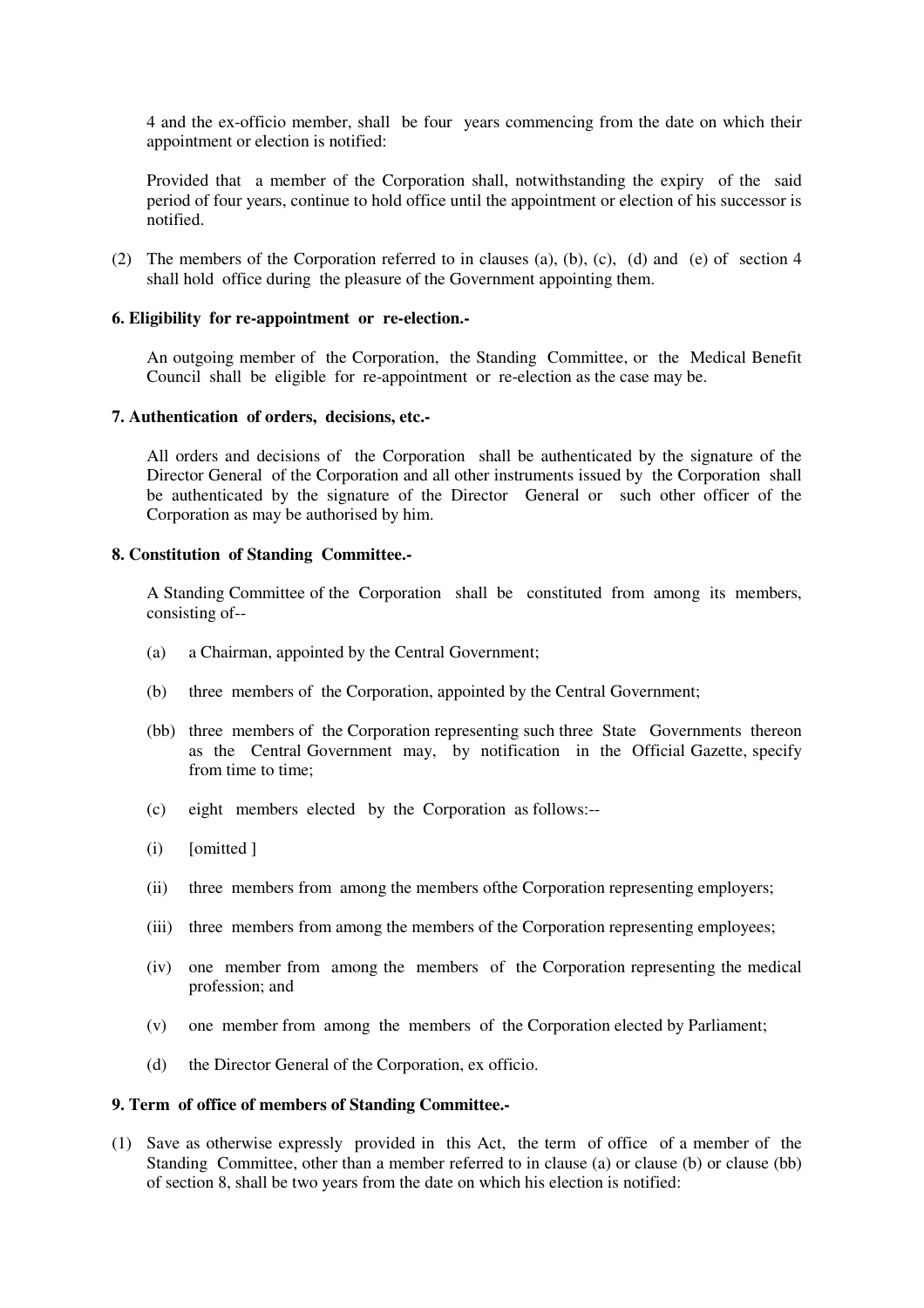Provided that a member of the Standing Committee shall, notwithstanding the expiry of the said period of two years, continue to hold office until the election of his successor is notified:

Provided further that a member of the Standing Committee shall cease to hold office when he ceases to be a member of the Corporation.

(2) A member of the Standing Committee referred to in clause (a) or clause (b) or clause (bb) of section 8 shall hold office during the pleasure of the Central Government.

### **10. Medical Benefit Council.-**

- (1) The Central Government shall constitute a Medical Benefit Council consisting of--
	- (a) the Director General, Health Services, ex officio, as Chairman;
	- (b) a Deputy Director-General, Health Services, to be appointed by the Central Government;
	- (c) the Medical Commissioner of the Corporation, ex officio;
	- (d) one member each representing each of the States (other than Union territories)] in which this Act is in force to be appointed by the State Government concerned:
	- (e) three members representing employers to be appointed by the Central Government in consultation with such organisations of employers as may be recognised for the purpose by the Central Government;
	- (f) three members representing employees to be appointed by the Central Government in consultation with such organisations of employees as may be recognised for the purpose by the Central Government; and
	- (g) three members, of whom not less than one shall be a woman, representing the medical profession, to be appointed by the Central Government in consultation with such organizations of medical practitioners as may be recognised for the purpose by the Central Government.
- (2) Save as otherwise expressly provided in this Act, the term of office of a member of the Medical Benefit Council, other than a member referred to in any of the clauses (a) to (d) of sub-section (1), shall be four years from the date on which his appointment is notified:

Provided that a member of the Medical Benefit Council shall, notwithstanding the expiry of the said period of four years continue to hold office until the appointment of his successor is notified.

(3) A member of the Medical Benefit Council referred to in clauses (b) and (d) of sub-section (1) shall hold office during the pleasure of the Government appointing him.

#### **11. Resignation of membership.-**

A member of the Corporation, the Standing Committee or the Medical Benefit Council may resign his office by notice in writing to the Central Government and his seat shall fall vacant on the acceptance of the resignation by that Government.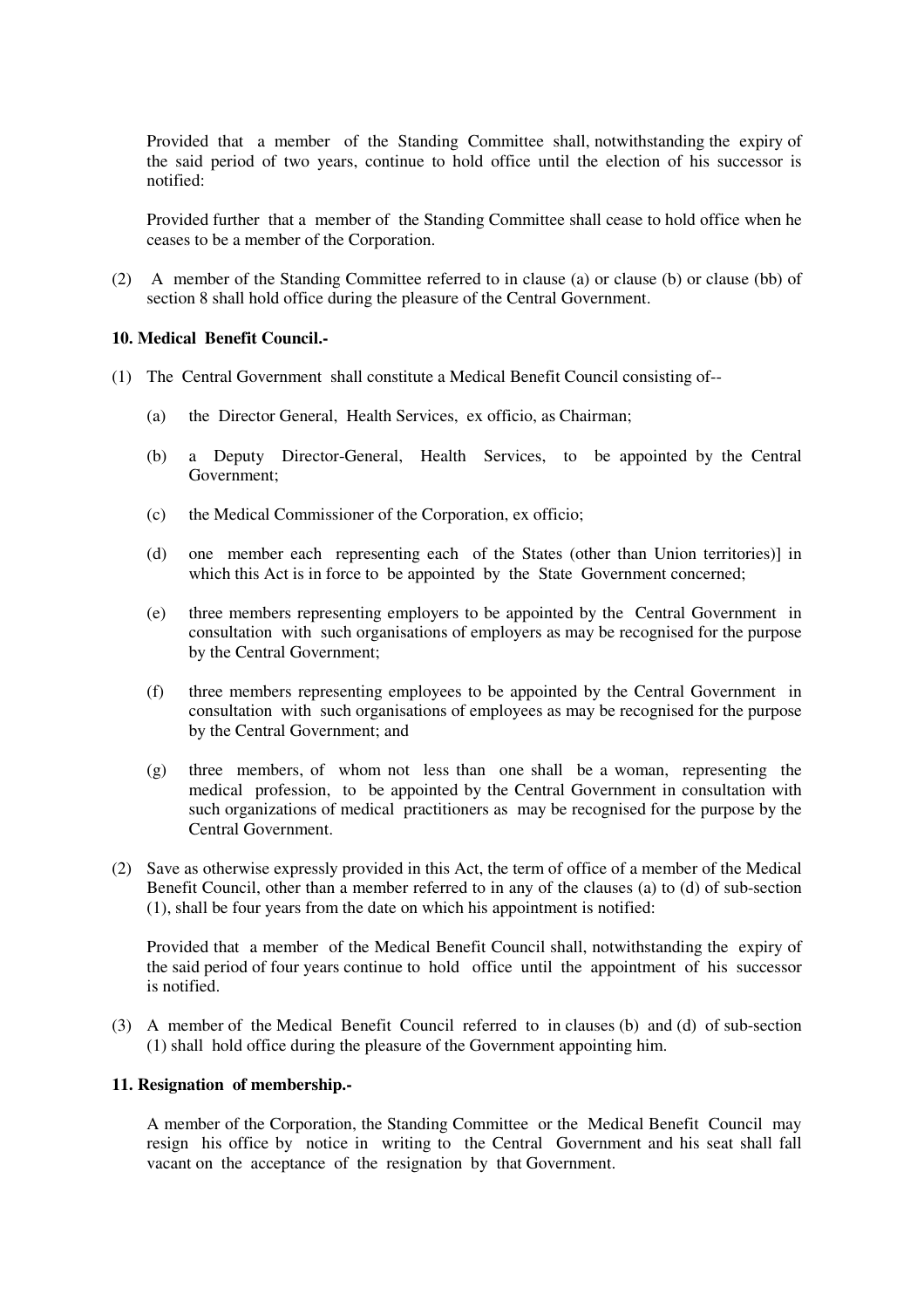#### **12. Cessation of membership.-**

(1) A member of the Corporation, the Standing Committee or the Medical Benefit Council shall cease to be a member of that body if he fails to attend three consecutive meetings thereof:

Provided that the Corporation, the Standing Committee or the Medical Benefit Council, as the case may be, may, subject to rules made by the Central Government in this behalf, restore him to membership.

- (2) Where in the opinion of the Central Government any person appointed or elected to represent employers, employees or the medical profession on the Corporation, the Standing Committee or the Medical Benefit Council, as the case may be, has ceased to represent such employers, employees or the medical profession, the Central Government may, by notification in the Official Gazette, declare that with effect from such date as may be specified therein such person shall cease to be a member of the Corporation, the Standing Committee or the Medical Benefit Council, as the case may be.
- (3) A person referred to in clause (i) of section 4 shall cease to be a member of the Corporation when he ceases to be a member of Parliament.

#### **13. Disqualification.-**

A person shall be disqualified for being chosen as or for being a member of the Corporation, the Standing Committee or the Medical Benefit Council--

- (a) if he is declared to be of unsound mind by a competent Court; or
- (b) if he is an undischarged insolvent; or
- (c) if he has directly or indirectly by himself or by his partner any interest in a subsisting contract with, or any work being done for, the Corporation except as a medical practitioner or as a shareholder (not being a Director) of a company; or
- (d) if before or after the commencement of this Act, he has been convicted of an offence involving moral turpitude.
- 14. Filling of vacancies.- (1) Vacancies in the office of appointed or elected members of the Corporation, the Standing Committee and the Medical Benefit Council shall be filled by appointment or election, as the case may be.
- (2) A member of the Corporation, the Standing Committee or the Medical Benefit Council appointed or elected to fill a casual vacancy shall hold office only so long as the member in whose place he is appointed or elected would have been entitled to hold office if the vacancy had not occurred.

#### **15. Fees and allowances.-**

Members of the Corporation, the Standing Committee and the Medical Benefit Council shall receive such fees and allowances as may from time to time be prescribed by the Central Government.

#### **16. Principal Officers.-**

(1) The Central Government may, in consultation with the Corporation, appoint a Director General and a Financial Commissioner.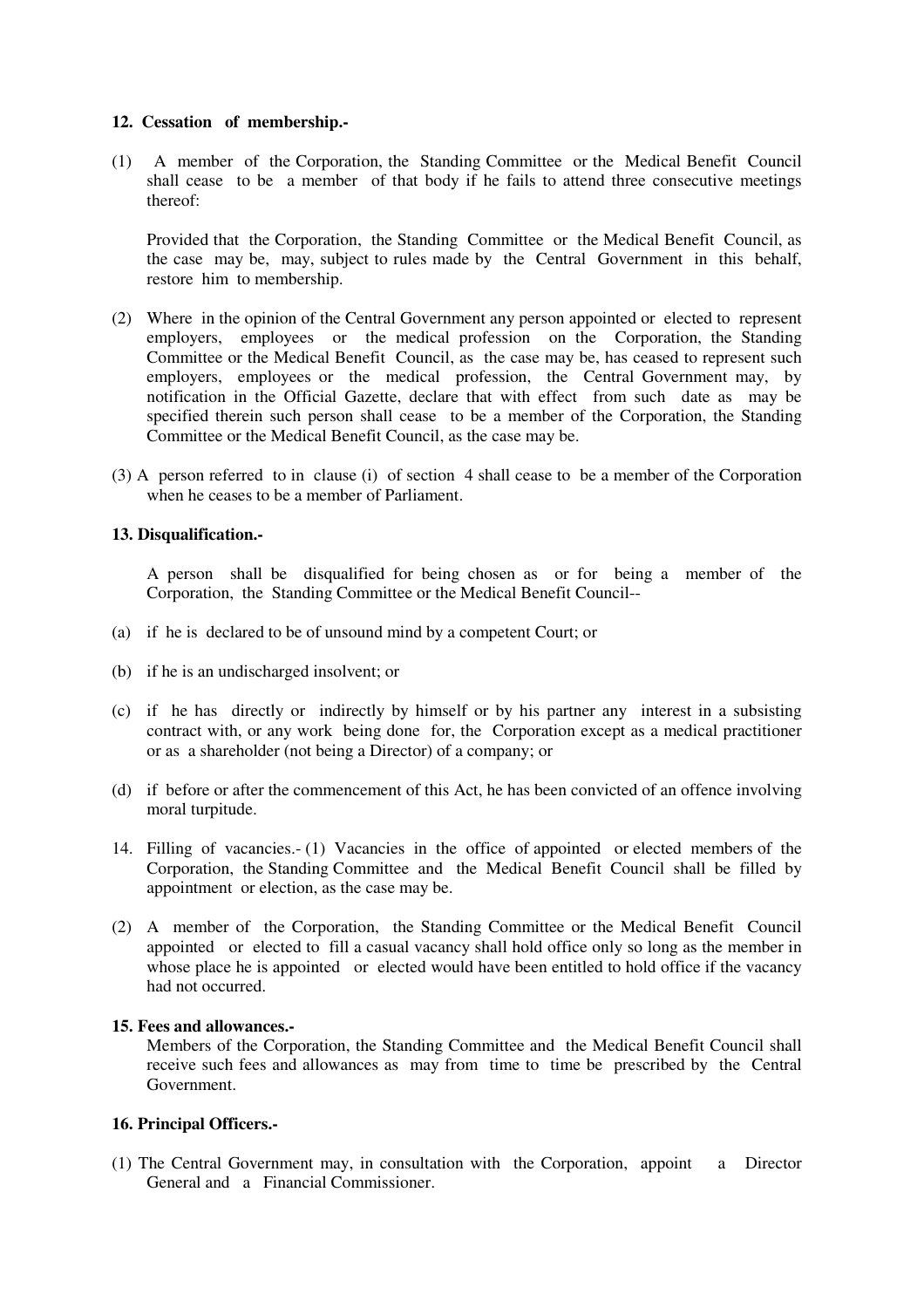### **17. Staff.-**

- (1) The Corporation may employ such other staff of officers and servants as may be necessary for the efficient transaction of its business provided that the sanction of the Central Government shall be obtained for the creation of any post the maximum monthly salary of which exceeds such salary as may be prescribed by the Central Government.
- (2) (a) The method of recruitment, salary and allowances, discipline and other conditions of service of the members of the staff of the Corporation shall be such as may be specified in the regulations made by the Corporation in accordance with the rules and orders applicable to the officers and employees of the Central Government drawing corresponding scales of pay:

Provided that where the Corporation is of the opinion that it is necessary to make a departure from the said rules or orders in respect of any of the matters aforesaid, it shall obtain the prior approval of the Central Government.

- (b) In determining the corresponding scales of pay of the members of the staff under clause (a), the Corporation shall have regard to the educational qualifications, method of recruitment, duties and responsibilities of such officers and employees under the Central Government and in case of any doubt, the Corporation shall refer the matter to the Central Government whose decision thereon shall be final.
- (3) Every appointment to posts (other than medical posts) corresponding to group A and group B posts under the Central Government shall be made in consultation with the Union Public Service Commission:

Provided that this sub-section shall not apply to an officiating or temporary appointment for a period not exceeding one year:

Provided further that any such officiating or temporary appointment shall not confer any claim for regular appointment and the services rendered in that capacity shall not count towards seniority or minimum qualifying service specified in the regulations for promotion to next higher grade.

(4) If any question arises whether a post corresponds to a Group A and Group B post under the Central Government, the question shall be referred to that Government whose decision thereon shall be final.

#### **18. Powers of the Standing Committee.-**

- (1) Subject to the general superintendence and control of the Corporation, the Standing Committee shall administer the affairs of the Corporation and may exercise any of the powers and perform any of the functions of the Corporation.
- (2) The Standing Committee shall submit for the consideration and decision of the Corporation all such cases and matters as may be specified in the regulations made in this behalf.
- (3) The Standing Committee may, in its discretion, submit any other case or matter for the decision of the Corporation.

#### **19. Corporations power to promote measures for health, etc., of insured persons.-**

The Corporation may, in addition to the scheme of benefits specified in this Act, promote measures for the improvement of the health and welfare of insured persons and for the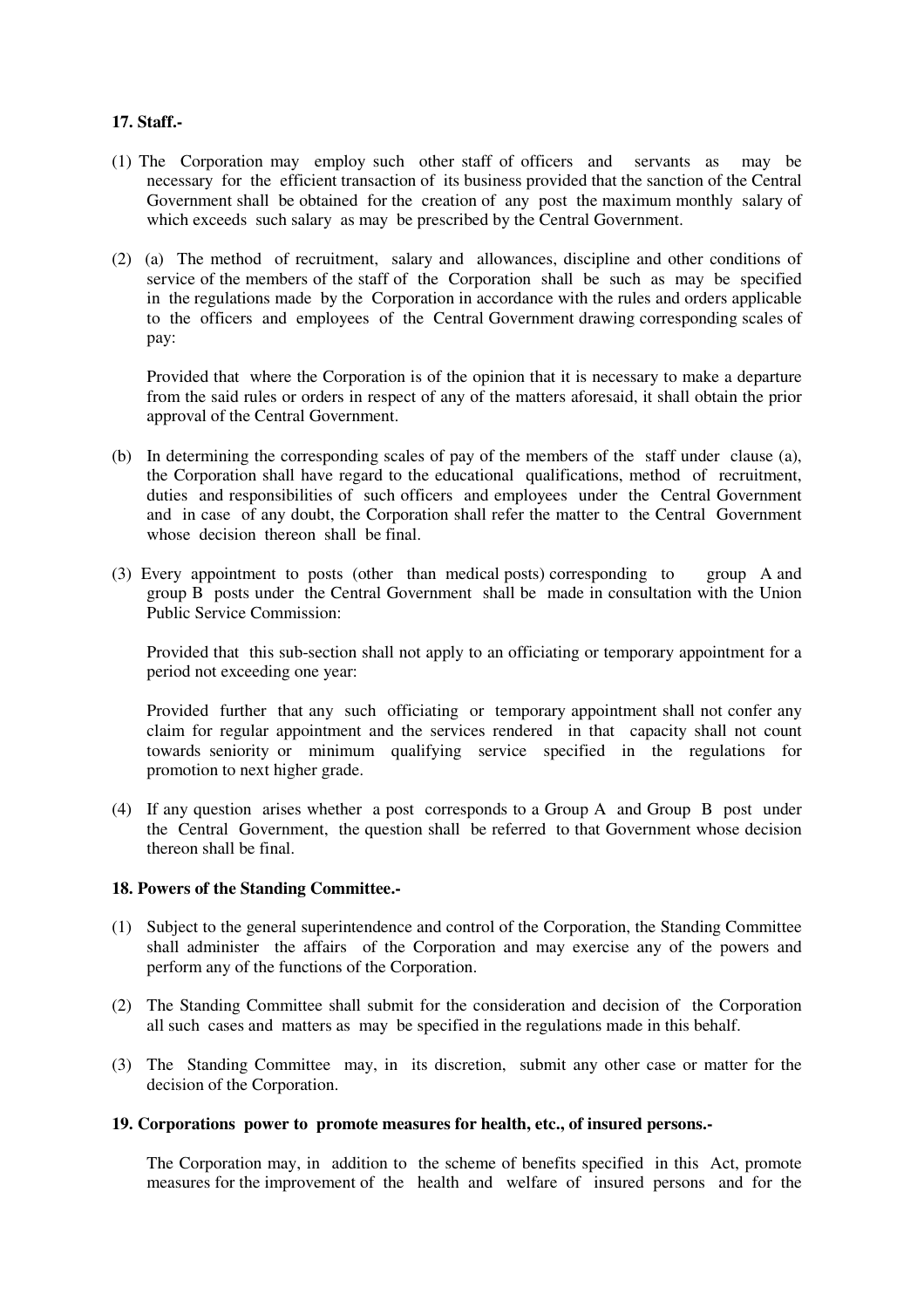rehabilitation and re-employment of insured persons who have been disabled or injured and may incur in respect of such measures expenditure from the funds of the Corporation within such limits as may be prescribed by the Central Government.

### **20. Meetings of Corporation, Standing Committee and Medical Benefit Council.-**

Subject to any rules made under this Act, the Corporation, the Standing Committee and the Medical Benefit Council shall meet at such times and places and shall observe such rules or procedure in regard to transaction of business at their meetings as may be specified in the regulations made in this behalf.

# **21. Supersession of the Corporation, and Standing Committee.-**

(1) If in the opinion of the Central Government, the Corporation or the Standing Committee persistently makes default in performing the duties imposed on it by or under this Act or abuses its powers, that Government may, by notification in the Official Gazette, supersede the Corporation, or in the case of the Standing Committee, supersede, in consultation with the Corporation, the Standing Committee:

Provided that before issuing a notification under this sub-section the Central Government shall give a reasonable opportunity to the Corporation or the Standing Committee, as the case may be, to show cause why it should not be superseded and shall consider the explanations and objections, if any, of the Corporation or the Standing Committee, as the case may be.

- (2) Upon the publication of a notification under sub-section (1) superseding the Corporation or the Standing Committee, all the members of the Corporation or the Standing Committee, as the case may be, shall, as from the date of such publication, be deemed to have vacated their offices.
- (3) When the Standing Committee has been superseded, a new Standing Committee shall be immediately constituted in accordance with section 8.
- (4) When the Corporation has been superseded, the Central Government may--
	- (a) immediately appoint or cause to be appointed new members to the Corporation in accordance with section 4 and may constitute a new Standing Committee under section 8;
	- (b) in its discretion, appoint such agency, for such period as it may think fit, to exercise the powers and perform the functions of the Corporation and such agency shall be competent to exercise all the powers and perform all the functions of the Corporation.
- (5) The Central Government shall cause a full report of any action taken under this section and the circumstances leading to such action to be laid before Parliament at the earliest opportunity and in any case not later than three months from the date of the notification superseding the Corporation or the Standing Committee, as the case may be.

### **22. Duties of Medical Benefit Council.-**

The Medical Benefit Council shall--

(a) advise the Corporation and the Standing Committee on matters relating to the administration of medical benefit, the certification for purposes of the grant of benefits and other connected matters;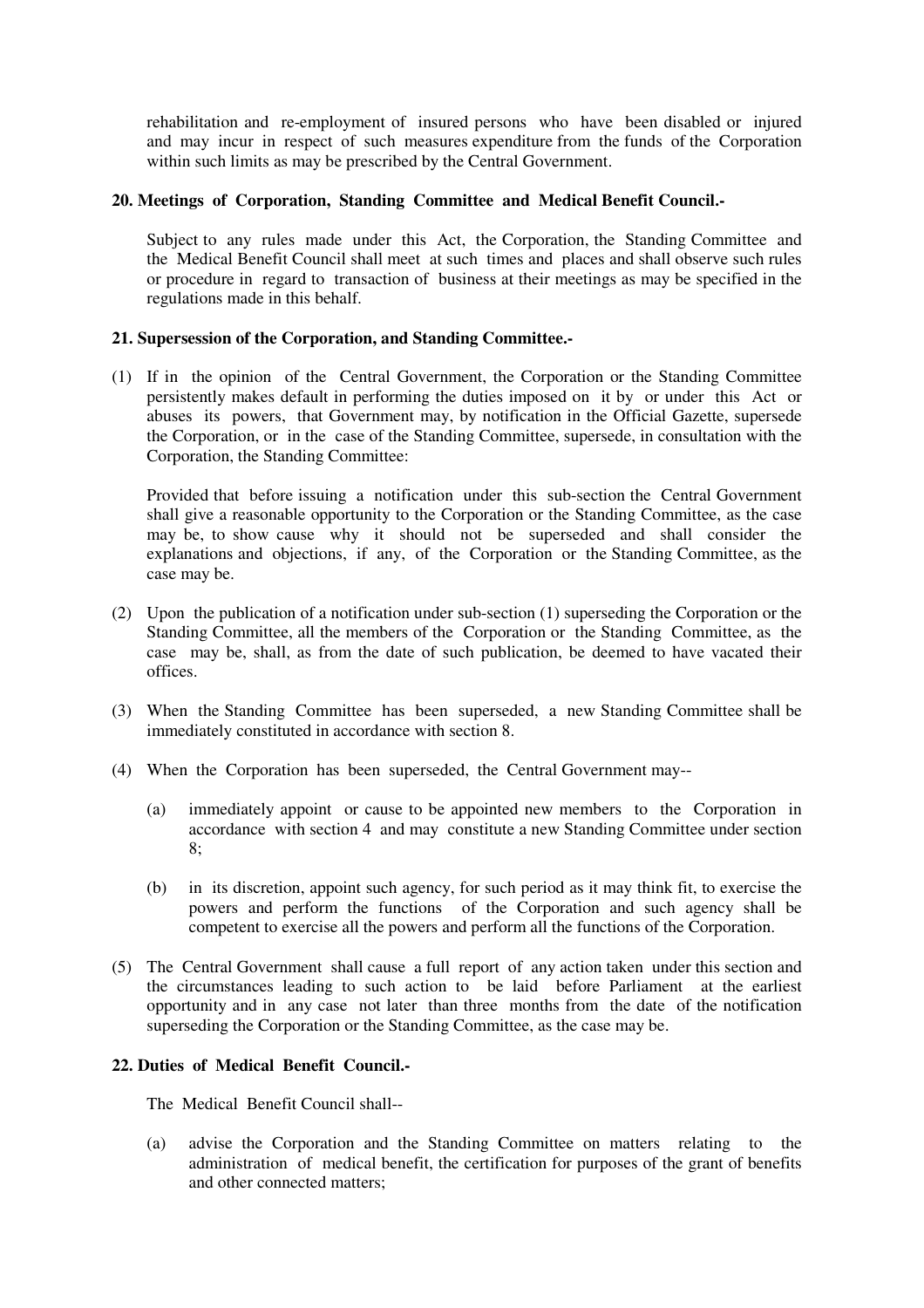- (b) have such powers and duties of investigation as may be prescribed in relation to complaints against medical practitioners in connection with medical treatment and attendance; and
- (c) perform such other duties in connection with medical treatment and attendance as may be specified in the regulations.

### **23. Duties of Principal Officers.-**

The Director General and the Financial Commissioner shall exercise such powers and discharge such duties as may be prescribed. They shall also perform such other functions as may be specified in the regulations.

### **24. Acts of Corporation, etc., not invalid by reason of defect in constitution, etc.-**

No act of the Corporation, the Standing Committee or the Medical Benefit Council shall be deemed to be invalid by reason of any defect in the constitution of the Corporation, the Standing Committee or the Medical Benefit Council, or on the ground that any member thereof was not entitled to hold or continue in office by reason of any disqualification or of any irregularity in his appointment or election, or by reason of such act having been done during the period of any vacancy in the office of any member of the Corporation, the Standing Committee or the Medical Benefit Council.

### **25. Regional Boards, Local Committees, Regional and Local Medical Benefit Councils.-**

The Corporation may appoint Regional Boards, Local Committees and Regional and Local Medical Benefit Councils in such areas and in such manner, and delegate to them such powers and functions, as may be provided by the regulations.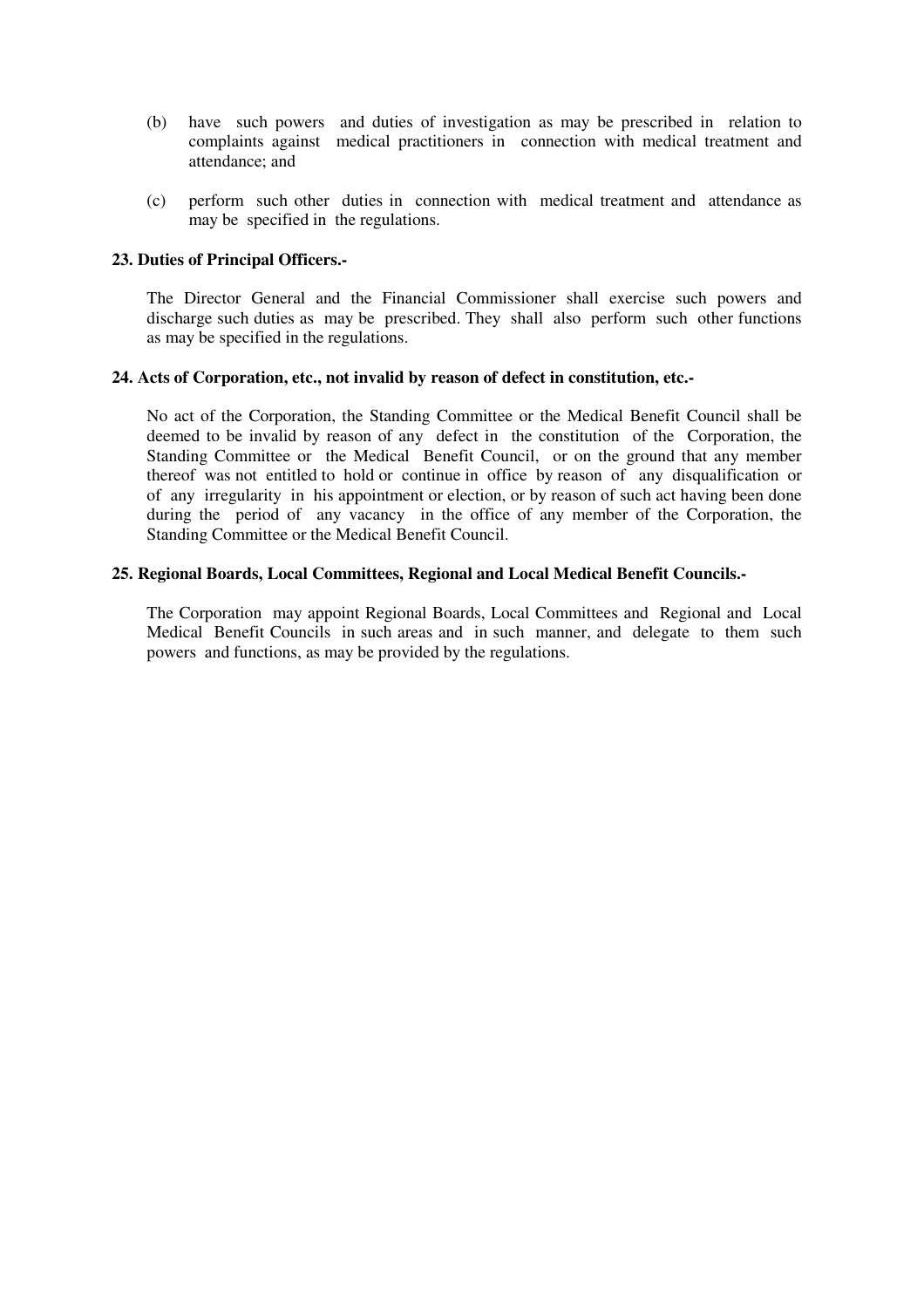# **CHAPTER III**

### **FINANCE AND AUDIT**

#### **26. Employees' State Insurance Fund.-**

- (1) All contributions paid under this Act and all other moneys received on behalf of the Corporation shall be paid into a fund called the Employees' State Insurance Fund which shall be held and administered by the Corporation for the purposes of this Act.
- (2) The Corporation may accept grants, donations and gifts from the Central or any State Government, local authority, or any individual or body whether incorporated or not, for all or any of the purposes of this Act.
- (3) Subject to the other provisions contained in this Act and to any rules or regulations made in this behalf, all moneys accruing or payable to the said Fund shall be paid into the Reserve Bank of India or such other bank as may be approved by the Central Government to the credit of an account styled the account of the Employees' State Insurance Fund.
- (4) Such account shall be operated on by such officers as may be authorized by the Standing Committee with the approval of the Corporation.
- **27.Grant by the Central Government.-** [Rep. by the Employees' State Insurance (Amendment) Act, 1966 (44 of 1966) s. 12 (w.e.f. 17-6-1967).]

#### **28. Purposes for which the Fund may be expended.-**

Subject to the provisions of this Act and of any rules made by the Central Government in that behalf, the Employees' State Insurance Fund shall be expended only for the following purposes, namely:--

- (i) payment of benefits and provision of medical treatment and attendance to insured persons and, where the medical benefit is extended to their families, the provision of such medical benefit to their families, in accordance with the provisions of this Act and defraying the charges and costs in connection therewith;
- (ii) payment of fees and allowances to members of the Corporation, the Standing Committee and the Medical Benefit Council, the Regional Boards, Local Committees and Regional and Local Medical Benefit Councils;
- (iii) payment of salaries, leave and joining time allowances, travelling and compensatory allowances, gratuities and compassionate allowances, pensions, contributions to provident or other benefit fund of officers and servants of the Corporation and meeting the expenditure in respect of offices and other services set up for the purpose of giving effect to the provisions of this Act;
- (iv) establishment and maintenance of hospitals,dispensaries and other institutions and the provisionof medical and other ancillary services for the benefitof insured persons and, where the medical benefit isextended to their families, their families;
- (v) payment of contributions to any State Government, local authority or any private body or individual, towards the cost of medical treatment and attendance provided to insured persons and, where the medical benefit is extended to their families, their families including the cost of any building and equipment, in accordance with any agreement entered into by the Corporation;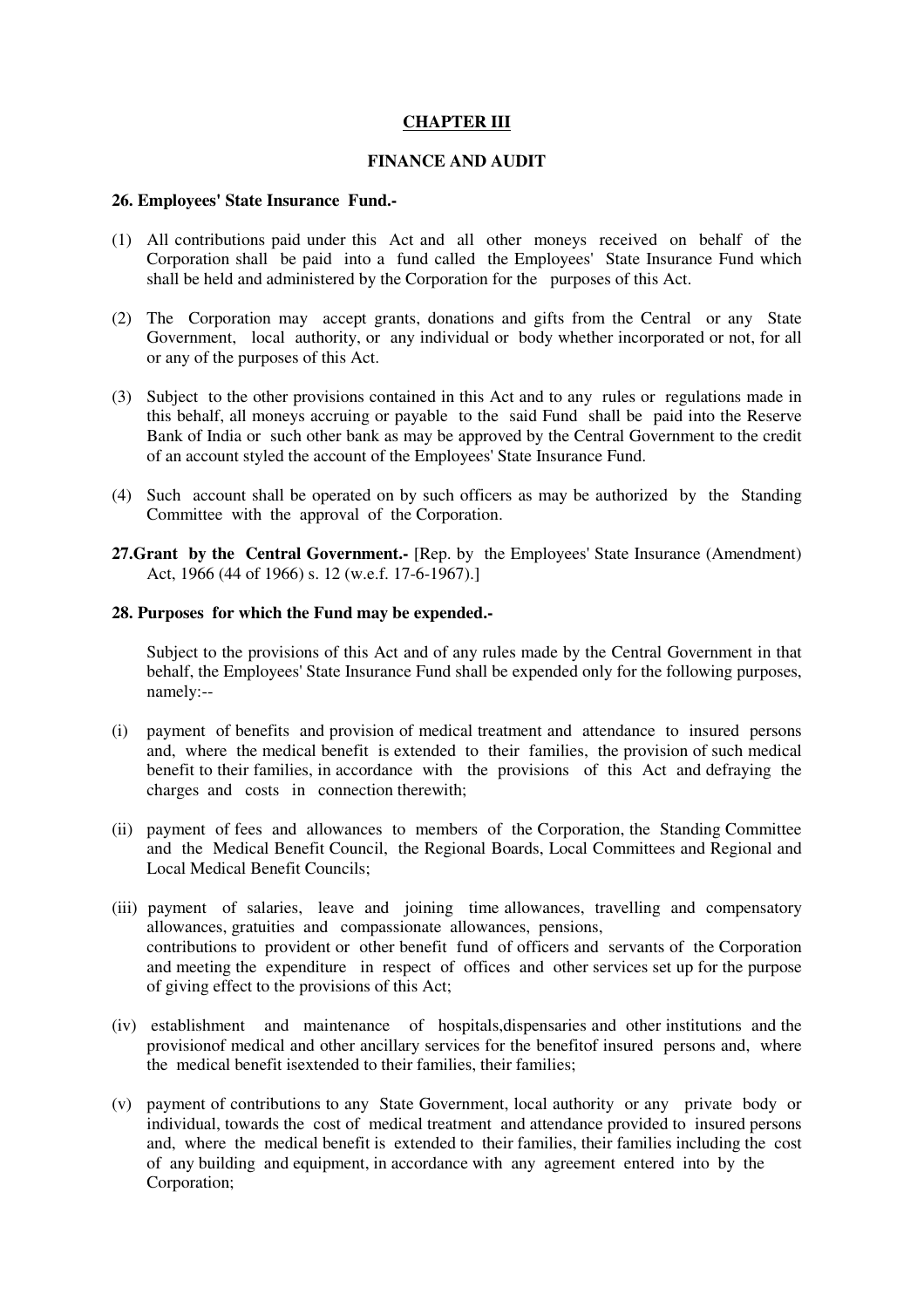- (vi) defraying the cost (including all expenses) of auditing the accounts of the Corporation and of the valuation of its assets and liabilities;
- (vii) defraying the cost (including all expenses) of the Employees' Insurance Courts set up under this Act;
- (viii) payment of any sums under any contract entered into for the purposes of this Act by the Corporation or the Standing Committee or by any officer duly authorized by the Corporation or the Standing Committee in that behalf;
- (ix) payment of sums under any decree, order or award of any Court or Tribunal against the Corporation or any of its officers or servants for any act done in the execution of his duty or under a compromise or settlement of any suit or other legal proceeding or claim instituted or made against the Corporation;
- (x) defraying the cost and other charges of instituting or defending any civil or criminal proceedings arising out of any action taken under this Act;
- (xi) defraying expenditure, within the limits prescribed, on measures for the improvement of the health and welfare of insured persons and for the rehabilitation and re- employment of insured persons who have been disabled or injured; and
- (xii) such other purposes as may be authorized by the Corporation with the previous approval of the Central Government.

#### **28A. Administrative expenses.-**

The types of expenses which may be termed as administrative expenses and the percentage of the income of the Corporation which may be spent for such expenses shall be such as may be prescribed by the Central Government and the Corporation shall keep its administrative expenses within the limit so prescribed by the Central Government.

#### **29. Holding of property, etc.-**

- (1) The Corporation may, subject to such conditions as may be prescribed by the Central Government, acquire and hold property both movable and immovable, sell or otherwise transfer any movable or immovable property which may have become vested in or have been acquired by it and do all things necessary for the purposes for which the Corporation is established.
- (2) Subject to such conditions as may be prescribed by the Central Government, the Corporation may from time to time invest any moneys which are not immediately required for expenses properly defrayable under this Act and may, subject as aforesaid, from time to time re-invest or realise such investments.
- (3) The Corporation may, with the previous sanction of the Central Government and on such terms as may be prescribed by it raise loans and take measures for discharging such loans.
- (4) The Corporation may constitute for the benefit of its staff or any class of them, such provident or other benefit fund as it may think fit.

#### **30. Vesting of the property in the Corporation.-**

All property acquired before the establishment of the Corporation shall vest in the Corporation and all income derived and expenditure incurred in this behalf shall be brought into the books of the Corporation.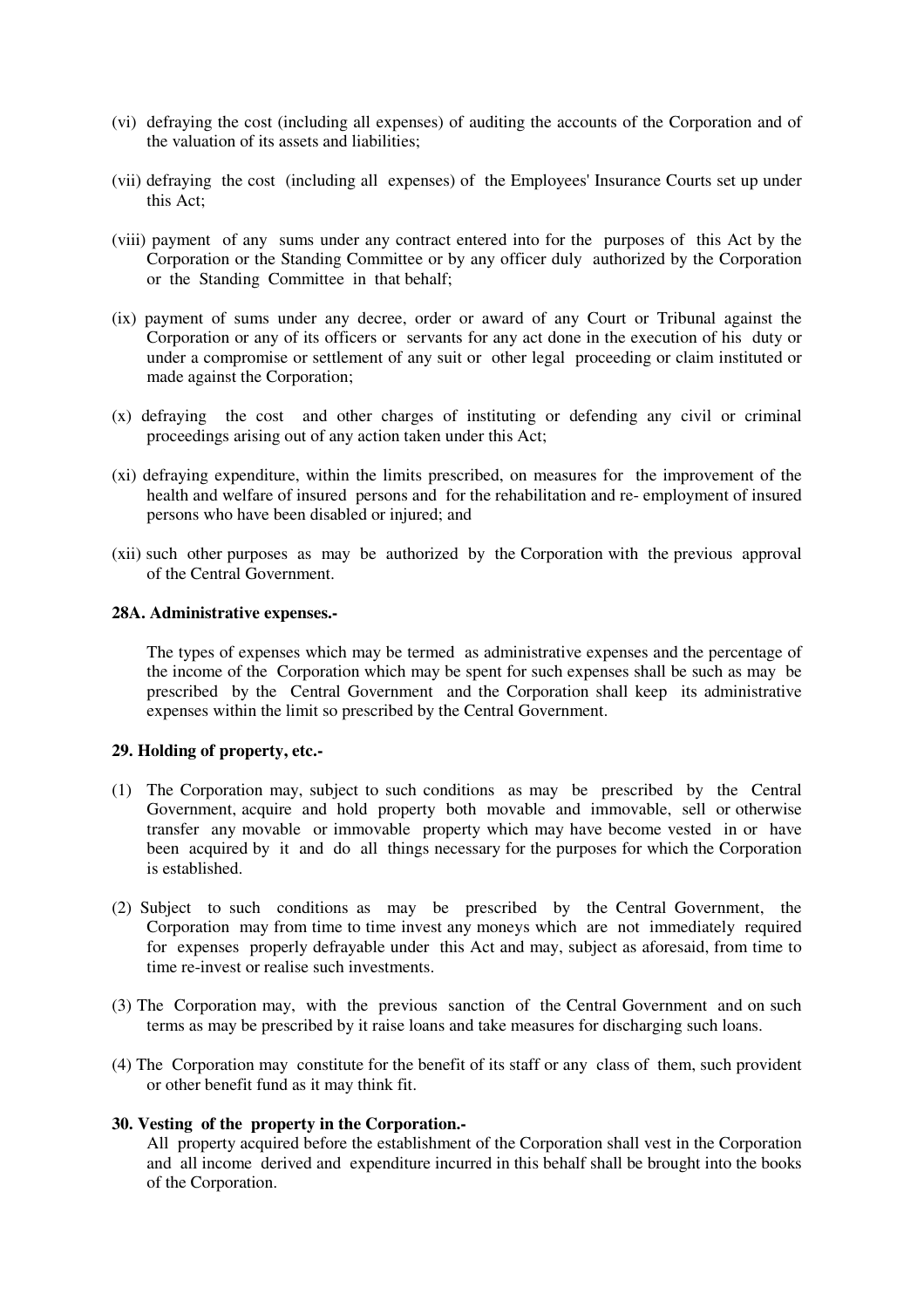**31.Expenditure by Central Government to be treated as a loan.-[**Rep. by the Employees' State Insurance (Amendment) Act, 1966 (44 of 1966). s. 12 (w.e.f. 17-6-1967).]

### **32. Budget estimates.-**

The Corporation shall in each year frame a budget showing the probable receipts and the expenditure which it proposes to incur during the following year and shall submit a copy of the budget for the approval of the Central Government before such date as may be fixed by it in that behalf. The budget shall contain provisions adequate in the opinion of the Central Government for the discharge of the liabilities incurred by the Corporation and for the maintenance of a working balance.

#### **33. Accounts.-**

The Corporation shall maintain correct accounts of its income and expenditure in such form and in such manner as may be prescribed by the Central Government.

### **34. Audit.-**

- (1) The accounts of the Corporation shall be audited annually by the Comptroller and Auditor-General of India and any expenditure incurred by him in connection with such audit shall be payable by the Corporation to the Comptroller and Auditor-General of India.
- (2) The Comptroller and Auditor-General of India and any person appointed by him in connection with the audit of the accounts of the Corporation shall have the same rights and privileges and authority in connection with such audit as the Comptroller and Auditor-General has, in connection with the audit of Government accounts and, in particular, shall have the right to demand the production of books, accounts, connected vouchers and other documents and papers and to inspect any of the offices of the Corporation.
- (3) The accounts of the Corporation as certified by the Comptroller and Auditor-General of India or any other person appointed by him in this behalf together with the audit report thereon shall be forwarded to the Corporation which shall forward the same to the Central Government along with its comments on the report of the Comptroller and Auditor-General.

#### **35. Annual report.-**

The Corporation shall submit to the Central Government an annual report of its work and activities.

#### **36. Budget audited accounts and the annual report to be placed before Parliament.-**

The annual report, the audited accounts of the Corporation together with the the report of the Comptroller and Auditor-General of India thereon and the comments of the Corporation on such report under section 34, and the budget as finally adopted by the Corporation shall be placed before Parliament.

#### **37. Valuation of assets and liabilities.-**

The Corporation shall, at intervals of five years, have a valuation of its assets and liabilities made by a valuer appointed with the approval of the Central Government: Provided that it shall be open to the Central Government to direct a valuation to be made at such other times as it may consider necessary.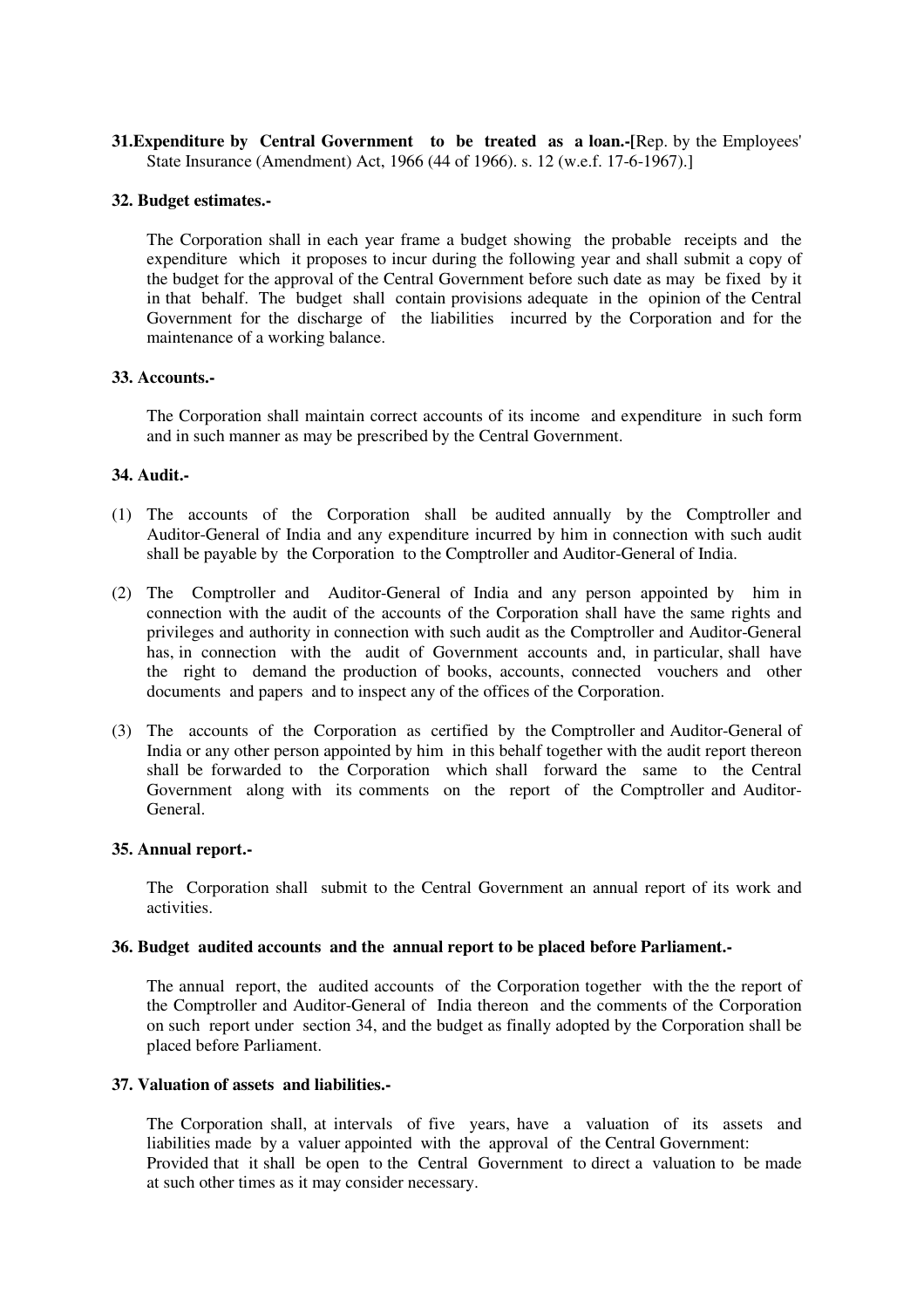### **CHAPTER IV**

### **CONTRIBUTIONS**

#### **38. All employees to be insured.-**

Subject to the provisions of this Act, all employees in factories or establishments to which this Act applies shall be insured in the manner provided by this Act.

### **39. Contributions.-**

- (1) The contribution payable under this Act in respect of an employee shall comprise contribution payable by the employer (hereinafter referred to as the employer's contribution) and contribution payable by the employee (hereinafter referred to as the employee's contribution) and shall be paid to the Corporation.
- (2) The contributions shall be paid at such rates as may be prescribed by the Central Government:

Provided that the rates so prescribed shall not be more than the rates which were in force immediately before the commencement of the Employees' State Insurance (Amendment) Act, 1989 (29 of 1989).

- (3) The wage period in relation to an employee shall be the unit in respect of which all contributions shall be payable under this Act.
- (4) The contributions payable in respect of each wage period shall ordinarily full due on the last day of the wage period and where an employee is employed for part of the wage period or is employed under two or more employers during the same wage period the contributions shall fall due on such days as may be specified in the regulations.
- (5) (a) If any contribution payable under this Act is not paid by the principal employer on the date on which such contribution has become due he shall be liable to pay simple interest at the rate of twelve per cent. per annum or at such higher rate as may be specified in the regulations till the date of its actual payment:

Provided that higher interest specified in the regulations shall not exceed the lending rate of interest charged by any scheduled bank.

(b) Any interest recoverable under clause (a) may be recovered as an arrear of land revenue or under section 45C to section 45-I.

Explanation.-In this sub-section, "scheduled bank" means a bank for the time being included in the Second Schedule to the Reserve Bank of India Act, 1934 (2 of 1934).

### **40. Principal employer to pay contributions in the first instance.-**

- (1) The principal employer shall pay in respect of every employee, whether directly employed by him or by or through an immediate employer, both the employer's contribution and the employee's contribution.
- (2) Notwithstanding anything contained in any other enactment but subject to the provisions of this Act and the regulations, if any, made thereunder, the principal employer shall, in the case of an employee directly employed by him (not being an exempted employee), be entitled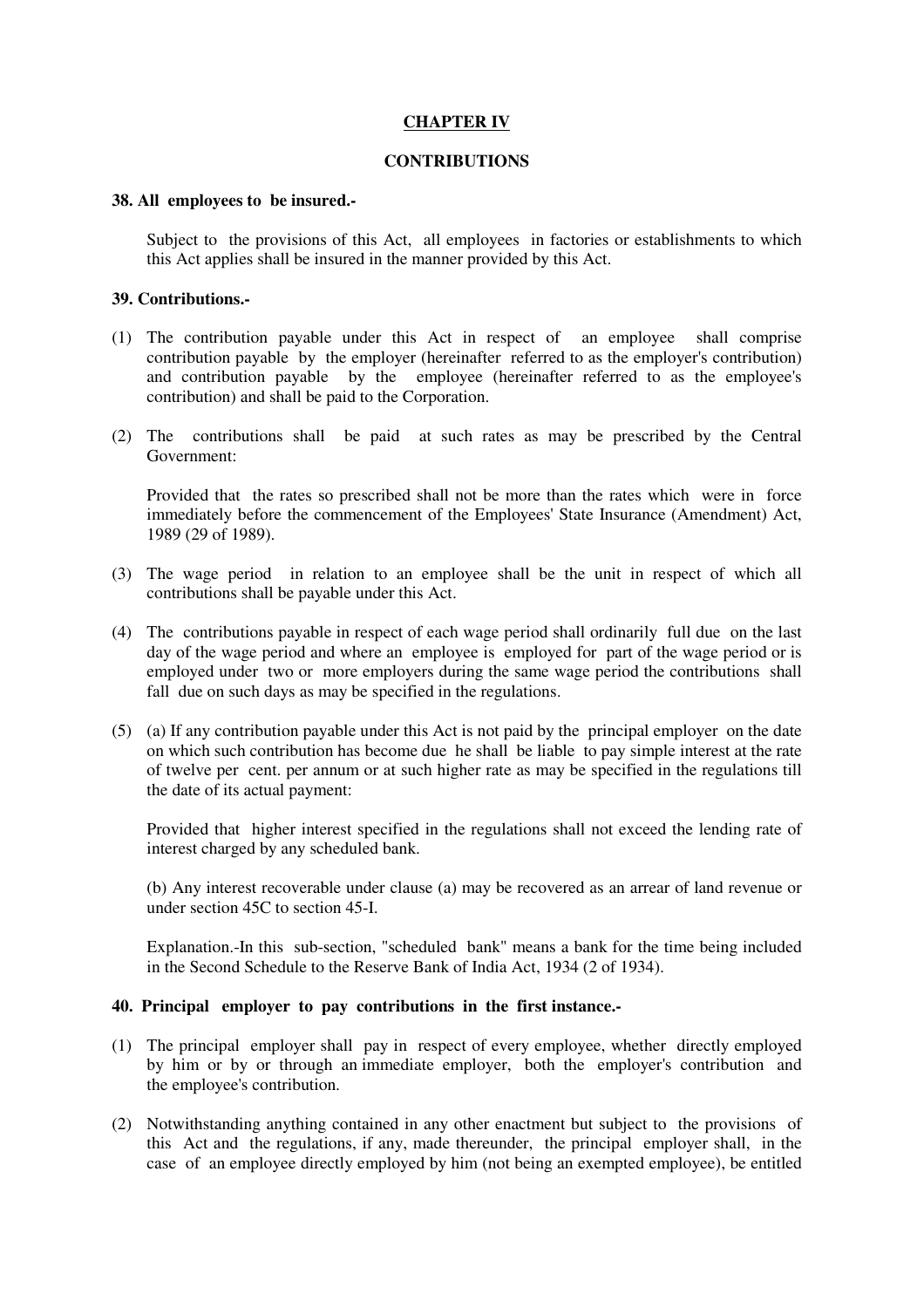to recover from the employee the employee's contribution by deduction from his wages and not otherwise:

Provided that no such deduction shall be made from any wages other than such as relate to the period or part of the period in respect of which the contribution is payable, or in excess of the sum representing the employee's contribution for the period.

- (3) Notwithstanding any contract to the contrary, neither the principal employer nor the immediate employer shall be entitled to deduct the employer's contribution from any wages payable to an employee or otherwise to recover it from him.
- (4) Any sum deducted by the principal employer from wages under this Act shall be deemed to have been entrusted to him by the employee for the purpose of paying the contribution in respect of which it was deducted.
- (5) The principal employer shall bear the expenses of remitting the contributions to the Corporation.

#### **41. Recovery of contribution from immediate employee.-**

- (1) A principal employer, who has paid contribution in respect of an employee employed by or through an immediate employer, shall be entitled to recover the amount of the contribution so paid (that is to say the employer's contribution as well as the employee's contribution, if any) from the immediate employer, either by deduction from any amount payable to him by the principal employer under any contract, or as a debt payable by the immediate employer.
- (1A) The immediate employer shall maintain a register of employees employed by or through him as provided in the regulations and submit the same to the principal employer before the settlement of any amount payable under sub-section (1).
- (2) In the case referred to in sub-section (1), the immediate employee shall be entitled to recover the employee's contribution from the employee employed by or through him by deduction from wages and not otherwise, subject to the conditions specified in the proviso to sub-section (2) of section 40.

#### **42. General provisions as to payment of contributions.-**

(1) No employee's contribution shall be payable by or on behalf of an employee whose average daily wages during a wage period are below such wages as may be prescribed by the Central Government.

Explanation.--The average daily wages of an employee shall be calculated in such manner as may be prescribed by the Central Government.

(2) Contribution (both the employer's contribution and the employee's contribution) shall be payable by the principal employer for each wage period in respect of the whole or part of which wages are payable to the employee and not otherwise.

### **43. Method of payment of contributions.-**

Subject to the provisions of this Act, the Corporation may make regulations for any matter relating or incidental to the payment and collection of contributions payable under this Act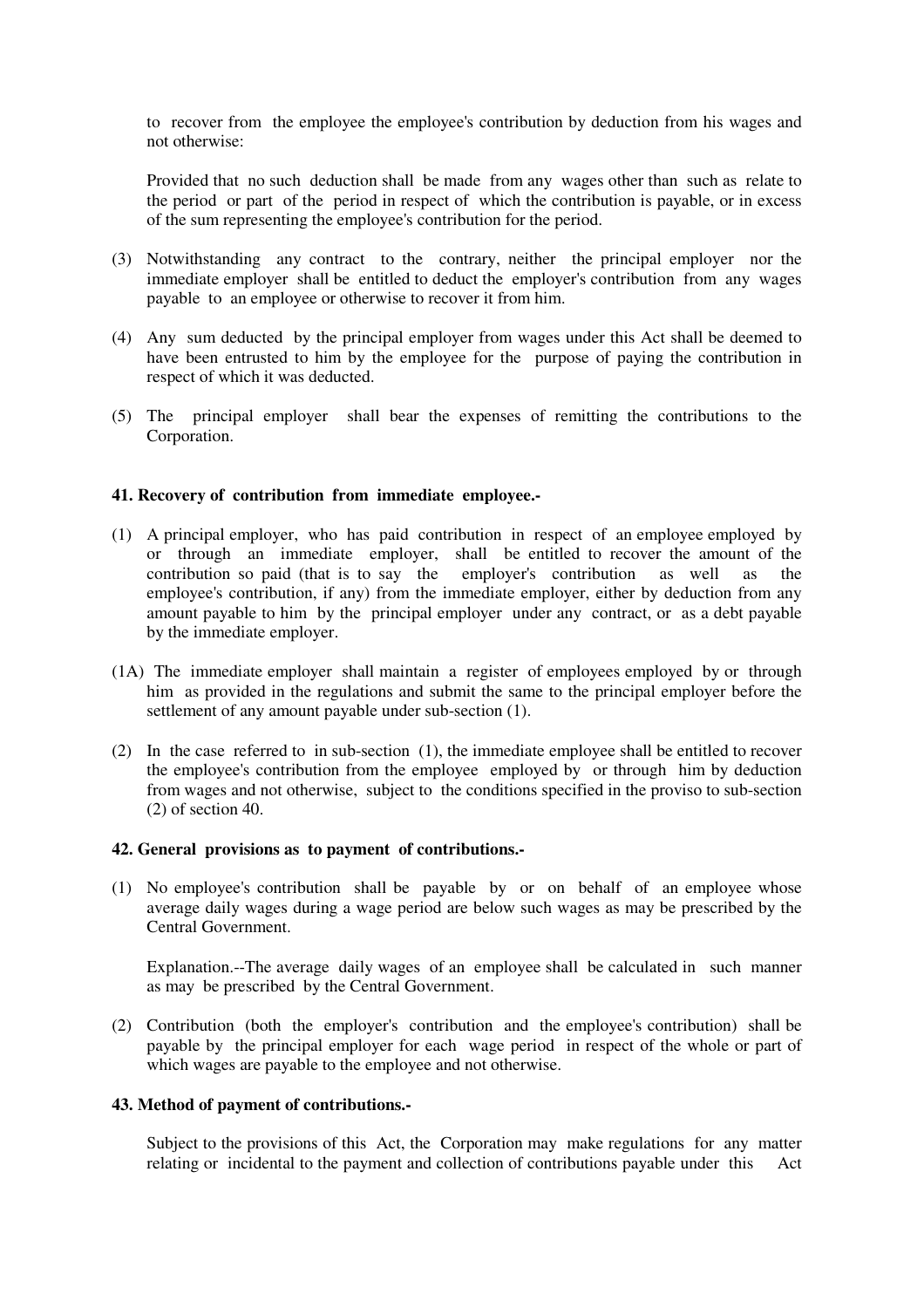and without prejudice to the generality of the foregoing power such regulations may provide for--

- (a) the manner and time of payment of contributions;
- (b) the payment of contributions by means of adhesive or other stamps affixed to or impressed upon books, cards or otherwise and regulating the manner, times and conditions in, at and under which, such stamps are to be affixed or impressed;
- (bb) the date by which evidence of contributions having been paid is to be received by the Corporation;
- (c) the entry in or upon books or cards of particulars of contributions paid and benefits distributed in the case of the insured persons to whom such books or cards relate; and
- (d) the issue, sale, custody, production, inspection and delivery of books or cards and the replacement of books or cards which have been lost, destroyed or defaced.

#### **44. Employers to furnish returns and maintain registers in certain cases.-**

- (1) Every principal and immediate employer shall submit to the Corporation or to such officer of the Corporation as it may direct such returns in such form and containing such particulars relating to persons employed by him or to any factory or establishment in respect of which he is the principal or immediate employer as may be specified in regulations made in this behalf.
- (2) Where in respect of any factory or establishment the Corporation has reason to believe that a return should have been submitted under sub-section (1) but has not been so submitted, the Corporation may require any person in charge of the factory or establishment to furnish such particulars as it may consider necessary for the purpose of enabling the Corporation to decide whether the factory or establishment is a factory or establishment to which this Act applies.
- (3) Every principal and immediate employer shall maintain such registers or records in respect of his factory or establishment as may be required by regulations made in this behalf.

#### **45. Inspectors, their functions and duties.-**

(1) The Corporation

 may appoint such persons as inspectors, as it thinks fit, for the purposes of this Act, within such local limits as it may assign to them.

- (2) Any Inspector appointed by the Corporation under sub-section (1) (hereinafter referred to as Inspector), or other official of the Corporation authorized in this behalf by it may, for the purposes of enquiring into the correctness of any of the particulars stated in any return referred to in section 44 or for the purpose of ascertaining whether any of the provisions of this Act has been complied with--
	- (a) require any principal or immediate employer to furnish to him such information as he may consider necessary for the purposes of this Act; or
	- (b) at any reasonable time enter any office, establishment, factory or other premises occupied by such principal or immediate employer and require any person found in charge thereof to produce to such Inspector or other official and allow him to examine such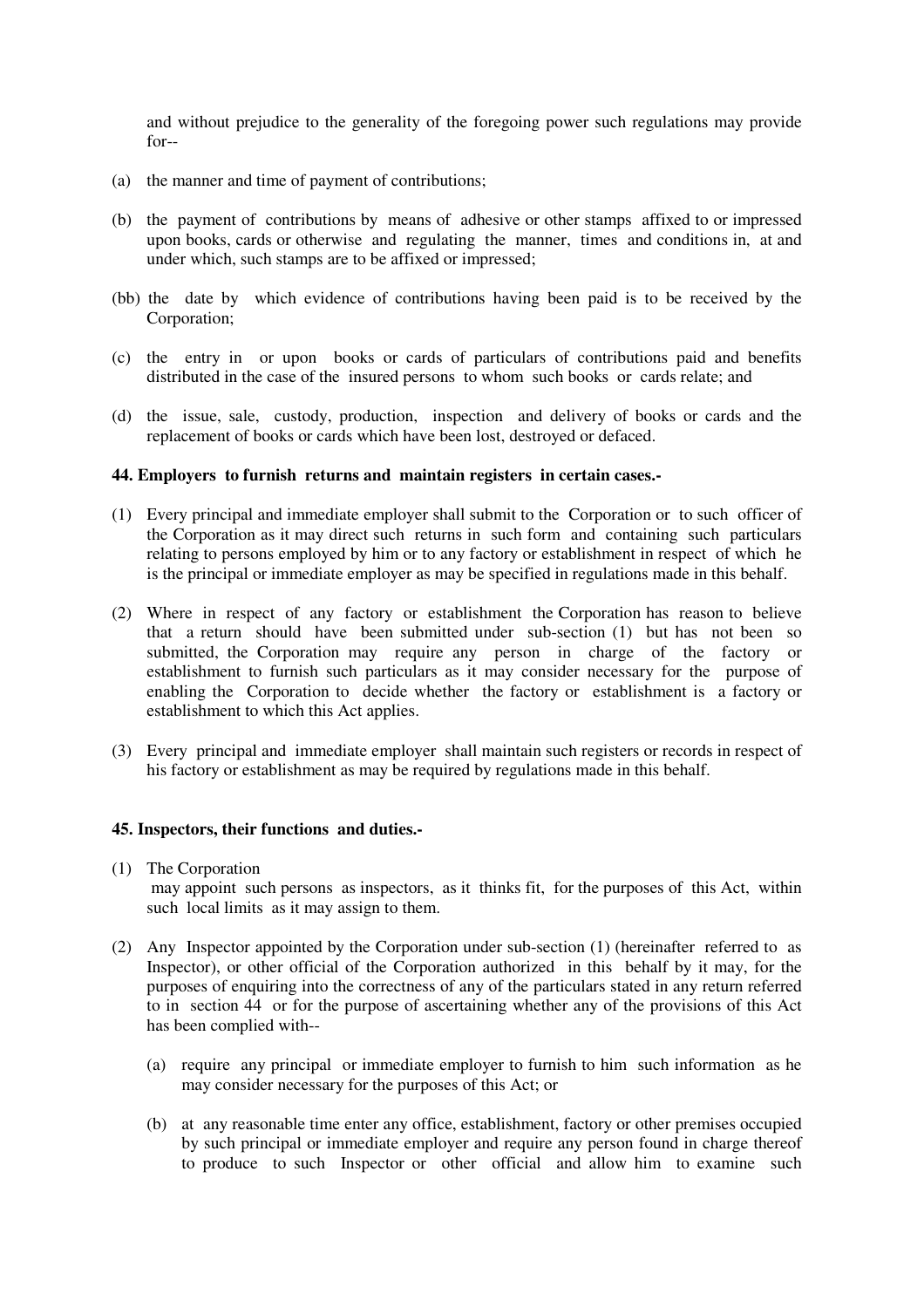accounts, books and other documents relating to the employment of persons and payment of wages or to furnish to him such information as he may consider necessary; or

- (c) examine, with respect to any matter relevant to the purposes aforesaid, the principal or immediate employer, his agent or servant, or any person found in such factory, establishment, office or other premises, or any person whom the said inspector or other official has reasonable cause to believe to be or to have been an employee;
- (d) make copies of, or take extracts from, any register, account book or other document maintained in such factory, establishment, office or other premises;
- (e) exercise such other powers as may be prescribed.
- (3) An Inspector shall exercise such functions and perform such duties as may be authorized by the Corporation or as may be specified in the regulations.

#### **45A. Determination of contributions in certain cases.-**

(1) Where in respect of a factory or establishment no returns, particulars, registers or records are submitted, furnished or maintained in accordance with the provisions of section 44 or any Inspector or other official of the Corporation referred to in sub-section (2) of section 45 is prevented in any manner by the principal or immediate employer or any other person, in exercising his functions or discharging his duties under section 45, the Corporation may, on the basis of information available to it, by order, determine the amount of contributions payable in respect of the employees of that factory or establishment;

Provided that no such order shall be passed by the Corporation unless the principal or immediate employer or the person in charge of the factory or establishment has been given a reasonable opportunity of being heard.

(2) An order made by the Corporation under sub-section (1) shall be sufficient proof of the claim of the Corporation under section 75 or for recovery of the amount determined by such order as an arrear of land revenue under section 45B or the recovery under section 45C to section 45-I.

#### **45B. Recovery of contributions.-**

Any contribution payable under this Act may be recovered as an arrear of land revenue.

#### **45C. Issue of certificate to the Recovery Officer.-**

- (1) Where any amount is in arrear under this Act, the authorised officer may issue, to the Recovery Officer, a certificate under his signature specifying the amount of arrears and the Recovery Officer, on receipt of such certificate, shall proceed to recover the amount specified therein from the factory or establishment or, as the case may be, the principal or immediate employer by one or more of the modes mentioned below:--
	- (a) attachment and sale of the movable or immovable property of the factory or establishment or, as the case may be, the principal or immediate employer;
	- (b) arrest of the employer and his detention in prison;
	- (c) appointing a receiver for the management of the movable or immovable properties of the factory or establishment or, as the case may be, the employer: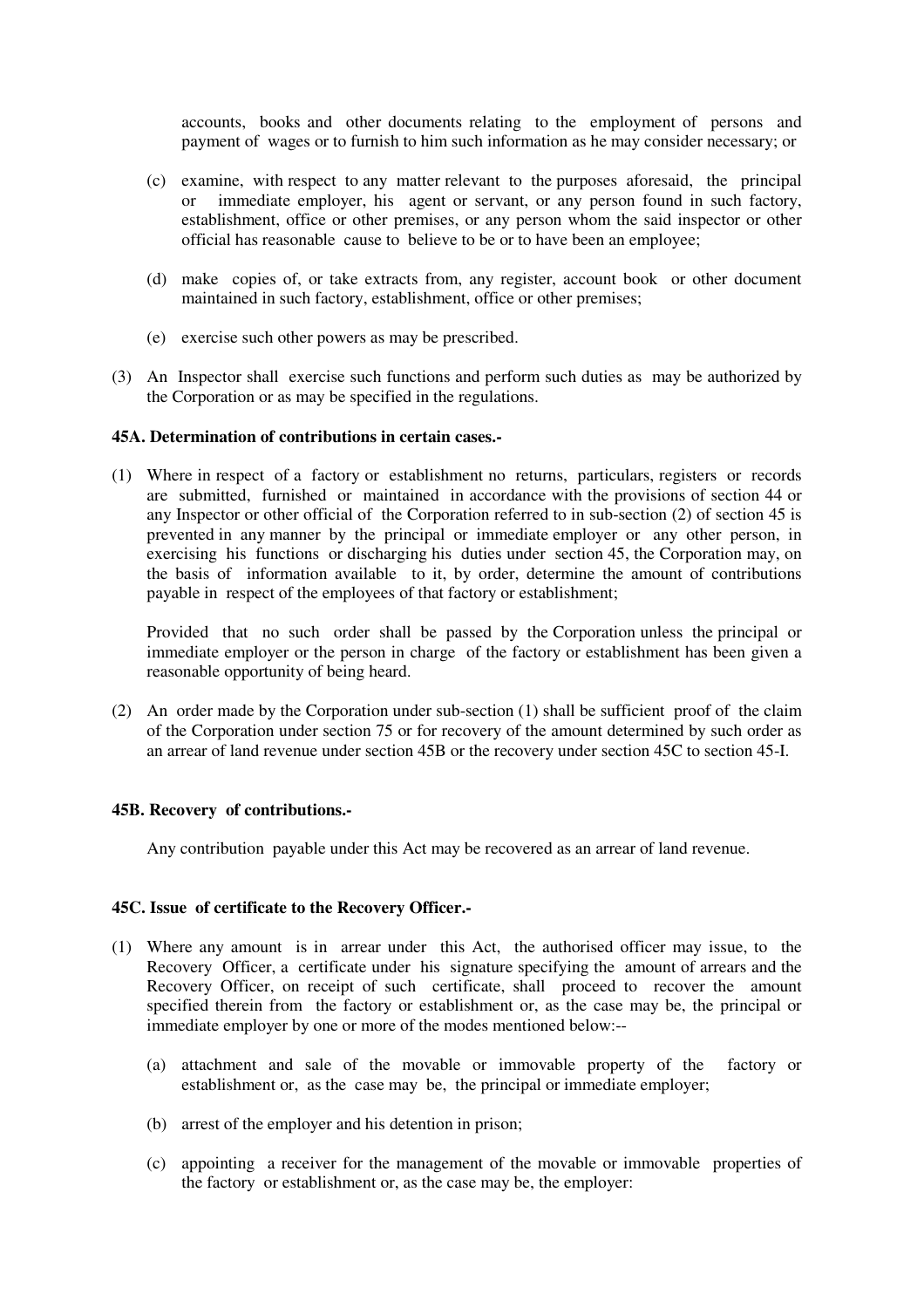Provided that the attachment and sale of any property under this section shall first be effected against the properties of the factory or establishment and where such attachment and sale is insufficient for recovering the whole of the amount of arrears specified in the certificate, the Recovery Officer may take such proceedings against the property of the employer for recovery of the whole or any part of such arrears.

(2) The authorised officer may issue a certificate under sub-section (1) notwithstanding that proceedings for recovery of the arrears by any other mode have been taken.

#### **45D. Recovery officer to whom certificate is to be forwarded.-**

- (1) The authorised officer may forward the certificate referred to in section 45C to the Recovery Officer within whose jurisdiction the employer--
	- (a) carries on his business or profession or within whose jurisdiction the principal place of his factory or establishment is situate; or
	- (b) resides or any movable or immovable property of the factory or establishment or the principal or immediate employer is situate.
- (2) Where a factory or an establishment or the principal or immediate employer has property within the jurisdiction of more than one Recovery Officers and the Recovery Officer to whom a certificate is sent by the authorised officer--
	- (a) is not able to recover the entire amount by the sale of the property, movable or immovable, within his jurisdiction; or
	- (b) is of the opinion that, for the purpose of expediting or securing the recovery of the whole or any part of the amount, it is necessary so to do,

he may send the certificate or, where only a part of the amount is to be recovered, a copy of the certificate certified in the manner prescribed by the Central Government and specifying the amount to be recovered to the Recovery Officer within whose jurisdiction the factory or establishment or the principal or immediate employer has property or the employer resides, and thereupon that Recovery Officer shall also proceed to recover the amount due under this section as if the certificate or the copy thereof had been the certificate sent to him by the authorised officer.

#### **45E. Validity of certificate and amendment thereof.-**

- (1) When the authorised officer issues a certificate to a Recovery Officer under section 45C, it shall not be open to the factory or establishment or the principal or immediate employer to dispute before the Recovery Officer the correctness of the amount, and no objection to the certificate on any other ground shall also be entertained by the Recovery Officer.
- (2) Notwithstanding the issue of a certificate to a Recovery Officer, the authorised officer shall have power to withdraw the certificate or correct any clerical or arithmetical mistake in the certificate by sending an intimation to the Recovery Officer.
- (3) The authorised officer shall intimate to the Recovery Officer any orders withdrawing or cancelling a certificate or any correction made by him under sub-section (2) or any amendment made under sub-section (4) of section 45F.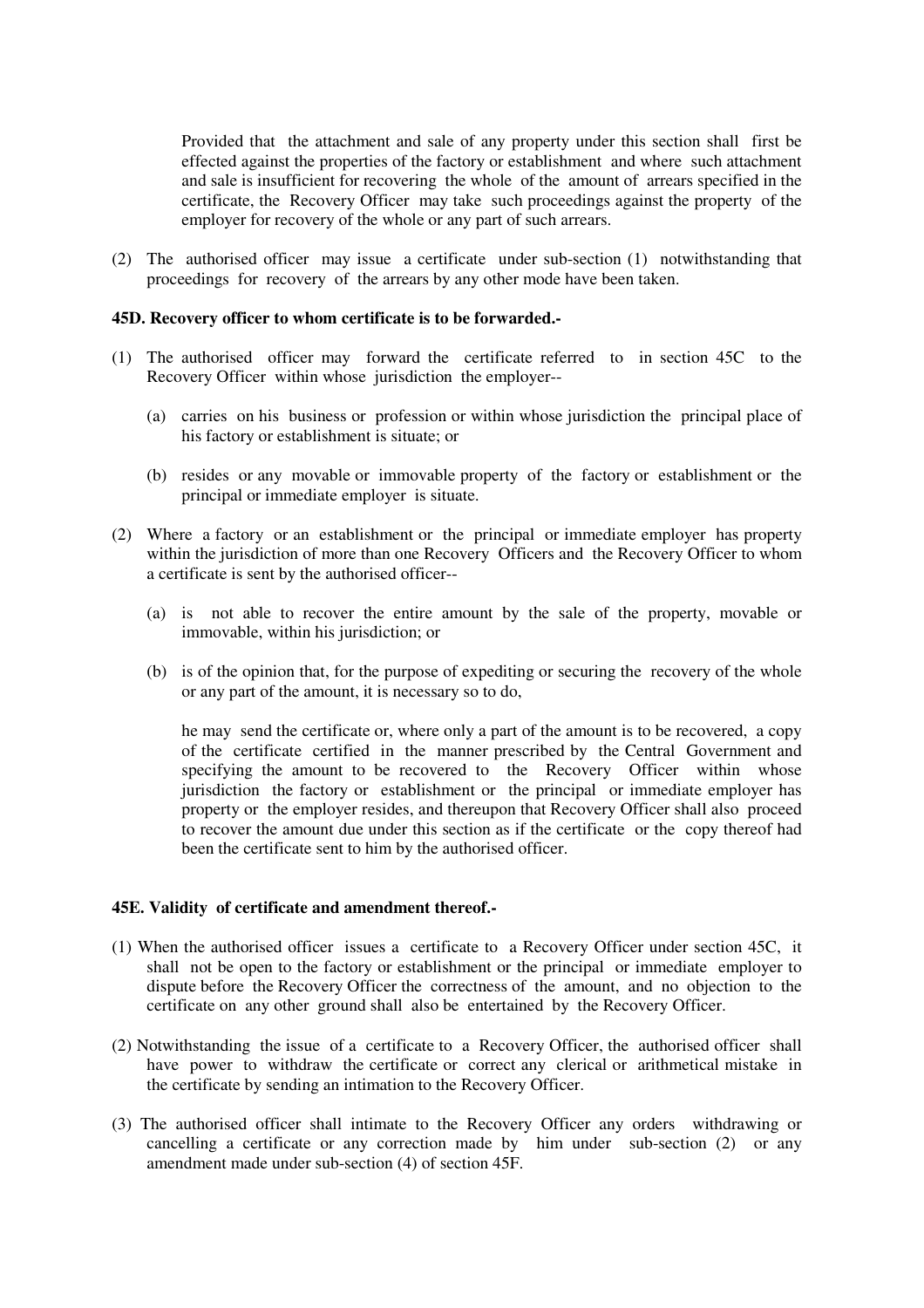#### **45F. Stay of proceedings under certificate and amendment or withdrawal thereof.-**

- (1) Notwithstanding that a certificate has been issued to the Recovery Officer for the recovery of any amount, the authorised officer may grant time for the payment of the amount, and thereupon the Recovery Officer shall stay the proceedings until the expiry of the time so granted.
- (2) Where a certificate for the recovery of amount has been issued, the authorised officer shall keep the Recovery Officer informed of any amount paid or time granted for payment, subsequent to the issue of such certificate.
- (3) Where the order giving rise to a demand of amount for which a certificate for recovery has been issued has been modified in appeal or other proceedings under this Act, and, as a consequence thereof, the demand is reduced but the order is the subject-matter of a further proceeding under this Act, the authorised officer shall stay the recovery of such part of the amount of the certificate as pertains tothe said reduction for the period for which the appeal or other proceeding remains pending.
- (4) Where a certificate for the recovery of amount has been issued and subsequently the amount of the outstanding demand is reduced as a result of an appeal or other proceeding under this Act, the authorised officer shall, when the order which was the subject- matter of such appeal or other proceeding has become final and conclusive, amend the certificate or withdraw it, as the case may be.

### **45G. Other modes of recovery.-**

- (1) Notwithstanding the issue of a certificate to the Recovery Officer under section 45C, the Director General or any other officer authorised by the Corporation may recover the amount by any one or more of the modes provided in this section.
- (2) If any amount is due from any person to any factory or establishment or, as the case may be, the principal or immediate employer who is in arrears, the Director General or any other officer authorised by the Corporation in this behalf may required such person to deduct from the said amount the arrears due from such factory or establishment or, as the case may be, the principal or immediate employer under this Act and such person shall comply with any such requisition and shall pay the sum so deducted to the credit of the Corporation:

Provided that nothing in this sub-section shall apply to any part of the amount exempt from attachment in execution of a decree of a civil court under section 60 of the Code of Civil Procedure, 1908 (5 of 1908).

- (3) (i) The Director General or any other officer authorised by the Corporation in this behalf may, at any time or from time to time, by notice in writing, require any person from whom money is due or may become due to the factory or establishment or, as the case may be, the principal or immediate employer or any person who holds or may subsequently hold money for or on account of the factory or establishment or, as the case may be, the principal or immediate employer, to pay to the Director General either forthwith upon the money becoming due or being held or at or within the time specified in the notice (not being before the money becomes due or is held) so much of the money as is sufficient to pay the amount due from the factory or establishment or, as the case may be, the principal or immediate employer in respect of arrears or the whole of the money when it is equal to or less than that amount.
- (ii) A notice under this sub-section may be issued to any person who holds or may subsequently hold any money for or on account of the principal or immediate employer jointly with any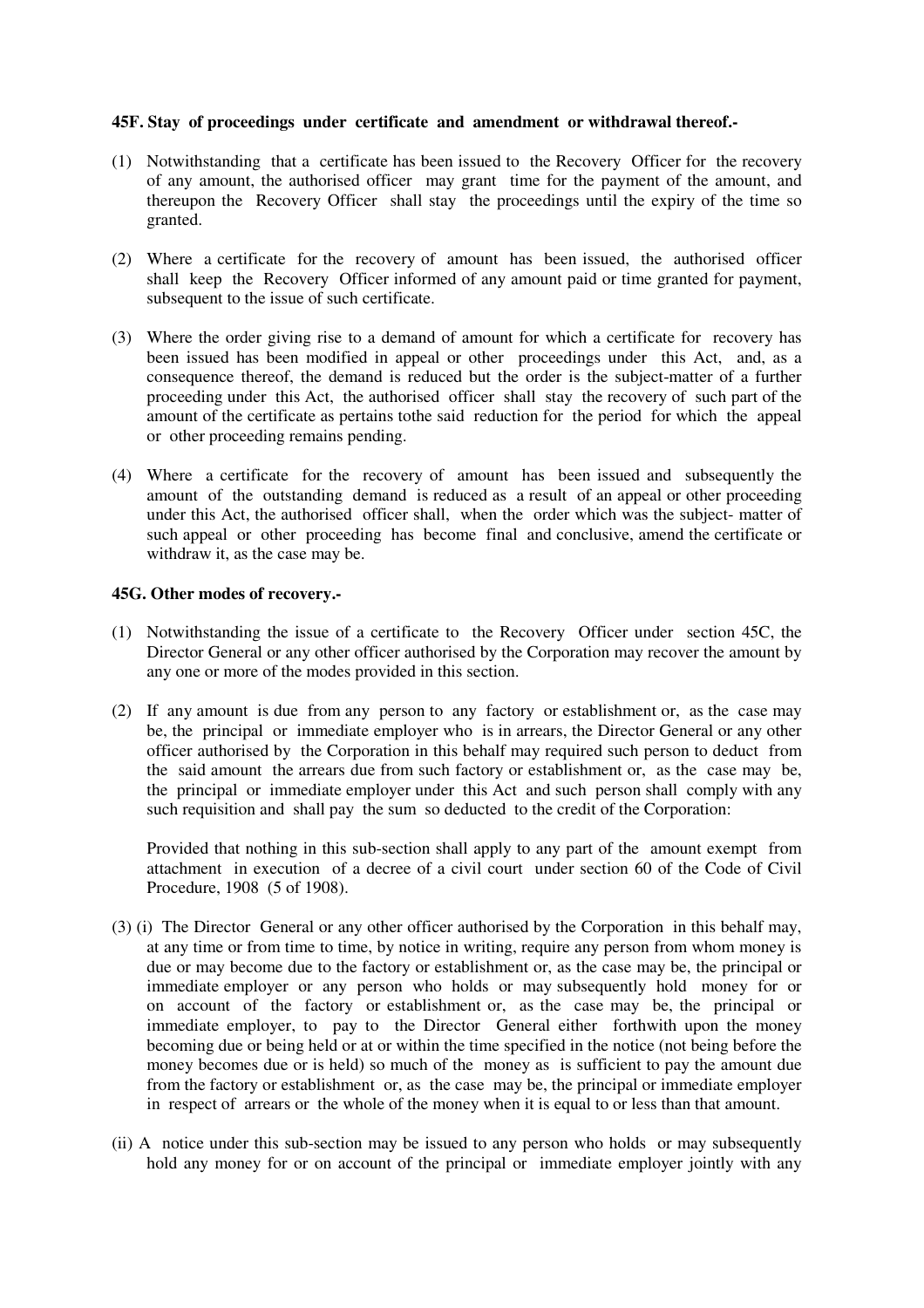other person and for the purposes of this sub-section, the shares of the joint-holders in such account shall be presumed, until the contrary is proved, to be equal.

- (iii) A copy of the notice shall be forwarded to the principal or immediate employer at his last address known to the Director General or, as the case may be, the officer so authorised and in the case of a joint account to all the joint-holders at their last addresses known to the Director General or the officer so authorised.
- (iv) Save as otherwise provided in this sub-section, every person to whom a notice is issued under this sub-section shall be bound to comply with such notice, and, in particular, where any such notice is issued to a post office, bank or an insurer, it shall not be necessary for any pass book, deposit receipt, policy or any other document to be produced for the purpose of any entry, endorsement or the like being made before payment is made notwithstanding any rule, practice or requirement to the contrary.
- (v) Any claim respecting any property in relation to which a notice under this sub-section has been issued arising after the date of the notice shall be void as against any demand contained in the notice.
- (vi) Where a person to whom a notice under this sub-section is sent objects to it by a statement on oath that the sum demanded or any part thereof is not due to the principal or immediate employer or that he does not hold any money for or on account of the principal or immediate employer, then, nothing contained in this sub-section shall be deemed to require such person to pay any such sum or part thereof, as the case may be, but if it is discovered that such statement was false in any material particular, such person shall be personally liable to the Director General or the officer so authorised to the extent of his own liability to the principal or immediate employer on the date of the notice, or to the extent of the principal or immediate employer's liability for any sum due under this Act, whichever is less.
- (vii) The Director General or the officer so authorised may, at any time or from time to time, amend or revoke any notice issued under this sub-section or extend the time for making any payment in pursuance of such notice.
- (viii) The Director General or the officer so authorised shallgrant a receipt for any amount paid in compliance with a notice issuedunder this sub-section and the person so paying shall be fullydischarged from his liability to the principal or immediate employerto the extent of the amount so paid.
- (ix) Any person discharging any liability to the principal or immediate employer after the receipt of a notice under this sub- section shall be personally liable to the Director General or the officer so authorised to the extent of his own liability to the principal or immediate employer so discharged or to the extent of the principal or immediate employer's liability for any sum due under this Act, whichever is less.
- (x) If the person to whom a notice under this sub-section is sent fails to make payment in pursuance thereof to the Director General or the officer so authorised, he shall be deemed to be a principal or immediate employer in default in respect of the amount specified in the notice and further proceedings may be taken against him for the realisation of the amount as if it were an arrear due from him in the manner provided in sections 45C to 45F and the notice shall have the same effect as an attachment of a debt by the Recovery Officer in exercise of his powers under section 45C.
- (4) The Director General or the officer authorised by the Corporation in this behalf may apply to the court in whose custody there is money belonging to the principal or immediate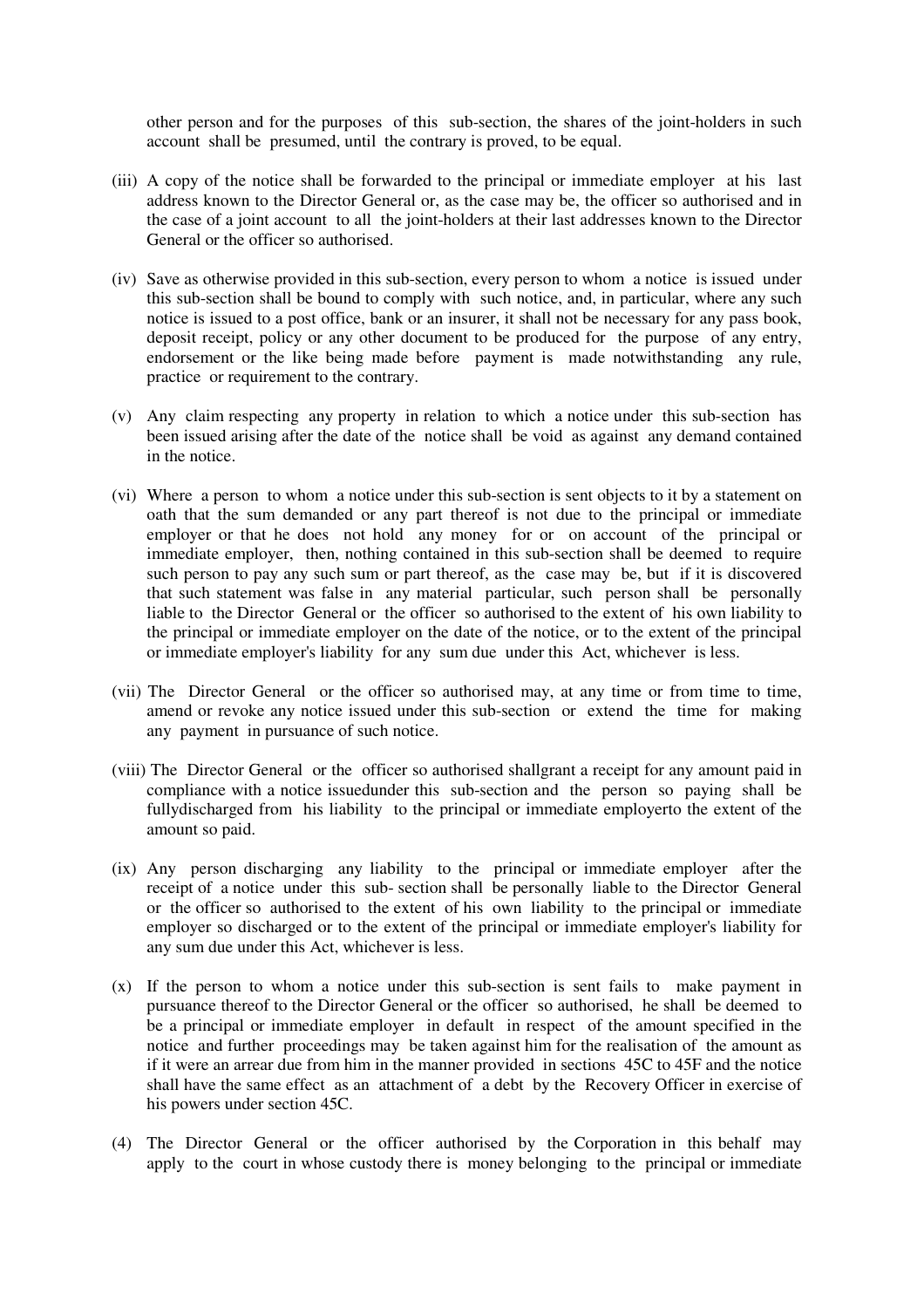employer for payment to him of the entire amount of such money, or if it is more than the amount due, an amount sufficient to discharge the amount due.

(5) The Director General or any officer of the Corporation may, if so authorised by the Central Government by general or special order, recover any arrears of amount due from a factory or an establishment or, as the case may be, from the principal or immediate employer by distraint and sale of its or his movable property in the manner laid down in the Third Schedule to the Income-tax Act, 1961 (43 of 1961).

#### **45H. Application of certain provisions of the Income-tax Act.-**

The provisions of the Second and Third Schedules to the Income-tax Act, 1961 (43 of 1961) and the Income-tax (Certificate Proceedings) Rules, 1962, as in force from time to time, shall apply with necessary modifications as if the said provisions and the rules referred to the arrears of the amount of contributions, interests or damages under this Act instead of to the income-tax:

Provided that any reference in the said provisions and the rules to the "assesses" shall be construed as a reference to a factory or an establishment or the principal or immediate employer under this Act.

### **45-I. Definitions.-**

For the purposes of sections 45C to 45H,--

- (a) "authorised officer" means the Director General, Insurance Commissioner, Joint Insurance Commissioner, Regional Director or such other officer as may be authorised by the Central Government, by notification in the Official Gazette;
- (b) "Recovery Officer" means any officer of the Central Government, State Government or the Corporation, who may be authorised by the Central Government, by notification in the Official Gazette, to exercise the powers of a Recovery Officer under this Act.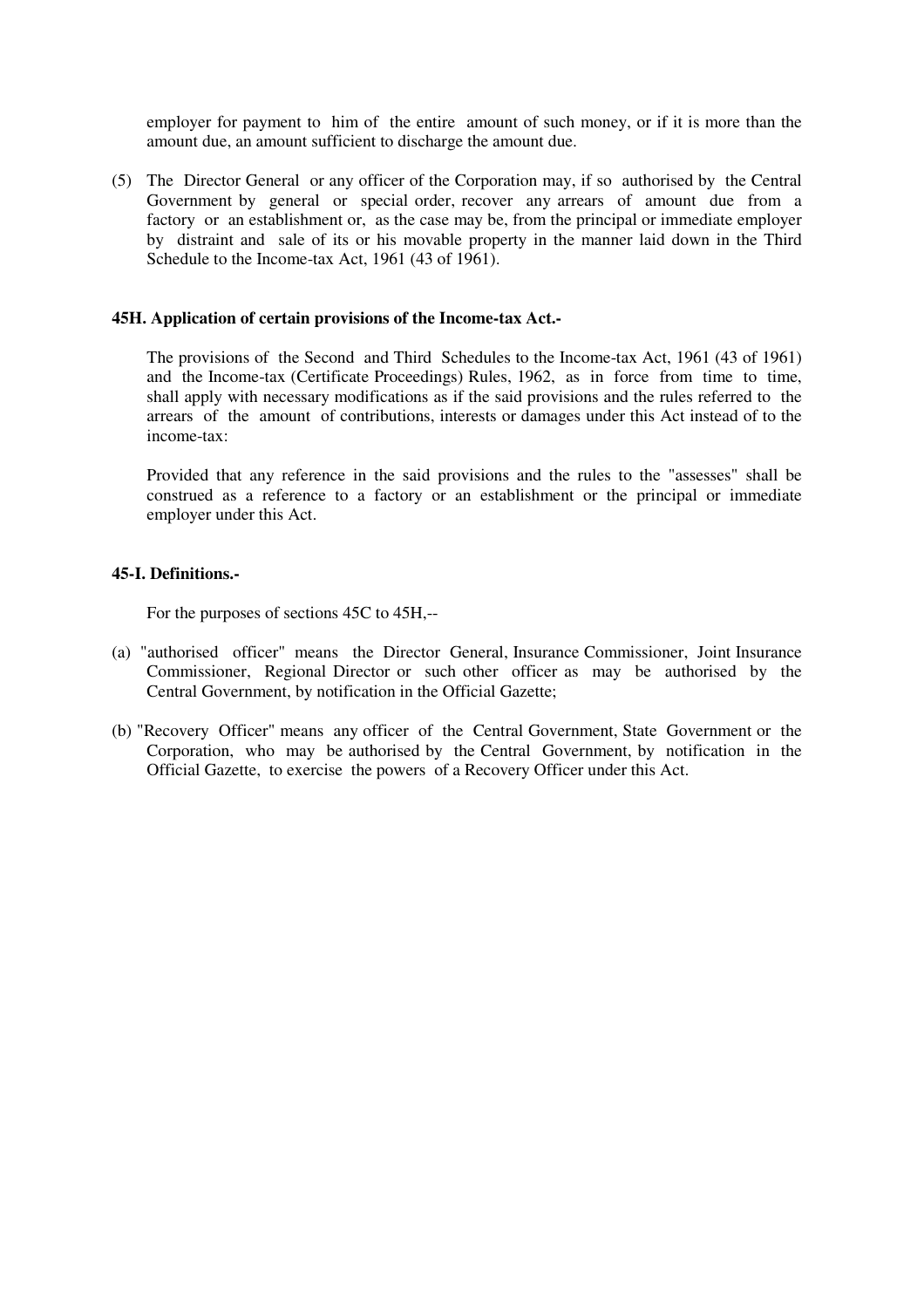### **CHAPTER V**

### **BENEFITS**

### **46. Benefits.-**

- (1) Subject to the provisions of this Act, the insured persons their dependants or the persons hereinafter mentioned, as the case may be,] shall be entitled to the following benefits, namely :--
- (a) periodical payments to any insured person in case of his sickness certified by a duly appointed medical practitioner or by any other person possessing such qualifications and experience as the Corporation may, by regulations, specify in this behalf (hereinafter referred to as sickness benefit) ;
- (b) periodical payments to an insured woman in case of confinement or mis-carriage or sickness arising out of pregnancy, confinement, premature birth of child or mis-carriage, such woman being certified to be eligible for such payments by an authority specified in this behalf by the regulations (hereinafter referred to as maternity benefit;)
- (c) periodical payments to an insured person suffering from disablement as a result of an employment injury sustained as an employee under this Act and certified to be eligible for such payments by an authority specified in this behalf by the regulations (hereinafter referred to as disablement benefit) ;
- (d) periodical payments to such dependants of an insured person who dies as a result of an employment injury sustained as an employee under this Act, as are entitled to compensation under this Act (hereinafter referred to as dependants' benefit) ;
- (e) medical treatment for and attendance on insured persons (hereinafter referred to as medical benefit) ; and
- (f) payment to the eldest surviving member of the family of an insured person who has died, towards the expenditure on the funeral of the deceased insured person, or, where the insured person did not have a family or was not living with his family at the time of his death, to the person who actually incurs the expenditure on the funeral of the deceased insured person (to be known as funeral expenses) :

Provided that the amount of such payment shall not exceed such amount as may be prescribed by the Central Government] and the claim for such payment shall be made within three months of the death of the insured persons or within such extended period as the Corporation or any officer or authority authorised by it in this behalf may allow.

- (2) The Corporation may, at the request of the appropriate Government, and subject to such conditions as may be laid down in the regulations, extend the medical benefits to the family of an insured person.
- **48. When person deemed available for employment.** [Rep. by the Employees' State Insurance (Amendment) Act, 1966 (44 of 1966), s. 20 (w.e.f. 28-1-1968).]

#### **49. Sickness benefit.-**

The qualification of a person to claim sickness benefit, the conditions subject to which such benefit may be given, the rates and period thereof shall be such as may be prescribed by the Central Government.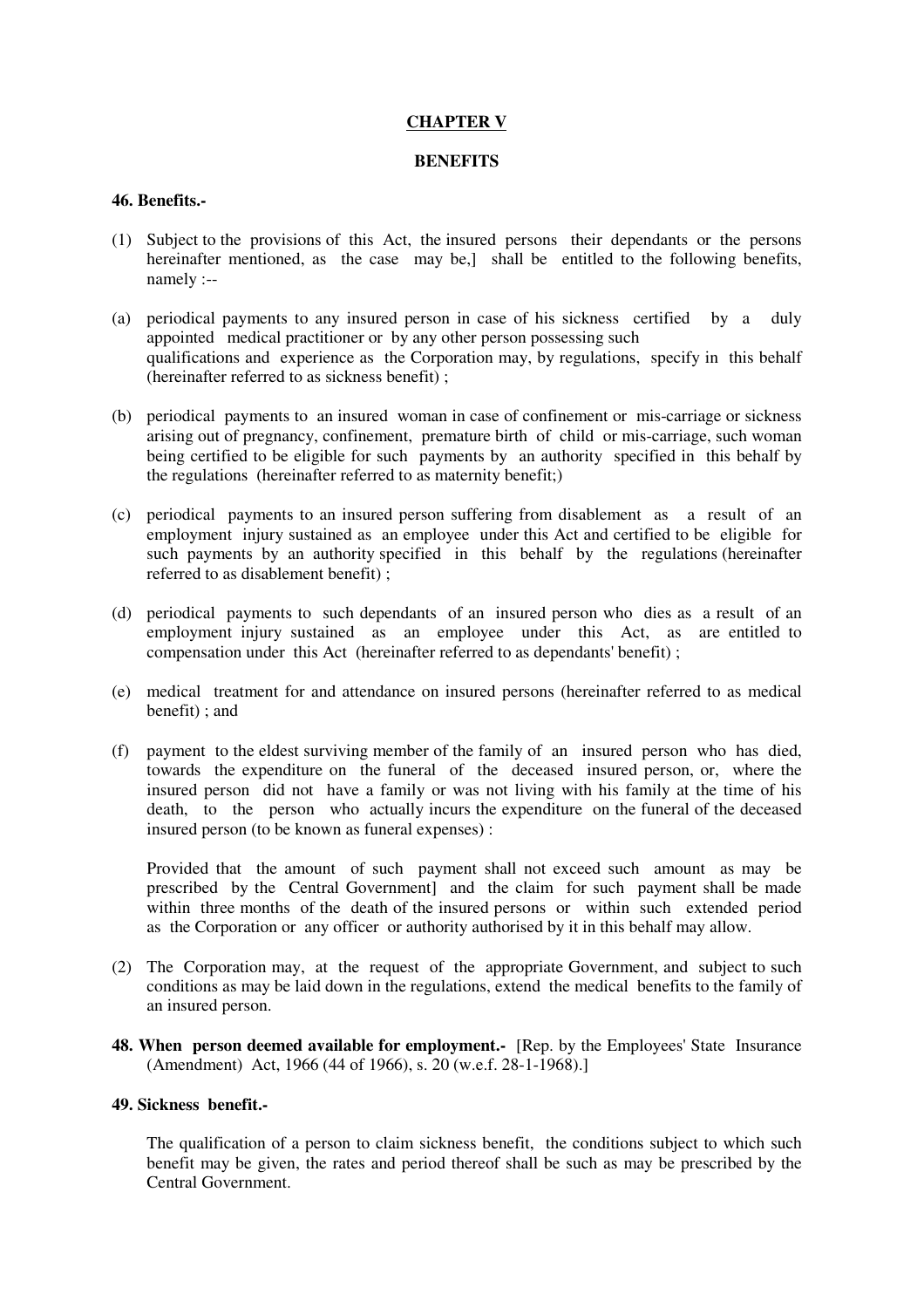### **50. Maternity benefit.-**

The qualification of an insured woman to claim maternity benefit, the conditions subject to which such benefit may be given, the rates and period thereof shall be such as may be prescribed by the Central Government.

### **51. Disablement Benefit.-**

Subject to the provisions of this Act,--

- (a) a person who sustains temporary disablement for not less than three days (excluding the day of accident) shall be entitled to periodical payment at such rates and for such periods and subject to such conditions as may be prescribed by the Central Government ;
- (b) a person who sustains permanent disablement, whether total of partial, shall be entitled to periodical payment at such rates and for such period and subject to such conditions as may be prescribed by the Central Government :

#### **51A. Presumption as to accident arising in course of employment.-**

For the purposes of this Act, an accident arising in the course of an insured person's employment shall be presumed, in the absence of evidence to the contrary, also to have arisen out of that employment.

#### **51B. Accidents happening while acting in breach of regulations, etc.-**

An accident shall be deemed to arise out of and in the course of an insured person's employment notwithstanding that he is at the time of the accident acting in contravention of the provisions of any law applicable to him, or of any orders given by or on behalf of his employer or that he is acting without instructions from his employer, if--

- (a) the accident would have been deemed so to have arisen had the act not been done in contravention as aforesaid or without instructions from his employer, as the case may be; and
- (b) the act is done for the purpose of and in connection with the employer's trade or business.

### **51C. Accidents happening while travelling in employer's transport.-**

- (1) An accident happening while an insured person is, with the express or implied permission of his employer, travelling as a passenger by any vehicle to or from his place of work shall, notwithstanding that he is under no obligation to his employer to travel by that vehicle, be deemed to arise out of and in the course of his employment, if--
	- (a) the accident would have been deemed so to have arisen had he been under such obligation; and
	- (b) at the time of the accident, the vehicle-
	- (i) is being operated by or on behalf of his employer or some other person by whom it is provided in pursuance of arrangements made with his employer, and
	- (ii) is not being operated in the ordinary course of public transport service.

(2) In this section "vehicle" includes a vessel and an aircraft.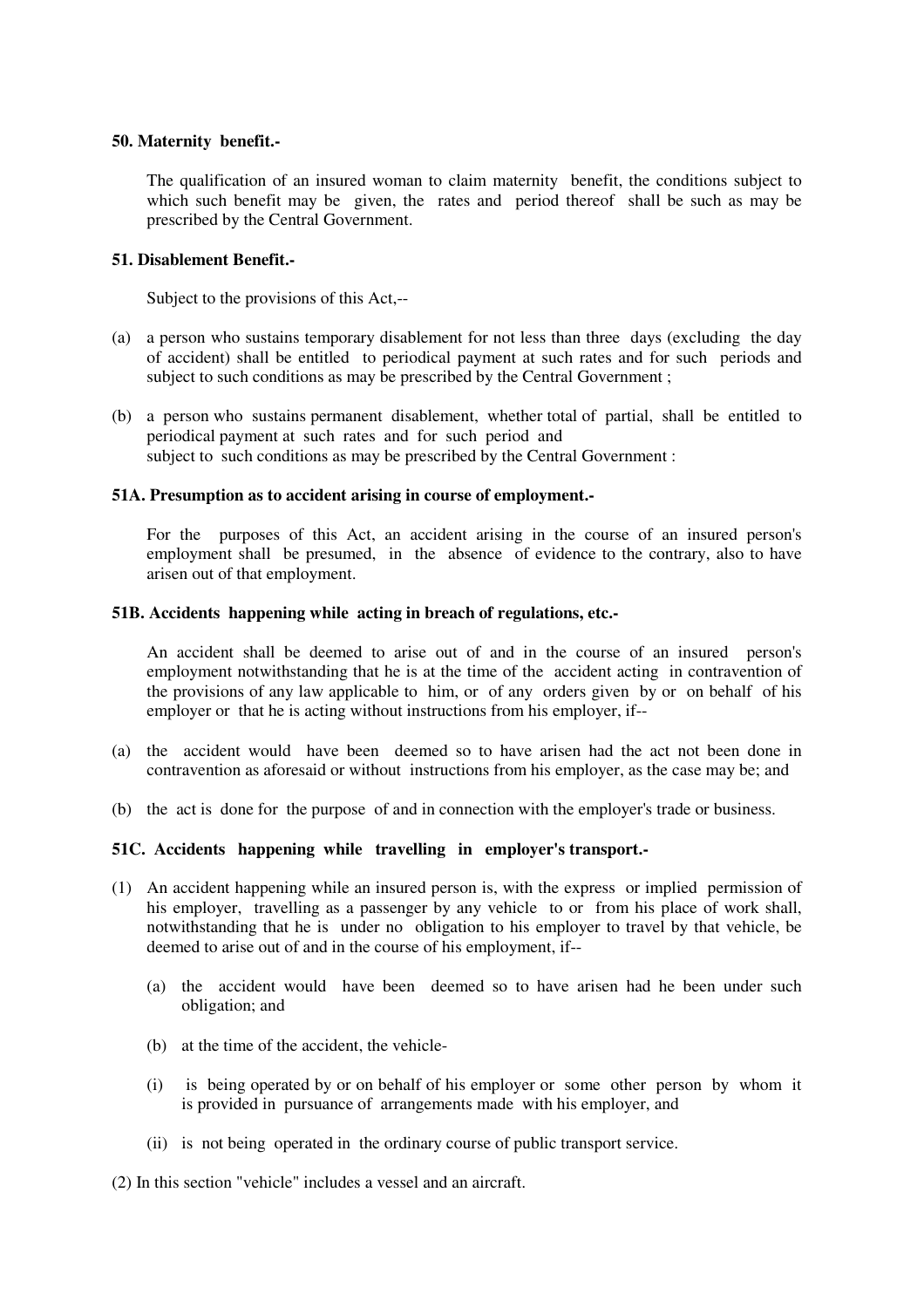#### **51D. Accidents happening while meeting emergency.-**

An accident happening to an insured person in or about any premises at which he is for the time being employed for the purpose of his employer's trade or business shall be deemed to arise out of and in the course of his employment, if it happens while he is taking steps, on an actual or supposed emergency at those premises, to rescue, succour or protect persons who are, or are thought to be or possibly to be, injured or imperilled, or to avert or minimise serious damage to property.

### **52. Dependants' benefit.-**

- (1) If an insured person dies as a result of an employment injury sustained as an employee under this Act (whether or not he was in receipt of any periodical payment for temporary disablement in respect of the injury) dependants' benefit shall be payable at such rates and for such periods and subject to such conditions as may be prescribed by the Central Government] to his dependants specified in sub-clause (i), sub-clause (ia) and  $\vert$  sub-clause (ii) of clause (6A) of section 2.
- (2) In case the insured person dies without leaving behind him the dependants as aforesaid, the dependants' benefit shall be paid to the other dependants of the deceased at such rates and for such period and subject to such conditions as may be prescribed by the Central Government.

# **52A. Occupational disease.-**

- (1) If an employee employed in any employment specified in Part A of the Third Schedule contracts any disease specified therein as an occupational disease peculiar to that employment, or if an employee employed in the employment specified in Part B of that Schedule for a continuous period of not less than six months contracts any disease specified therein as an occupational disease peculiar to that employment or if an employee employed in any employment specified in Part C of that Schedule for such continuous period as the Corporation may specify in respect of each such employment, contracts any disease specified therein as an occupational disease peculiar to that employment, the contracting of the disease shall, unless the contrary is proved, be deemed to be an "employment injury" arising out of and in the course of employment.
- (2) (i) Where the Central Government or a State Government, as the case may be, adds any description of employment to the employments specified in Schedule III to the Workmen's Compensation Act, 1923 (8 of 1923), by virtue of the powers vested in it under sub-section (3) of section 3 of the said Act, the said description of employment and the occupational diseases specified under that sub-section as peculiar to that description of employment shall be deemed to form part of the Third Schedule.
- (ii) Without prejudice to the provisions of clause (i), the Corporation after giving, by notification in the Official Gazette, not less than three months' notice of its intention so to do, may, by a like notification, add any description of employment to the employments specified in the Third Schedule and shall specify in the case of employments so added the diseases which shall be deemed for the purposes of this section to be occupational diseases peculiar to those employments respectively and thereupon the provisions of this Act shall apply, as if such diseases had been declared by this Act to be occupational diseases peculiar to those employments.
- (3) Save as provided by sub-sections (1) and (2), no benefit shall be payable to an employee in respect of any disease unless the disease is directly attributable to a specific injury by accident arising out of and in the course of his employment.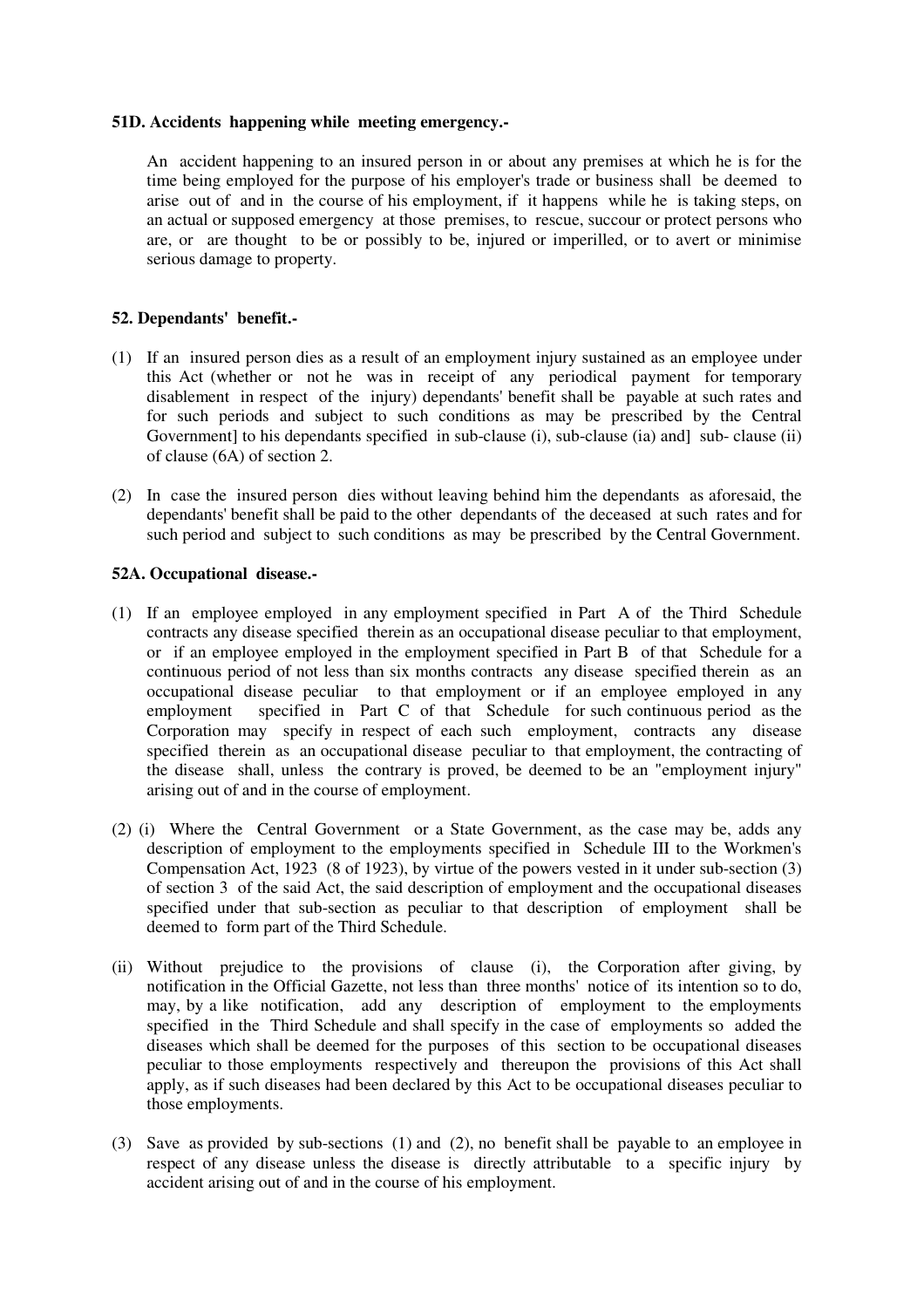(4) The provisions of section 51A shall not apply to the cases to which this section applies.

#### **53. Bar against receiving or recovery of compensation or damages under any other law.-**

An insured person or his dependants shall not be entitled to receive or recover, whether from the employer of the insured person or from any other person, any compensation or damages under the Workmen's Compensation Act, 1923 (8 of 1923), or any other law for the time being in force or otherwise, in respect of an employment injury sustained by the insured person as an employee under this Act.

#### **54. Determination of question of disablement.-**

Any question--

- (a) whether the relevant accident has resulted in permanent disablement; or
- (b) whether the extent of loss of earning capacity can be assessed provisionally or finally; or
- (c) whether the assessment of the proportion of the loss of earning capacity is provisional or final; or
- (d) in the case of provisional assessment, as to the period for which such assessment shall hold good, shall be determined by a medical board constituted in accordance with the provisions of the regulations and any such question shall hereafter be referred to as the "disablement question".

### **54A. References to medical boards and appeals to medical appeal tribunals and Employees' Insurance Courts.-**

- (1) The case of any insured person for permanent disablement benefit shall be referred by the Corporation to a medical board for determination of the disablement question and if, on that or any subsequent reference, the extent of loss of earning capacity of the insured person is provisionally assessed, it shall again be so referred to the medical board not later than the end of the period taken into account by the provisional assessment.
- (2) If the insured person or the Corporation is not satisfied with the decision of the medical board, the insured person or the Corporation may appeal in the prescribed manner and within the prescribed time to--
- (i) the medical appeal tribunal constituted in accordance with the provisions of the regulations with a further right of appeal in the prescribed manner and within the prescribed time to the Employees' Insurance Court, or
- (ii) the Employees' Insurance Court directly:

Provided that no appeal by an insured person shall lie under this sub-section if such person has applied for commutation of disablement benefit on the basis of the decision of the medical board and received the commuted value of such benefit:

Provided further that no appeal by the Corporation shall lie under this sub-section if the Corporation paid the commuted value of the disablement benefit on the basis of the decision of the medical board.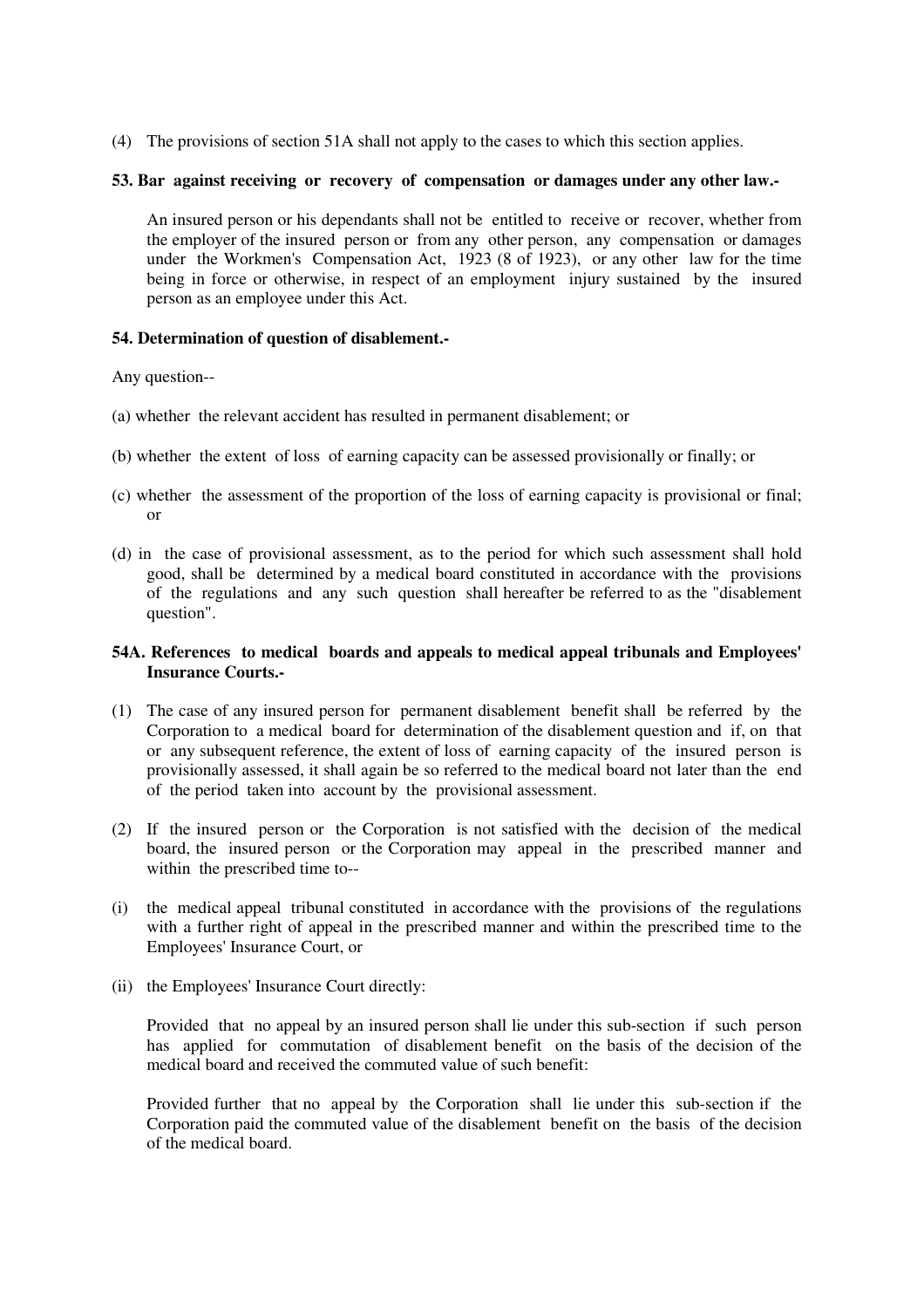### **55. Review of decisions by medical board or medical appeal tribunal.-**

- (1) Any decision under this Act of a medical board or a medical appeal tribunal may be reviewed at any time by the medical board or the medical appeal tribunal, as the case may be, if it is satisfied by fresh evidence that the decision was given in consequence of the nondisclosure or misrepresentation by the employee or any other person of a material fact (whether the non-disclosure or misrepresentation was or was not fraudulent).
- (2) Any assessment of the extent of the disablement resulting from the relevant employment injury may also be reviewed by a medical board, if it is satisfied that since the making of the assessment there has been a substantial and unforeseen aggravation of the results of the relevant injury:

Provided that an assessment shall not be reviewed under this sub-section unless the medical board is of opinion that having regard to the period taken into account by the assessment and the probable duration of the aggravation aforesaid, substantial injustice will be done by not reviewing it.

- (3) Except with the leave of a medical appeal tribunal, an assessment shall not be reviewed under sub-section (2) on any application made less than five years, or in the case of a provisional assessment, six months, from the date thereof and on such a review the period to be taken into account by any revised assessment shall not include any period before the date of the application.
- (4) Subject to the foregoing provisions of this section, a medical board day deal with a case of review in any manner in which it could deal with it on an original reference to it, and in particular may make a provisional assessment notwithstanding that the assessment under review was final; and the provisions of section 54A shall apply to an application for review under this section and to a decision of a medical board in connection with such application as they apply to a case for disablement benefit under that section and to a decision of the medical board in connection with such case.

### **55A. Review of dependants' benefit.-**

- (1) Any decision awarding dependants' benefit under this Act may be reviewed at any time by the Corporation if it is satisfied by fresh evidence that the decision was given in consequence of non-disclosure or misrepresentation by the claimant or any other person of a material fact (whether the non- disclosure or misrepresentation was or was not fraudulent) or that the decision is no longer in accordance with this Act due to any birth or death or due to the marriage, re-marriage or cesser of infirmity of, or attainment of the age of eighteen years by, a claimant.
- (2) Subject to the provisions of this Act, the Corporation may, on such review as aforesaid, direct that the dependants' benefit be continued, increased, reduced or discontinued.

### **56. Medical benefit.-**

- (1) An insured person or (where such medical benefit is extended to his family) a member of his family whose condition requires medical treatment and attendance shall be entitled to receive medical benefit.
- (2) Such medical benefit may be given either in the form of outpatient treatment and attendance in a hospital or dispensary, clinic or other institution or by visits to the home of the insured person or treatment as in-patient in a hospital or other institution.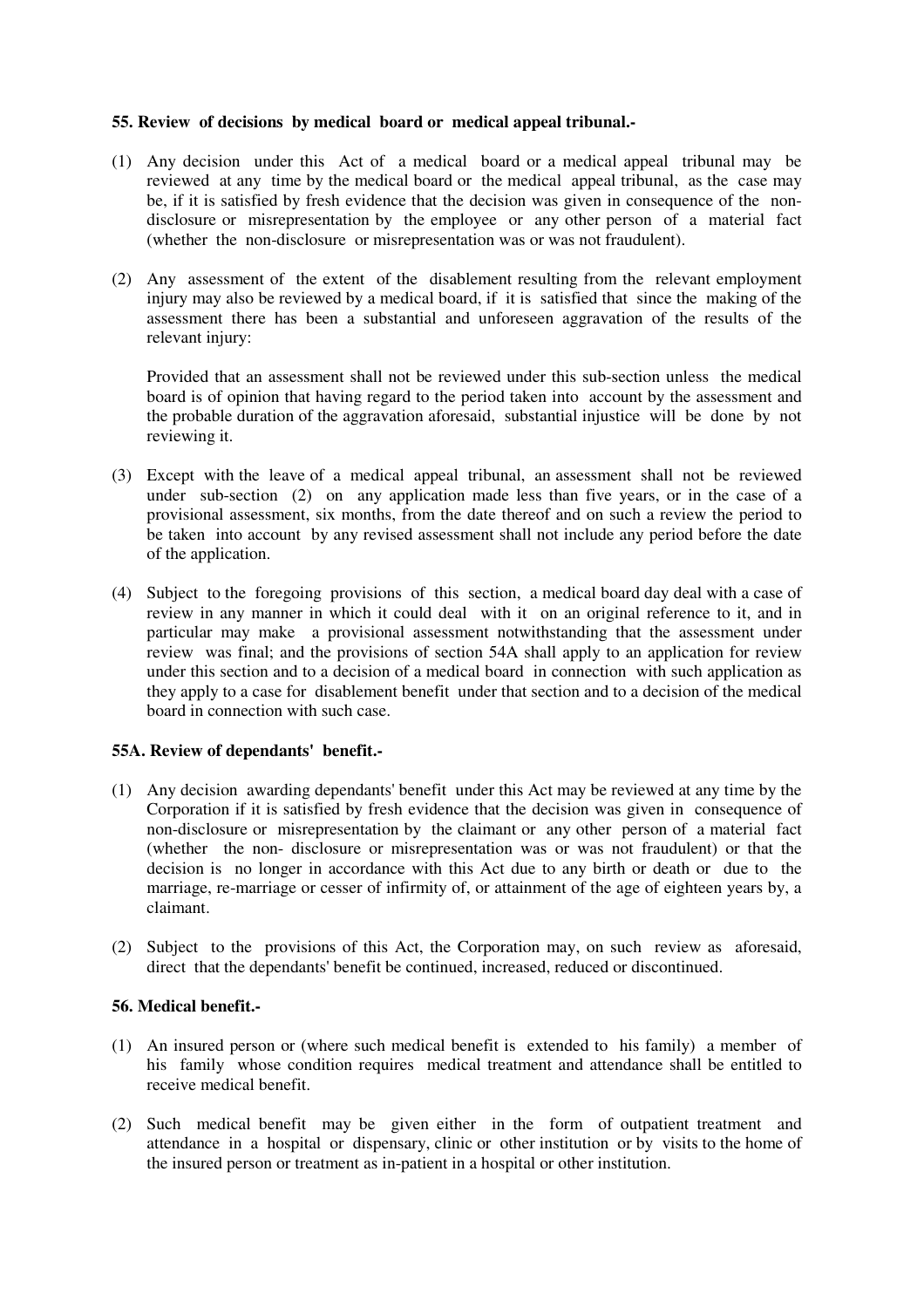(3) A person shall be entitled to medical benefit during any Period for which contributions are payable in respect of him or in which he is qualified to claim sickness benefit or maternity benefit or is in receipt of such disablement benefit as does not disentitle him to medical benefit under the regulations:

Provided that a person in respect of whom contribution ceases to be payable under this Act may be allowed medical benefit for such period and of such nature as may be provided under the regulations:

Provided further that an insured person who ceases to be in insurable employment on account of permanent disablement shall continue, subject to payment of contribution and such other conditions as may be prescribed by the Central Government, to receive medical benefit till the date on which he would have vacated the employment on attaining the age of superannuation had he not sustained such permanent disablement:

Provided also that an insured person, who has attained the age of superannuation, and his spouse shall be eligible to receive medical benefit subject to payment of contribution and such other conditions as may be prescribed by the Central Government.

Explanation.--In this section, "superannuation", in relation to an insured person, means the attainment by that person of such age as is fixed in the contract or conditions of service as the age on the attainment of which he shall vacate the insurable employment or the age of sixty years where no such age is fixed and the person is no more in the insurable employment.

### **57. Scale of medical benefit.-**

- (1) An insured person and (where such medical benefit is extended to his family) his family shall be entitled to receive medical benefit only of such kind and on such scale as may be provided by the State Government or by the Corporation, and an insured person or, where such medical benefit is extended to his family, his family shall not have a right to claim any medical treatment except such as is provided by the dispensary, hospital, clinic or other institution to which he or his family is allotted, or as may be provided by the regulations.
- (2) Nothing in this Act shall entitle an insured person and (where such medical benefit is extended to his family) his family to claim reimbursement from the Corporation of any expenses incurred in respect of any medical treatment, except as may be provided by the regulations.

### **58. Provision of medical treatment by State Government.-**

(1) The State Government shall provide for insured persons and (where such benefit is extended to their families) their families in the State, reasonable medical, surgical and obstetric treatment:

Provided that the State Government may, with the approval of the Corporation, arrange for medical treatment at clinics of medical practitioners on such scale and subject to such terms and conditions as may be agreed upon.

(2) Where the incidence of sickness benefit payment to insured persons in any State is found to exceed the all-India average, the amount of such excess shall be shared between the Corporation and the State Government in such proportion as may be fixed by agreement between them:

Provided that the Corporation may in any case waive the recovery of the whole or any part of the share which is to be borne by the State Government.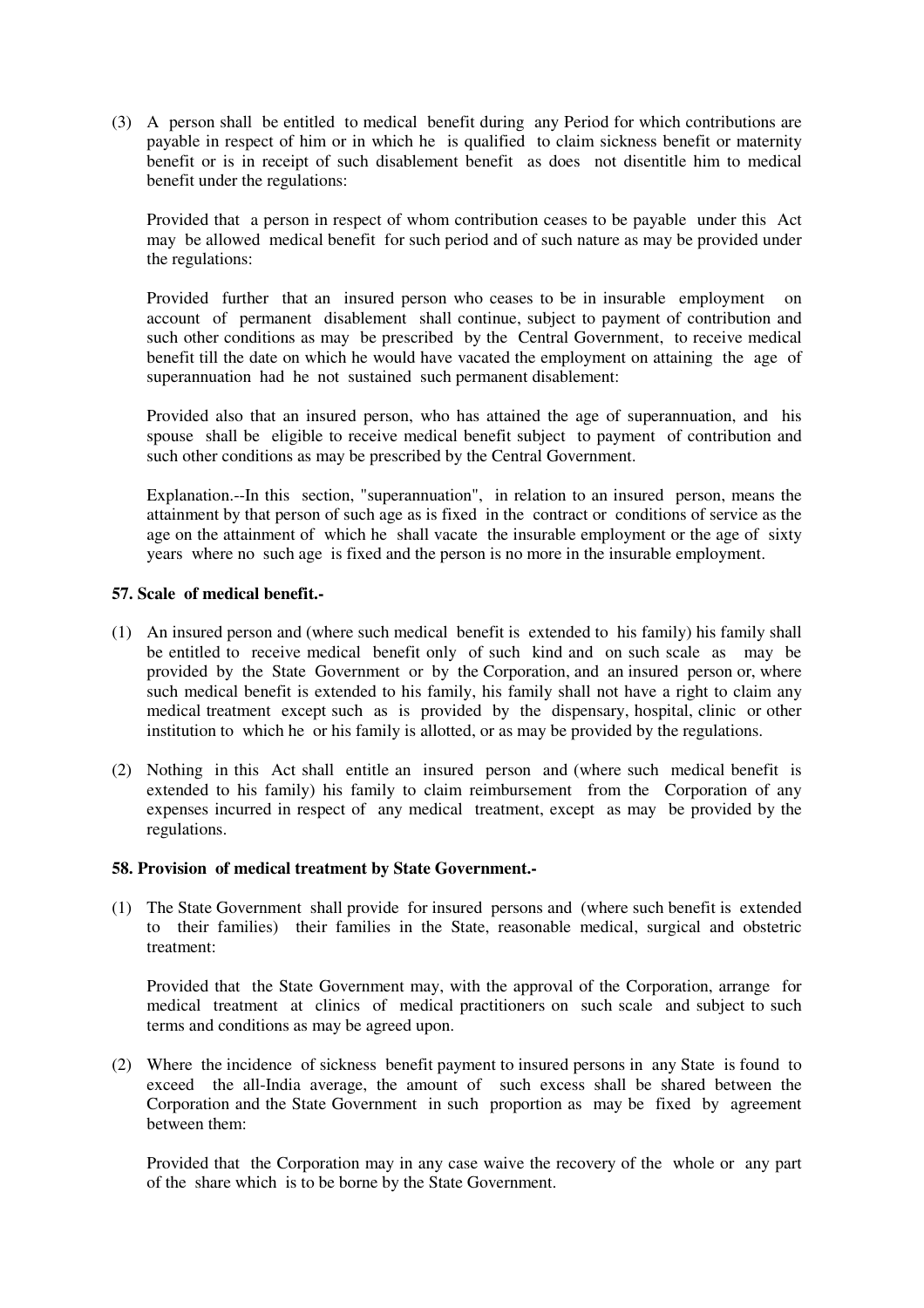- (3) The Corporation may enter into an agreement with a State Government in regard to the nature and scale of the medical treatment that should be provided to insured persons and (where such medical benefit is extended to the families) their families (including provision of buildings, equipment, medicines and staff) and for the sharing of the cost thereof and of any excess in the incidence of sickness benefit to insured persons between the Corporation and the State Government.
- (4) In default of agreement between the Corporation and any State Government as aforesaid the nature and extent of the medical treatment to be provided by the State Government and the proportion in which the cost thereof and of the excess in the incidence of sickness benefit shall be shared between the Corporation and that Government, shall be determined by an arbitrator (who shall be or shall have been a Judge of the High Court of a State appointed by the Chief Justice of India and the award of the arbitrator shall be binding on the Corporation and the State Government.

#### **59. Establishment and maintenance of hospitals, etc., by Corporation**.-

- (1) The Corporation may, with the approval of the State Government, establish and maintain in a State such hospitals, dispensaries and other medical and surgical services as it may think fit for the benefit of insured persons and (where such medical benefit is extended to their families) their families.
- (2) The Corporation may enter into agreement with any local authority, private body or individual in regard to the provision of medical treatment and attendance for insured persons and (where such medical benefit is extended to their families) their families, in any area and sharing the cost thereof.

### **59A. Provision of medical benefit by the Corporation in lieu of State Government.-**

- (1) Notwithstanding anything contained in any other provision of this Act, the Corporation may, in consultation with the State Government, undertake the responsibility for providing medical benefit to insured persons and where such medical benefit is extended to their families, to the families of such insured persons in the State subject to the condition that the State Government shall share the cost of such medical benefit in such proportion as may be agreed upon between the State Government and the Corporation.
- (2) In the event of the Corporation exercising its power under sub-section (1), the provisions relating to medical benefit under this Act shall apply, so far as may be, as if a reference therein to the State Government were a reference to the Corporation.

### **General**

### **60. Benefit not assignable or attachable.-**

- (1) The right to receive any payment of any benefit under this Act shall not be transferable or assignable.
- (2) No cash benefit payable under this Act shall be liable to attachment or sale in execution of any decree or order of any Court.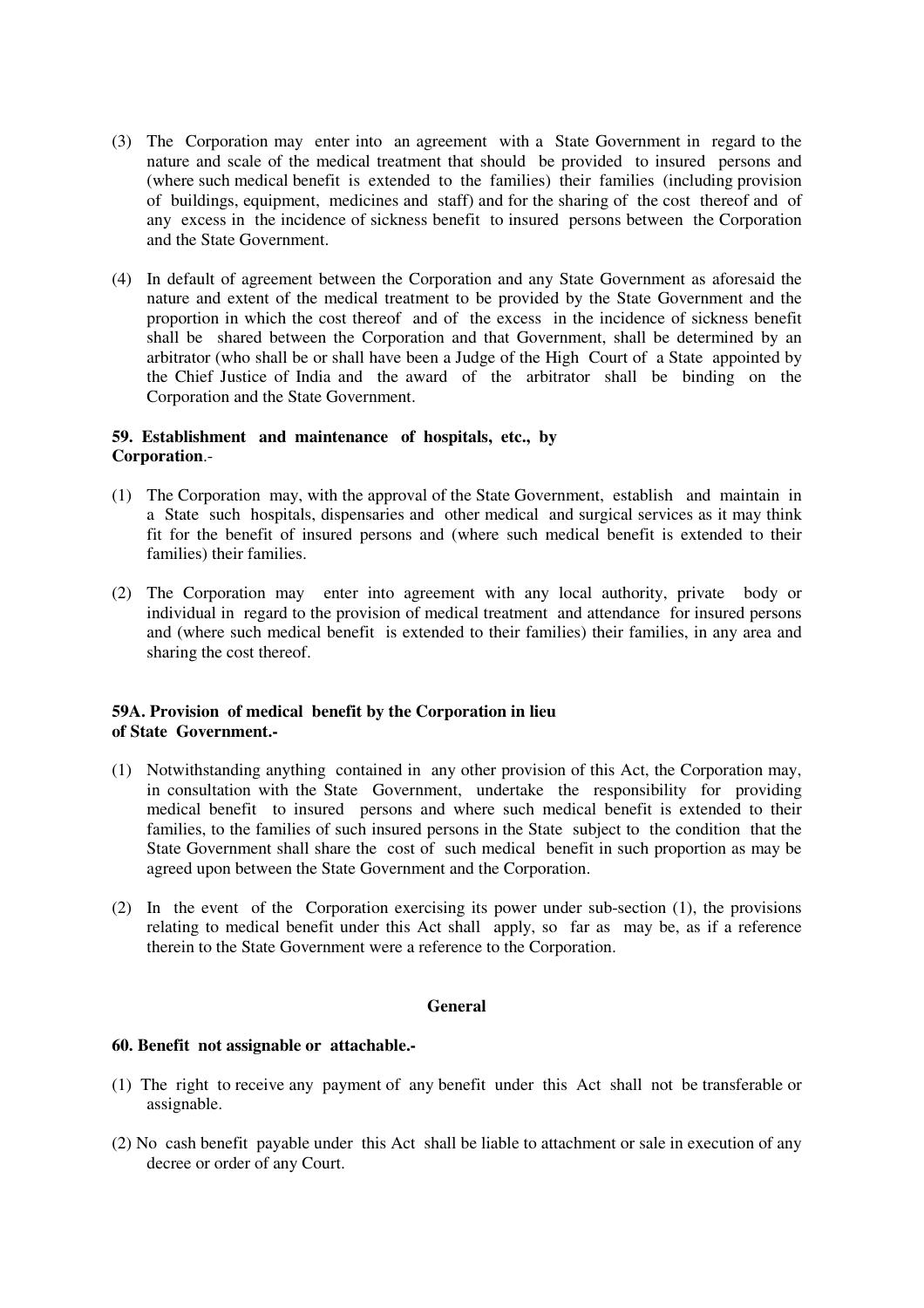#### **61. Bar of benefits under other enactments.-**

When a person is entitled to any of the benefits provided by this Act, he shall not be entitled to receive any similar benefit admissible under the provisions of any other enactment.

#### **62. Persons not to commute cash benefits.-**

Save as may be provided in the regulations no person shall be entitled to commute for a lump sum any disablement benefit admissible under this Act.

#### **63. Persons not entitled to receive benefit in certain cases.-**

Save as may be provided in the regulations, no person shall be entitled to sickness benefit or disablement benefit for temporary disablement on any day on which he works or remains on leave or on a holiday in respect of which he receives wages or on any day on which he remains on strike.

### **64. Recipients of sickness or disablement benefit to observe conditions.-**

A person who is in receipt of sickness benefit or disablement benefit (other than benefit granted on permanent disablement)-

- (a) shall remain under medical treatment at a dispensary, hospital, clinic or other institution provided under this Act and shall carry out the instructions given by the medical officer or medical attendant in charge thereof;
- (b) shall not while under treatment do anything which might retard or prejudice his chances of recovery;
- (c) shall not leave the area in which medical treatment provided by this Act is being given, without the permission of the medical officer, medical attendant or such other authority as may be specified in this behalf by the regulations; and
- (d) shall allow himself to be examined by any duly appointed medical officer or other person authorized by the Corporation in this behalf.

#### **65. Benefits not to be combined.-**

- (1) An insured person shall not be entitled to receive for the same period--
	- (a) both sickness benefit and maternity benefit; or
	- (b) both sickness benefit and disablement benefit for temporary disablement; or
	- (c) both maternity benefit and disablement benefit for temporary disablement.
- (2) Where a person is entitled to more than one of the benefits mentioned in sub-section (1), he shall be entitled to choose which benefit he shall receive.
- **66. Corporation's right to recover damages from employer In certain cases.-** [Rep. by the Employees' State Insurance (Amendment) Act, 1966 (44 of 1966), s. 29 (w.e.f. 17-6-1967).]
- **67.Corporation's right to be indemnified in certain cases.-** [Rep. by s. 29, ibid. (w.e.f. 17-6- 1967).]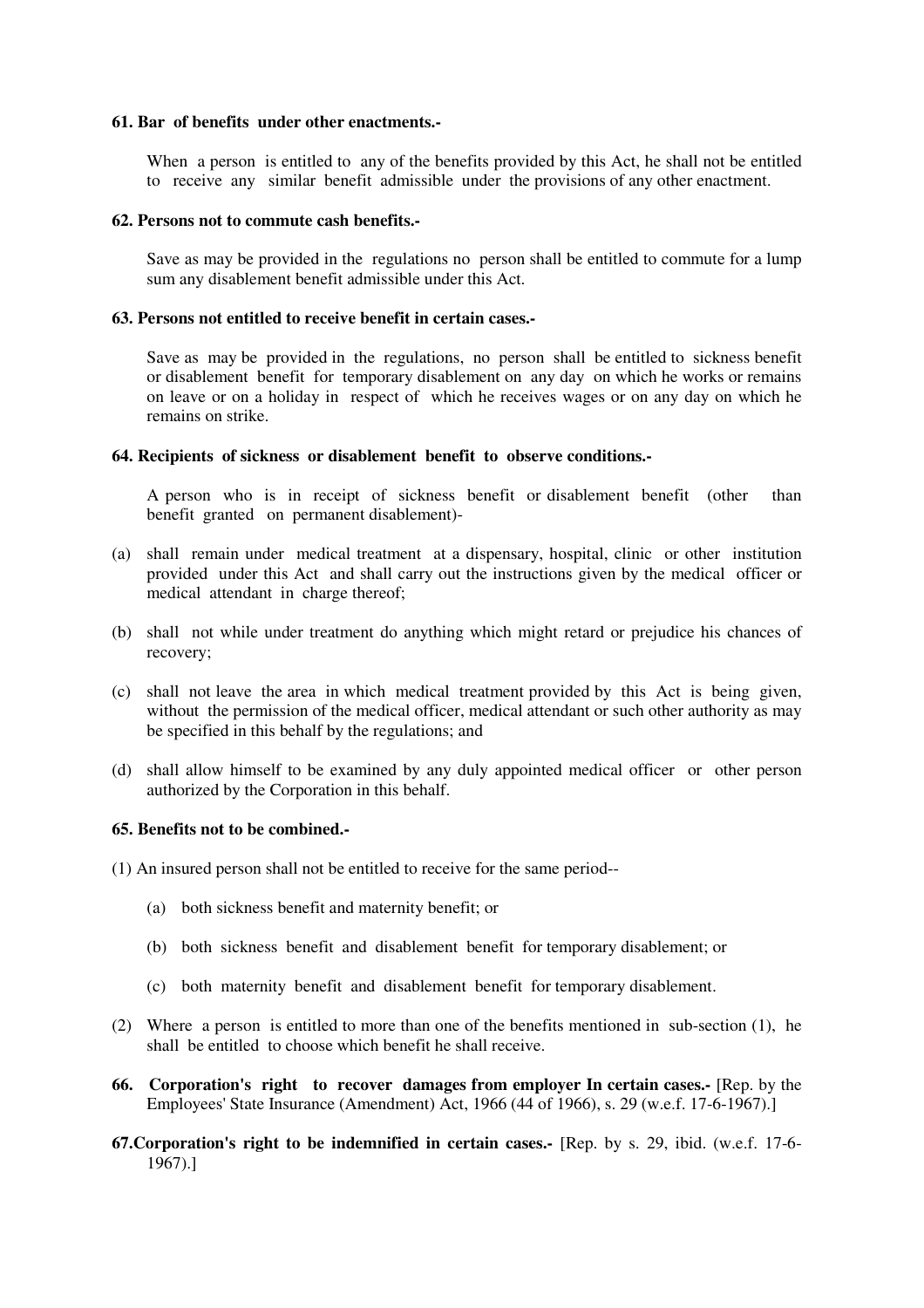### **68. Corporation's rights where a principal employer fails or neglects to pay any contribution.-**

- (1) If any principal employer fails or neglects to pay any contribution which under this Act he is liable to pay in respect of any employee and by reason thereof such person becomes disentitled to any benefit or entitled to a benefit on a lower scale, the Corporation may, on being satisfied that the contribution should have been paid by the principal employer, pay to the person the benefit at the rate to which he would have been entitled if the failure or neglect had not occurred and the Corporation shall be entitled to recover from the principal employer either--
- (i) the difference between the amount of benefit which is paid by the Corporation to the said person and the amount of the benefit which would have been payable on the basis of the contributions which were in fact paid by the employer; or
- (ii) twice the amount of the contribution which the employer failed or neglected to pay,

whichever is greater.

(2) The amount recoverable under this section may be recovered as if it were an arrear of landrevenue. or under section 45C to section 45-I.

#### **69. Liability of owner or occupier of factories, etc., for excessive sickness benefit.-**

- (1) Where the Corporation considers that the incidence of sickness among insured persons is excessive by reason of--
	- (i) unsanitary working conditions in a factory or establishment or the neglect of the owner or occupier of the factory or establishment to observe any health regulations enjoined on him by or under any enactment, or
	- (ii) unsanitary conditions of any tenements or lodgings occupied by insured persons and such unsanitary conditions are attributable to the neglect of the owner of the tenements or lodgings to observe any health regulations enjoined on him by or under any enactment, the Corporation may send to the owner or occupier of the factory or establishment or to the owner of the tenements or lodgings, as the case may be, a claim for the payment of the amount of the extra expenditure incurred by the Corporation as sickness benefit; and if the claim is not settled by agreement, the Corporation may refer the matter, with a statement in support of its claim, to the appropriate Government.
- (2) If the appropriate Government is of opinion that a prima facie case for inquiry is disclosed, it may appoint a competent person or persons to hold an inquiry into the matter.
- (3) If upon such inquiry it is proved to the satisfaction of the person or persons holding the inquiry that the excess in incidence of sickness among the insured persons is due to the default or neglect of the owner or occupier of the factory or establishment or the owner of the tenements or lodgings, as the case may be, the said person or persons shall determine the amount of the extra expenditure incurred as sickness benefit, and the person or persons by whom the whole or any part of such amount shall be paid to the Corporation.
- (4) A determination under sub-section (3) may be enforced as if it were a decree for payment of money passed in a suit by a Civil Court.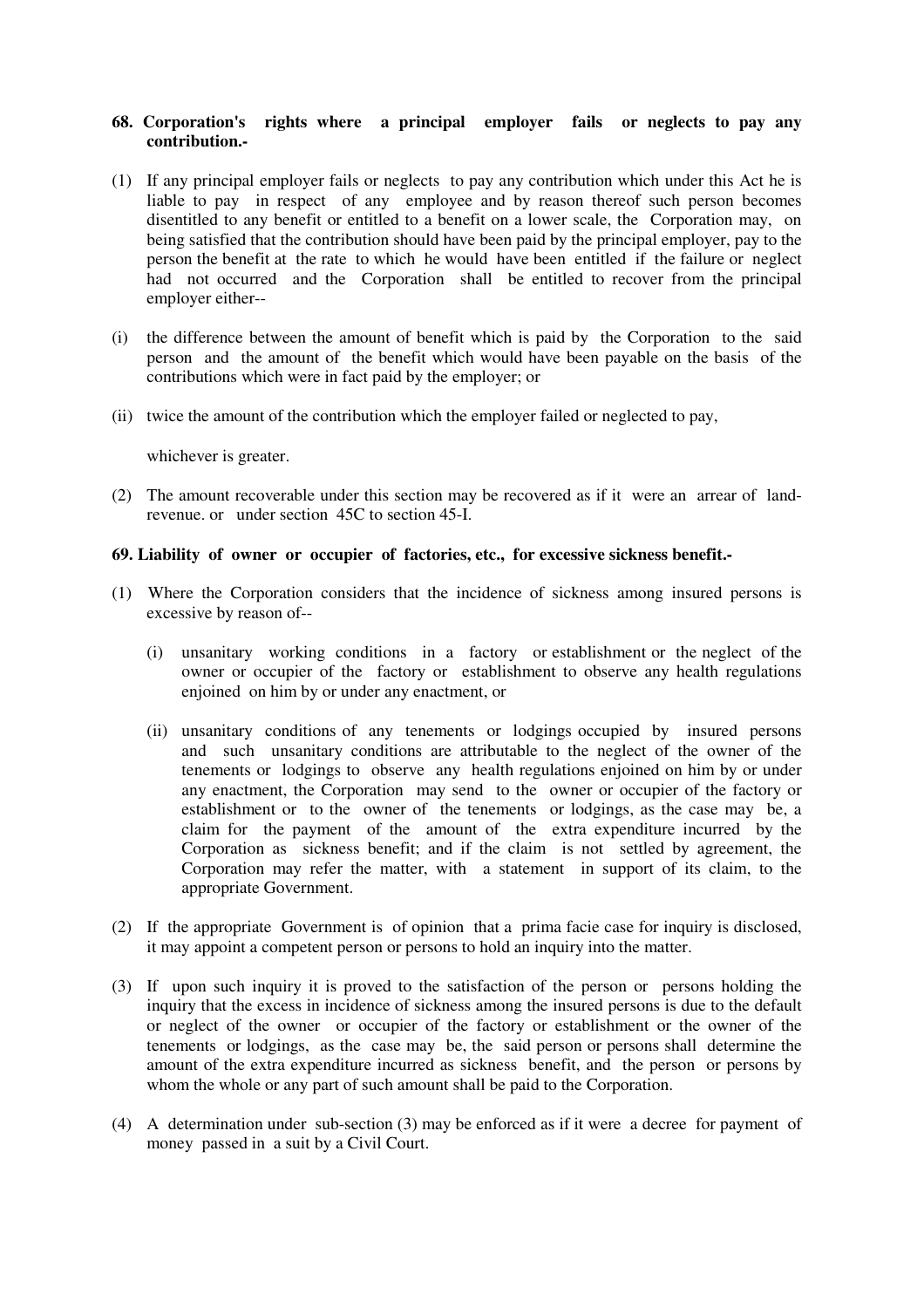(5) For the purposes of this section, "owner" of tenements or lodgings shall include any agent of the owner and any person who is entitled to collect the rent of the tenements or lodgings as a lessee of the owner.

### **70. Repayment of benefit improperly received.-**

- (1) Where any person has received any benefit or payment under this Act when he is not lawfully entitled thereto, he shall be liable to repay to the Corporation the value of the benefit or the amount of such payment, or in the case of his death his representative shall be liable to repay the same from the assets of the deceased, if any, in his hands.
- (2) The value of any benefits received other than cash payments shall be determined by such authority as may be specified in the regulations made in this behalf and the decision of such authority shall be final.
- (3) The amount recoverable under this section may be recovered as if it were an arrear of landrevenue. or under section 45-C to section 45-I.

#### **71. Benefit payable up to and including day of death.-**

If a person dies during any period for which he is entitled to a cash benefit under this Act, the amount of such benefit up to and including the day of his death shall be paid to any person nominated by the deceased person in writing in such form as may be specified in the regulations or if there is no such nomination, to the heir or legal representative of the deceased person.

### **72. Employer not to reduce wages, etc.-**

No employer by reason only of his liability for any contributions payable under this Act shall, directly or indirectly reduce the wages of any employee, or except as provided by the regulations, discontinue or reduce benefits payable to him under the conditions of his service which are similar to the benefits conferred by this Act.

#### **73. Employer not to dismiss or punish employee during period of sickness, etc.-**

- (1) No employer shall dismiss, discharge, or reduce or otherwise punish an employee during the period the employee is in receipt of sickness benefit or maternity benefit, nor shall he, except as provided under the regulations, dismiss, discharge or reduce or otherwise punish an employee during the period he is in receipt of disablement benefit for temporary period he is in receipt of disablement benefit for temporary disablement or is under medical treatment for sickness or is absent from work as a result of illness duly certified in accordance with the regulations to arise out of the pregnancy or confinement rendering the employee unfit for work.
- (2) No notice of dismissal or discharge or reduction given to an employee during the period specified in sub-section (1) shall be valid or operative.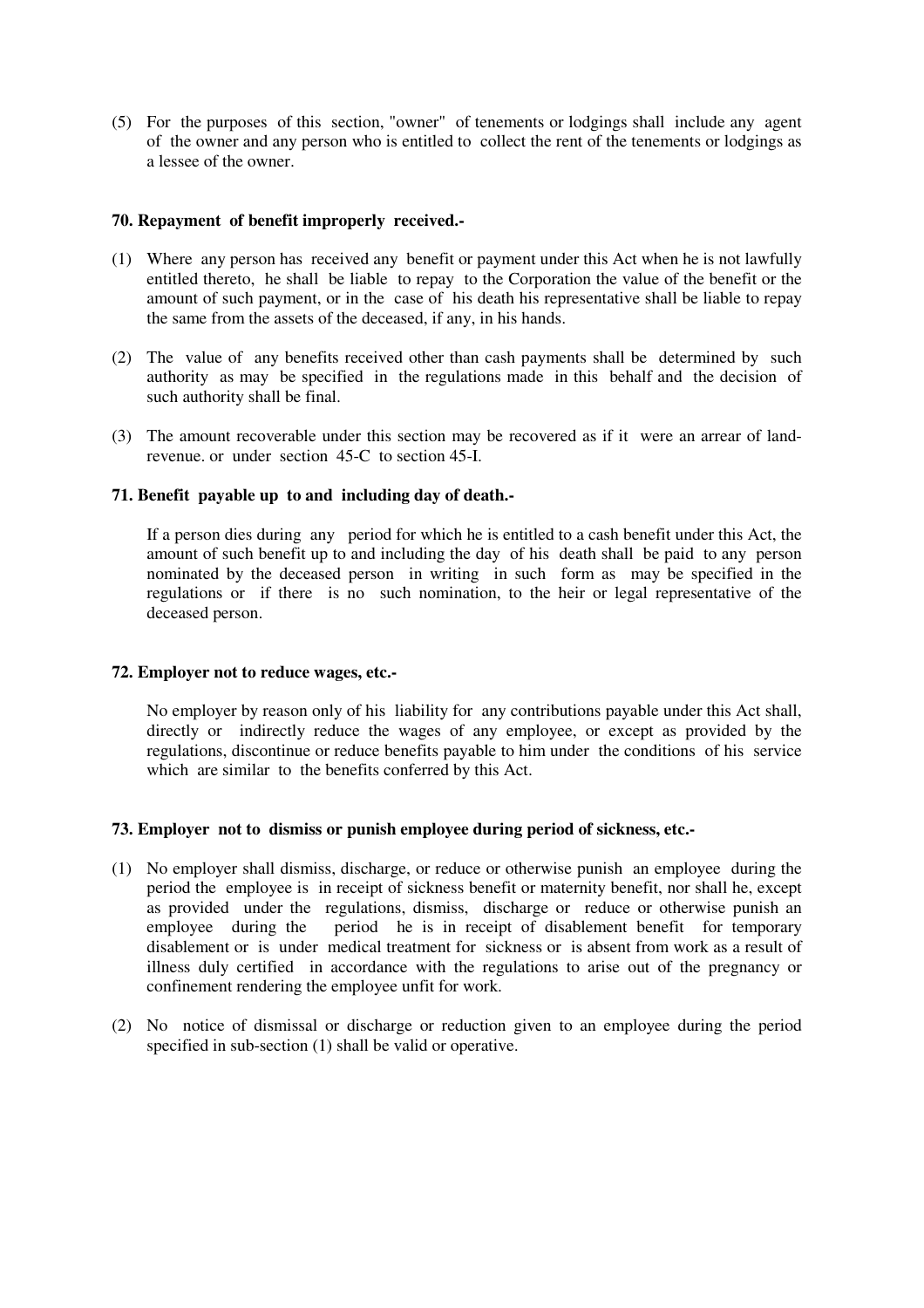### **CHAPTER VA**

### **TRANSITORY PROVISIONS**

#### **73A. Employer's special contribution.-**

- (1) For so long as the provisions of this Chapter are in force, every principal employer shall, notwithstanding anything contained in this Act, pay to the Corporation a special contribution (hereinafter referred to as the employer's special contribution) at the rate specified under sub-section (3).
- (2) The employer's special contribution shall, in the case of a factory or establishment situate in any area in which the provisions of both Chapters IV and V are in force, be in lieu of the employer's contribution payable under Chapter IV.
- (3) The employer's special contribution shall consist of such percentage, not exceeding five percent. of the total wage bill of the employer, as the Central Government may, by notification in the Official Gazette, specify from time to time:

Provided that before fixing or varying any such percentage the Central Government shall give by like notification not less than two months' notice of its intention so to do and shall in such notification specify the percentage which it proposes to fix or, as the case may be, the extent to which the percentage already fixed is to be varied:

Provided further that the employer's special contribution in the case of factories or establishments situate in any area in which the provisions of both Chapters IV and V are in force shall be fixed at a rate higher than that in the case of factories or establishments situate in any area in which the provisions of the said Chapters are not in force.

(4) The employer's special contribution shall fall due as soon as the liability of the employer to pay wages accrues, but may be paid to the Corporation at such intervals, within such time and in such manner as the Central Government may, by notification in the official Gazette, specify, and any such notification may provide for the grant of a rebate for prompt payment of such contribution.

Explanation.--"Total wage bill" in this section means the total wages which have accrued due to employees in a factory or establishment in respect of such wage periods as may be specified for the purposes of this section by the Central Government by notification in the Official Gazette.

### **73B. Special tribunals for decision of disputes or questions under this Chapter where there is no Employees' Insurance Court.-**

- (1) If any question or dispute arises in respect of the employer's special contribution payable or recoverable under this Chapter and there is no Employees' Insurance Court having jurisdiction to try such question or dispute, the question or dispute shall be decided by such authority as the Central Government may specify in this behalf.
- (2) The provisions of sub-section (1) of section 76, sections 77 to 79 and 81 shall, so far as may be, apply in relation to a proceeding before an authority specified under sub-section (1) as they apply in relation to a proceeding before an Employees' Insurance Court.

### **73C. Benefits under Chapter V to depend upon employee's contribution.-**

The payment of the employee's contribution for any week in accordance with the provisions of Chapter IV in any area where all the provisions of that Chapter are in force shall for the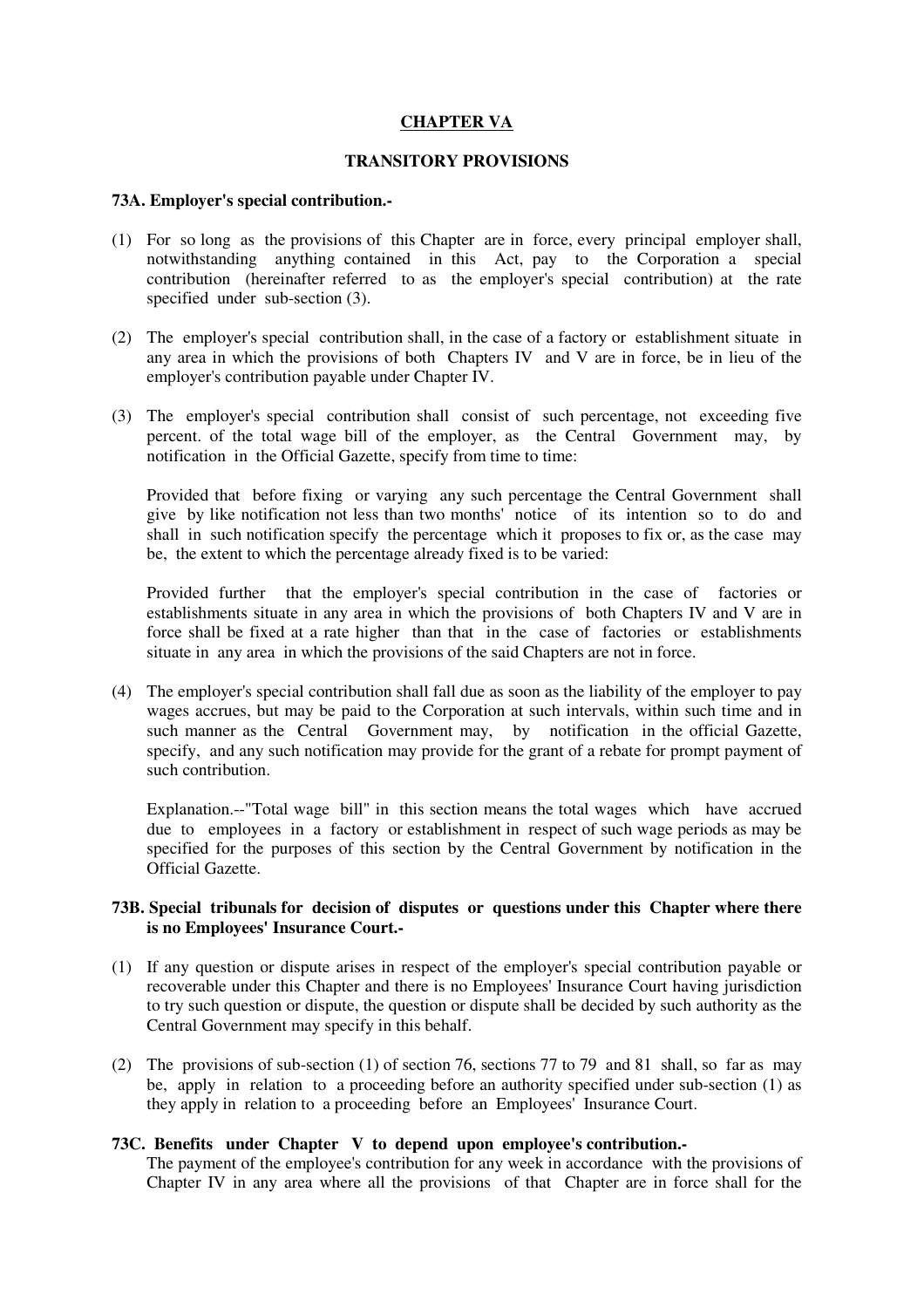purpose of Chapter V, have effect as if the contributions payable under Chapter IV in respect of that employee for that week had been paid, and shall accordingly entitle the employee as an insured person to the benefits specified in Chapter V if he is otherwise entitled thereto.

Explanation.--In the case of an exempted employee, the employee's contribution shall be deemed to have been paid for a week if the Corporation is satisfied that during that week the employer's contribution under Chapter IV would have been payable in respect of him but for the provisions of this Chapter.

### **73D. Mode of recovery of employer's special contribution.-**

The employer's special contribution payable under this Chapter may be recovered as if it were an arrear of land-revenue.

#### **73E. Power to call for additional information or return.-**

Without prejudice to the other provisions contained in this Act, the Corporation may, for the purpose of determining whether the employer's special contribution is payable under this Chapter or for determining the amount thereof, by general or special order, require any principal or immediate employer or any other person to furnish such information or returns to such authority, in such form and within such time as may be specified in the order.

### **73F. Power to exempt to be exercised by Central Government alone in respect of employer's special contributions.-**

Notwithstanding anything contained in this Act, the Central Government may, having regard to the size or location of, or the nature of the industry carried on in, any factory or establishment or class of factories or establishments, exempt the factory or establishment or class of factories or establishments from the payment of the employer's special contribution under this Chapter and nothing contained in sections 87 to 91 inclusive shall be deemed to authorize any State Government to grant any such exemption.

### **73G. Application of certain provisions of this Act to employer's special contribution.-**

Save as otherwise expressly provided in this Chapter, the provisions of Chapter IV, section 72 and Chapter VII and any rules and regulations made under this Act shall, so far as may be, apply in relation to the payment or recovery of employer's special contributions, the penalties specified in connection therewith and all other matters incidental thereto as they would have applied in relation to an employer's contribution if this Chapter were not in force and the employer's contribution had been payable under this Act.

**73H. Power to remove difficulties.-** [Rep. by the Employees' State Insurance Amendment) Act, 1966 (44 of 1966), s. 31 (w.e.f. 17-6-1976).]

#### **73I. Duration of Chapter VA**.-

The Central Government may, by notification in the Official Gazette, direct that the provisions of this Chapter shall cease to have effect on such date as may be specified in the notification, not being a date earlier than three months from the date of the notification: Provided that on the provisions of this Chapter so ceasing to have effect the provisions of section 6 of the General Clauses Act, 1897 (10 of 1897), shall apply as if the provisions of this Chapter had then been repealed by a Central Act.]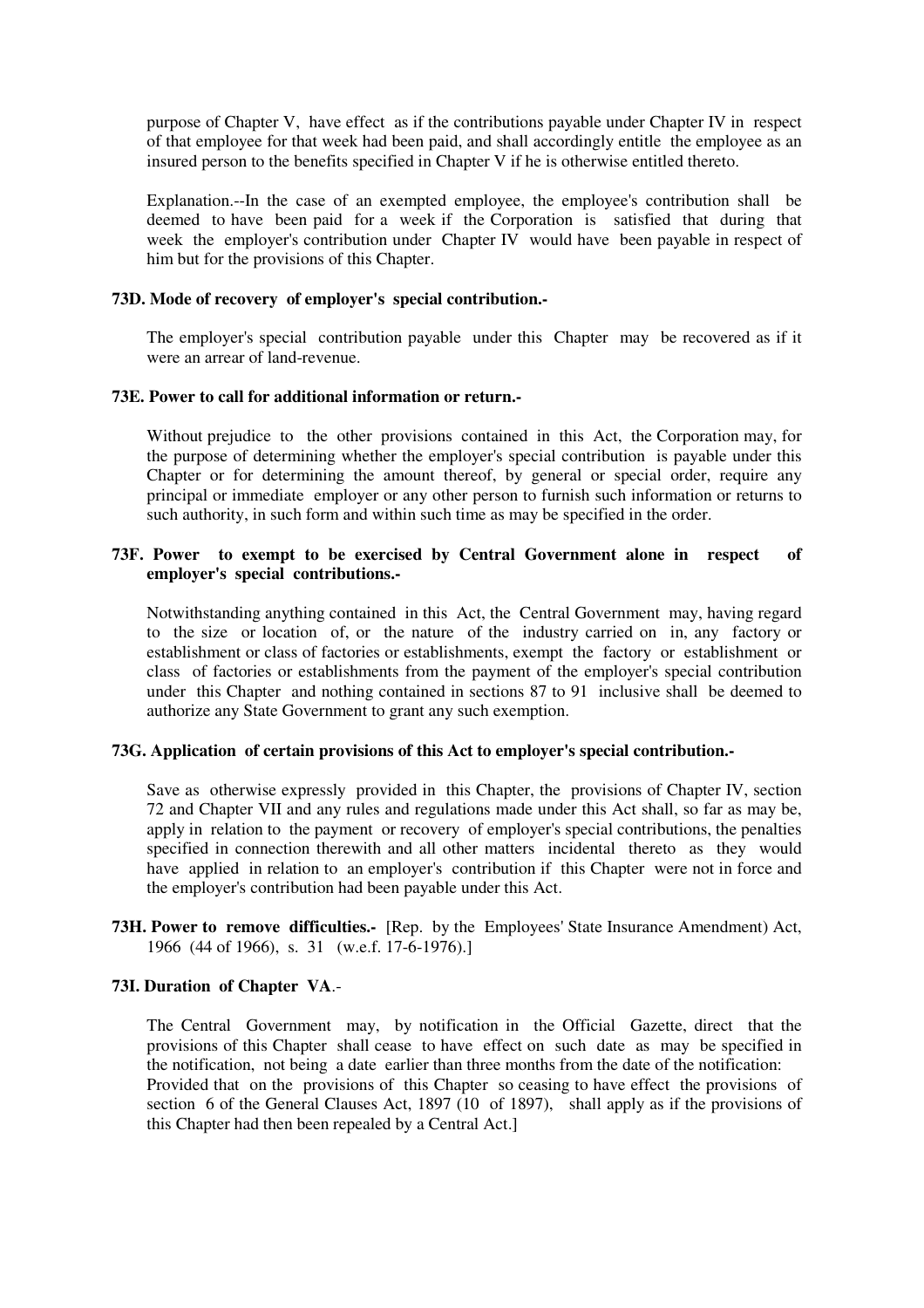### **CHAPTER VI**

### **ADJUDICATION OF DISPUTE AND CLAIMS**

#### **74. Constitution of Employees' Insurance Court.-**

- (1) The State Government shall, by notification in the Official Gazette, constitute an Employees' Insurance Court for such local area as may be specified in the notification.
- (2) The Court shall consist of such number of Judges as the State Government may think fit.
- (3) Any person who is or has been a judicial officer or is a legal practitioner of five years' standing shall be qualified to be a Judge of the Employees' Insurance Court.
- (4) The State Government may appoint the same Court for two or more local areas or two or more Courts for the same local area.
- (5) Where more than one Court has been appointed for the same local area, the State Government may by general or special order regulate the distribution of business between them.

#### **75. Matters to be decided by Employees' Insurance Court.-**

- (1) If any question or dispute arises as to-
	- (a) whether any person is an employee within the meaning of this Act or whether he is liable to pay the employee's contribution, or
	- (b) the rate of wages or average daily wages of an employee for the purposes of this Act, or
	- (c) the rate of contribution payable by a principal employer in respect of any employee, or
	- (d) the person who is or was the principal employer in respect of any employee, or
	- (e) the right of any person to any benefit and as to the amount and duration thereof, or
	- (ee) any direction issued by the Corporation under section 55A on a review of any payment of dependants' benefits, or
	- (f) [Omitted by Act 44 of 1966, s. 32 (w.e.f. 28-1-1968)]
	- (g) any other matter which is in dispute between a principal employer and the Corporation, or between a principal employer and an immediate employer, or between a person and the Corporation or between an employee and a principal or immediate employer in respect of any contribution or benefit or other dues payable or recoverable under this Act or any other matter required to be or which may be decided by the Employees' Insurance Court under this Act,

such question or dispute subject to the provisions of sub-section (2A) shall be decided by the Employees' Insurance Court in accordance with the provisions of this Act.

- (2) Subject to the provisions of sub-section (2A), the following claims] shall be decided by the Employees' Insurance Court, namely:--
	- (a) claim for the recovery of contributions from the principal employer;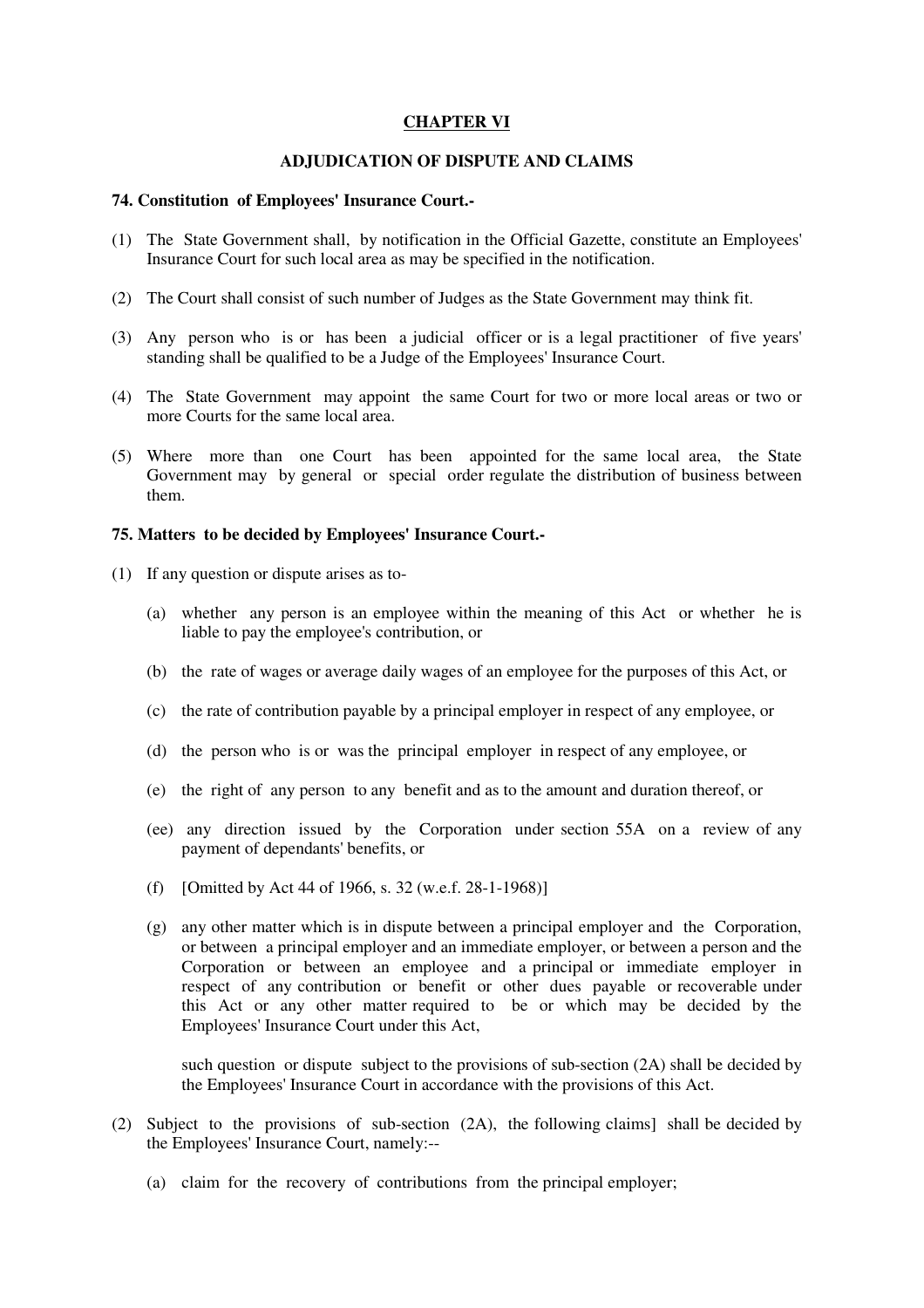- (b) claim by a principal employer to recover contributions from any immediate employer;
- (c) [Omitted.]
- (d) claim against a principal employer under section 68;
- (e) claim under section 70 for the recovery of the value or amount of the benefits received by a person when he is not lawfully entitled thereto; and
- (f) any claim for the recovery of any benefit admissible under this Act.
- (2A) If in any proceedings before the Employees' Insurance Court a disablement question arises and the decision of a medical board or a medical appeal tribunal has not been obtained on the same and the decision of such question is necessary for the determination of the claim or question before the Employees' Insurance Court, that Court shall direct the Corporation to have the question decided by this Act and shall thereafter proceed with the determination of the claim or question before it in accordance with the decision of the medical board or the medical appeal tribunal, as the case may be, except where an appeal has been filed before the Employees' Insurance Court under sub-section (2) of section 54A in which case the Employees' Insurance Court may itself determine all the issues arising before it.
- (2B) No matter which is in dispute between a principal employer and the Corporation in respect of any contribution or any other dues shall be raised by the principal employer in the Employees' Insurance Court unless he has deposited with the Court fifty per cent. of the amount due from him as claimed by the Corporation:

Provided that the Court may, for reasons to be recorded in writing, waive or reduce the amount to be deposited under this sub- section.

(3) No Civil Court shall have jurisdiction to decide or deal with any question or dispute as aforesaid or to adjudicate on any liability which by or under this Act is to be decided by a medical board, or by a medical appeal tribunal or by the Employees' Insurance Court.

#### **76. Institution of proceedings, etc.-**

- (1) Subject to the provisions of this Act and any rules made by the State Government, all proceedings before the Employees' Insurance Court shall be instituted in the Court appointed for the local area in which the insured person was working at the time the question or dispute arose.
- (2) If the Court is satisfied that any matter arising out of any proceeding pending before it can be more conveniently dealt with by any other Employees' Insurance Court in the same State, it may, subject to any rules made by the State Government in this behalf order such matter to be transferred to such other Court for disposal and shall forthwith transmit to such other Court the records connected with that matter.
- (3) The State Government may transfer any matter pending before any Employees' Insurance Court in the State to any such Court in another State with the consent of the State Government of that State.
- (4) The Court to which any matter is transferred under sub-section (2) or sub-section (3) shall continue the proceedings as if they had been originally instituted in it.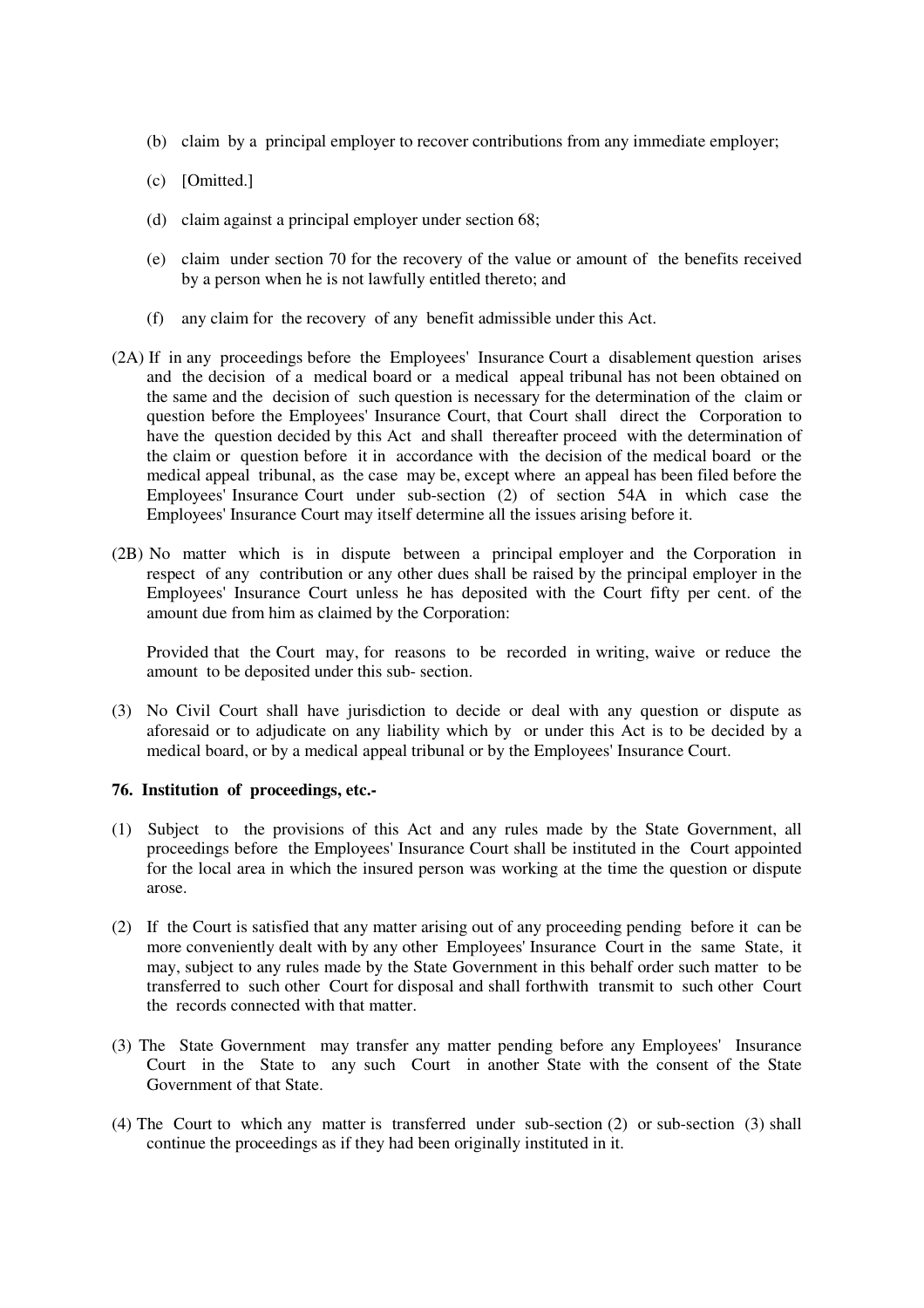### **77. Commencement of proceedings.-**

- (1) The proceedings before an Employees' Insurance Court shall be commenced by application.
- (1A) Every such application shall be made within a period of three years from the date on which the cause of action arose.

Explanation.--For the purpose of this sub-section,--

- (a) the cause of action in respect of a claim for benefit shall not be deemed to arise unless the insured person or in the case of dependants' benefit, the dependants of the insured person claims or claim that benefit in accordance with the regulations made in that behalf within a period of twelve months after the claim became due or within such further period as the Employees' Insurance Court may allow on grounds which appear to it to be reasonable;
- (b) the cause of action in respect of a claim by the Corporation for recovering contributions (including interest and damages) from the principal employer shall be deemed to have arisen on the date on which such claim is made by the Corporation for the first time:

Provided that no claim shall be made by the Corporation after five years of the period to which the claim relates;

- (c) the cause of action in respect of a claim by the principal employer for recovering contributions from an immediate employer shall not be deemed to arise till the date by which the evidence of contributions having been paid is due to be received by the Corporation under the regulations.
- (2) Every such application shall be in such form and shall contain such particulars and shall be accompanied by such fee, if any, as may be prescribed by rules made by the State Government in consultation with the Corporation.

#### **78. Powers of Employees Insurance Court.-**

(1) The Employees'

 Insurance Court shall have all the powers of a Civil Court for the purposes of summoning and enforcing the attendance of witnesses, compelling the discovery and production of documents and material objects, administering oath and recording evidence and such Court shall be deemed to be a Civil Court within the meaning of section 195 and Chapter XXVI of the Code of Criminal Procedure, 1973 (2 of 1974).

- (2) The Employees' Insurance Court shall follow such procedure as may be prescribed by rules made by the State Government.
- (3) All costs incidental to any proceeding before an Employees' Insurance Court shall, subject to such rules as may be made in this behalf by the State Government, be in the discretion of the Court.
- (4) An order of the Employees' Insurance Court shall be enforceable as if it were a decree passed in a suit by a Civil Court.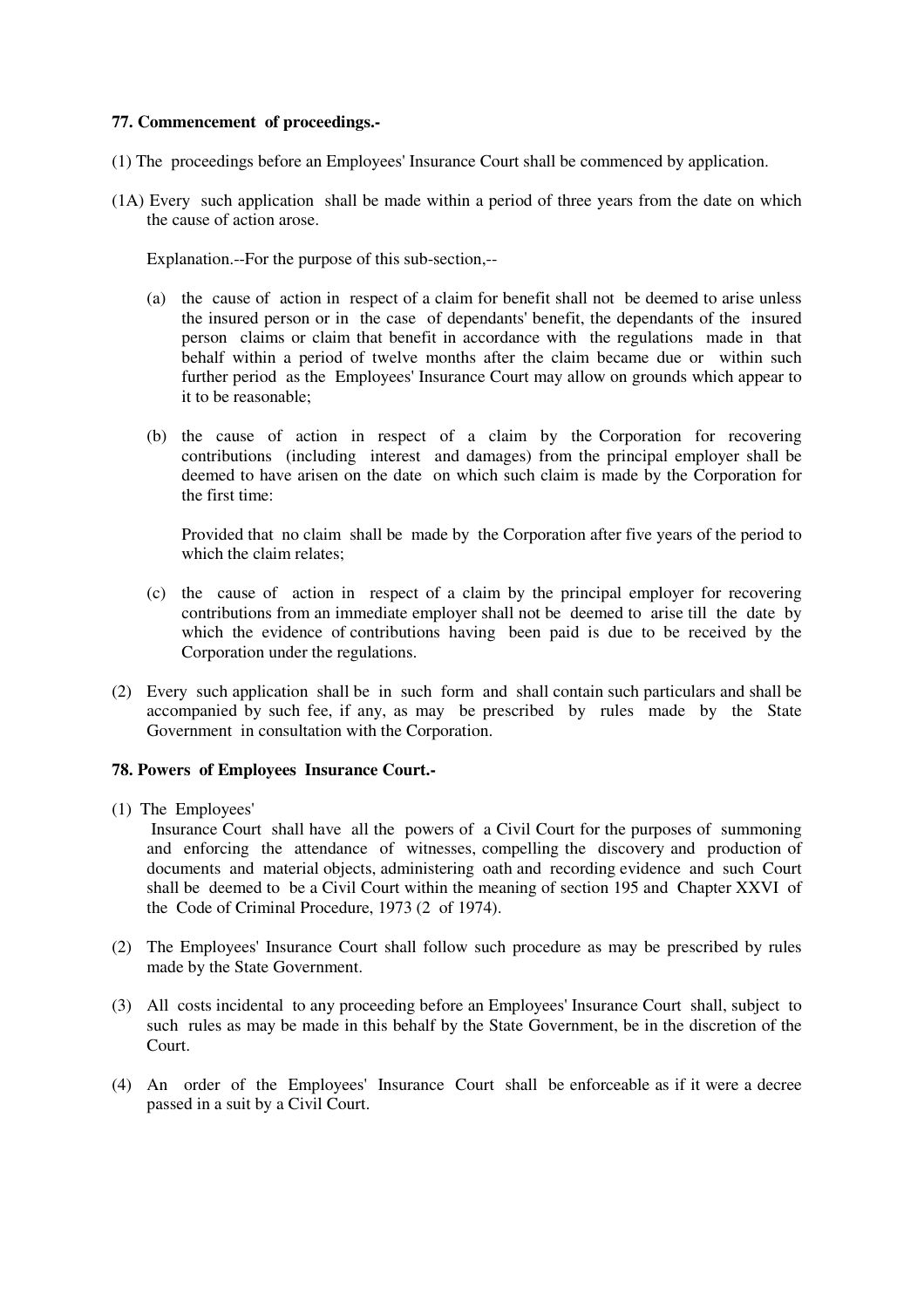#### **79. Appearance by legal practitioners, etc.-**

Any application, appearance or act required to be made or done by any person to or before an Employees' Insurance Court (other than appearance of a person required for the purpose of his examination as a witness) may be made or done by a legal practitioner or by an officer of a registered trade union authorized in writing by such person or with the permission of the Court, by any other person so authorized.

**80. Benefit not admissible unless claimed in time.-** [Rep. by the Employees' State Insurance (Amendment) Act, 1966 (44 of 1966), s. 34 (w.e.f. 28-1- 1968).[

### **81. Reference to High Court.-**

An Employees' Insurance Court may submit any question of law for the decision of the High Court and if it does so shall decide the question pending before it in accordance with such decision.

### **82. Appeal.-**

- (1) Save as expressly provided in this section, no appeal shall lie from an order of an Employees' Insurance Court.
- (2) An appeal shall lie to the High Court from an order of an Employees' Insurance Court if it involves a substantial question of law.
- (3) The period of limitation for an appeal under this section shall be sixty days.
- (4) The provisions of section 5 and 12 of the Limitation Act, 1963 (36-6-1963) shall apply to appeals under this section.

### **83. Stay of payment pending appeal.-**

Where the Corporation haspresented an appeal against an order of the Employees' InsuranceCourt, that Court may, and if so directed by the High Court shall,pending the decision of the appeal, withhold the payment of any sumdirected to be paid by the order appealed against.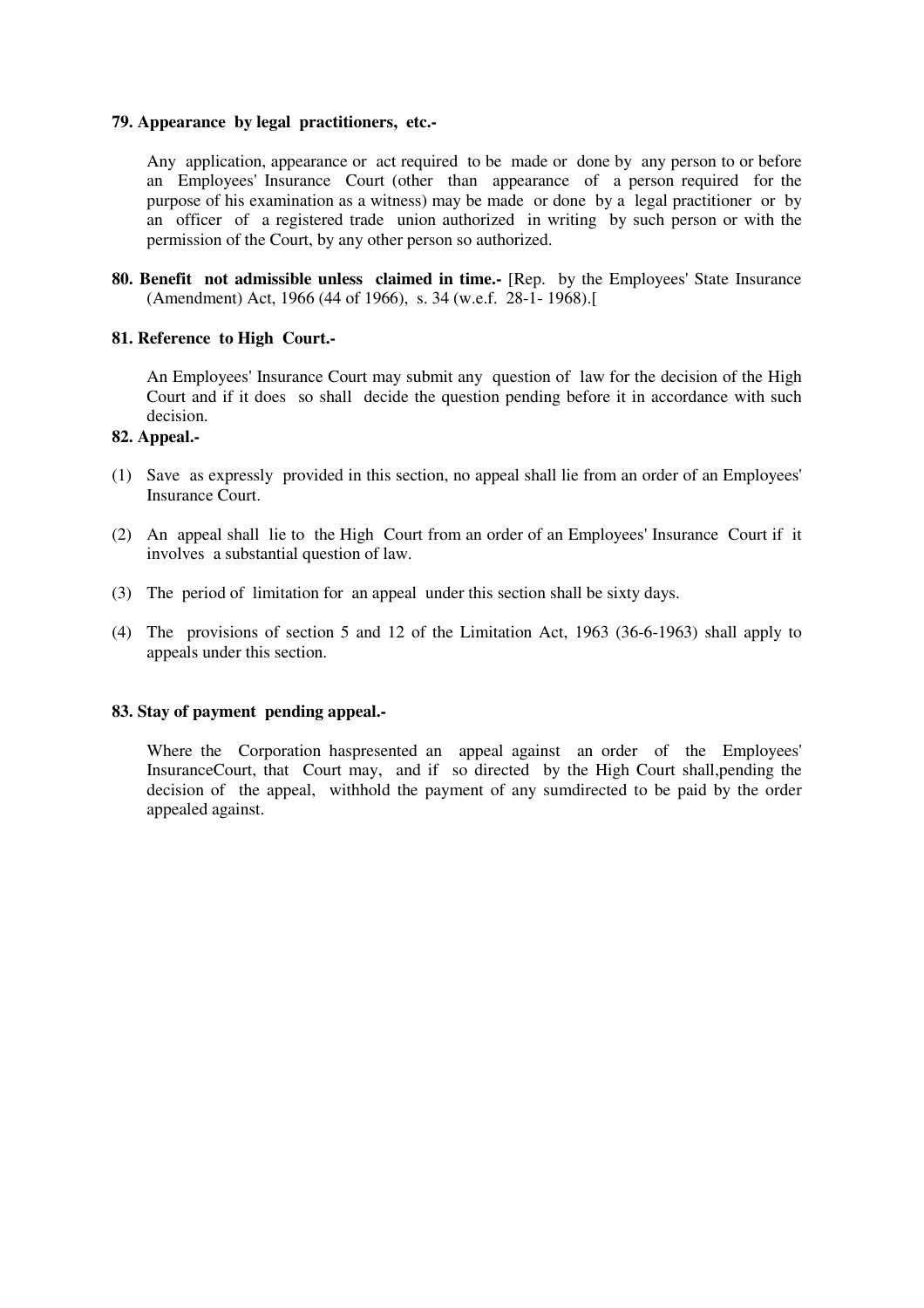### **CHAPTER VII**

### **PENALTIES**

#### **84. Punishment for false statement.-**

Whoever, for the purpose of causing any increase in payment or benefit under this Act, or for the purpose of causing any payment or benefit to be made where no payment or benefit is authorized by or under this Act, or for the purpose of avoiding any payment to be made by himself under this Act or enabling any other person to avoid any such payment, knowingly makes or causes to be made any false statement or false representation, shall be punishable with imprisonment for a term which may extend to six months or with fine not exceeding two thousand rupees, or with both:

Provided that where an insured person is convicted under this section, he shall not be entitled for any cash benefit under this Act for such period as may be prescribed by the Central Government.

#### **85. Punishment for failure to pay contributions, etc.-**

If any person--

- (a) fails to pay any contribution which under this Act he is liable to pay, or
- (b) deducts or attempts to deduct from the wages of an employee the whole or any part of the employer's contribution, or
- (c) in contravention of section 72 reduces the wages or any privileges or benefits admissible to an employee, or
- (d) in contravention of section 73 or any regulation dismisses, discharges, reduces or otherwise punishes an employee, or
- (e) fails or refuses to submit any return required by the regulations, or makes a false return, or
- (f) obstructs any Inspector or other official of the Corporation in the discharge of his duties, or
- (g) is guilty of any contravention of or non-compliance with any of the requirements of this Act or the rules or the regulations in respect of which no special penalty is provided,

he shall be punishable--

- (i) where he commits an offence under clause (a), with imprisonment for a term which may extend to three years but-
- (a) which shall not be less than one year, in case of failure to pay the employee's contribution which has been deducted by him from the employee's wages and shall also be liable to fine of ten thousand rupees;
- (b) which shall not be less than six months, in any other case and shall also be liable to fine of five thousand rupees:

Provided that the Court may, for any adequate and special reasons to be recorded in the judgment, impose a sentence of imprisonment for a lesser term;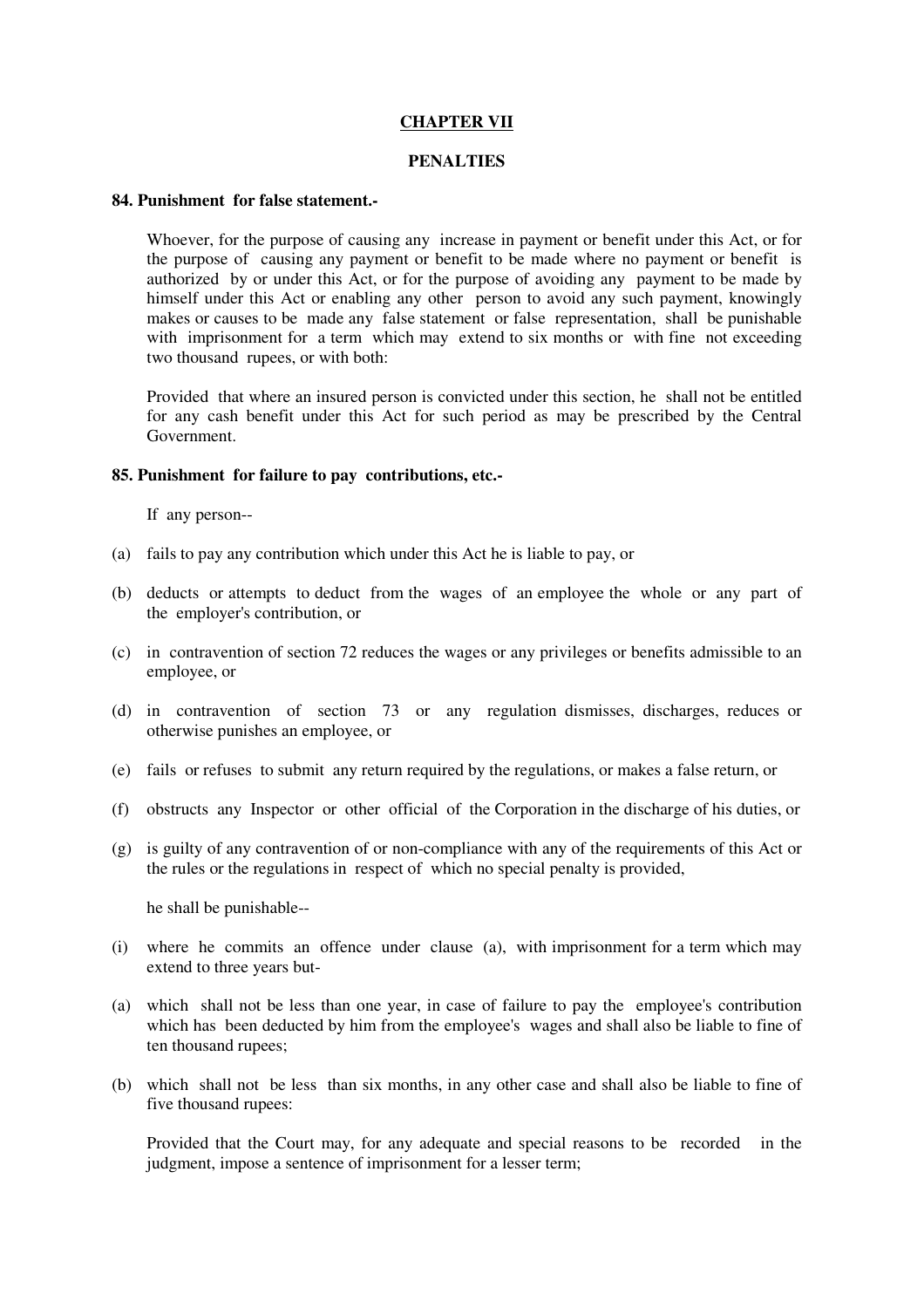(ii) where he commits an offence under any of the clauses (b) to (g) (both inclusive), with imprisonment for a term which may extend to one year or with fine which may extend to four thousand rupees, or with both, and shall also be liable to fine which may extend to two thousand rupees.

### **85A. Enhanced punishment in certain cases after previous conviction.-**

Whoever, having been convicted by a court of an offence punishable under this Act, commits the same offence shall, for every such subsequent offence, be punishable with imprisonment for a term which may extend to two years and with fine of five thousand rupees:

Provided that where such subsequent offence is for failure by the employer to pay any contribution which under this Act he is liable to pay, he shall, for every such subsequent offence, be punishable with imprisonment for a term which may extend to five years but which shall not be less than two years and shall also be liable to fine of twenty-five thousand rupees.

#### **85B. Power to recover damages.-**

(1) Where an employer fails to pay the amount due in respect of any contribution or any other amount payable under this Act, the Corporation may recover from the employer by way of penalty such damages not exceeding the amount of arrears as may be specified in the regulations:

Provided that before recovering such damages, the employer shall be given a reasonable opportunity of being heard:

Provided further that the Corporation may reduce or waive the damages recoverable under this section in relation to an establishment which is a sick industrial company in respect of which a scheme for rehabilitation has been sanctioned by the Board for Industrial and Financial Reconstruction established under section 4 of the Sick Industrial Companies (Special Provisions) Act, 1985 (1 of 1986), subject to such terms and conditions as may be specified in regulations.

(2) Any damages recoverable under sub-section (1) may be recovered as an arrear of land revenue. or under section 45-C to section 45-I.

### **85C. Power of court to make orders.-**

- (1) Where an employer is convicted of an offence for failure to pay any contribution payable under this Act, the court may, in addition to awarding any punishment, by order, in writing, require him within a period specified in the order (which the court may if it thinks fit and on application in that behalf, from time to time, extend), to pay the amount of contribution in respect of which the offence was committed. and to furnish the return relating to such contributions.
- (2) Where an order is made under sub-section (1), the employer shall not be liable under this Act in respect of the continuation of the offence during the period or extended period, if any, allowed by the court, but if, on the expiry of such period or extended period, as the case may be, the order of the court has not been fully complied with, the employer shall be deemed to have committed a further offence and shall be punishable with imprisonment in respect thereof under section 85 and shall also be liable to pay fine which may extend to one thousand rupees for every day after such expiry on which the order has not been complied with.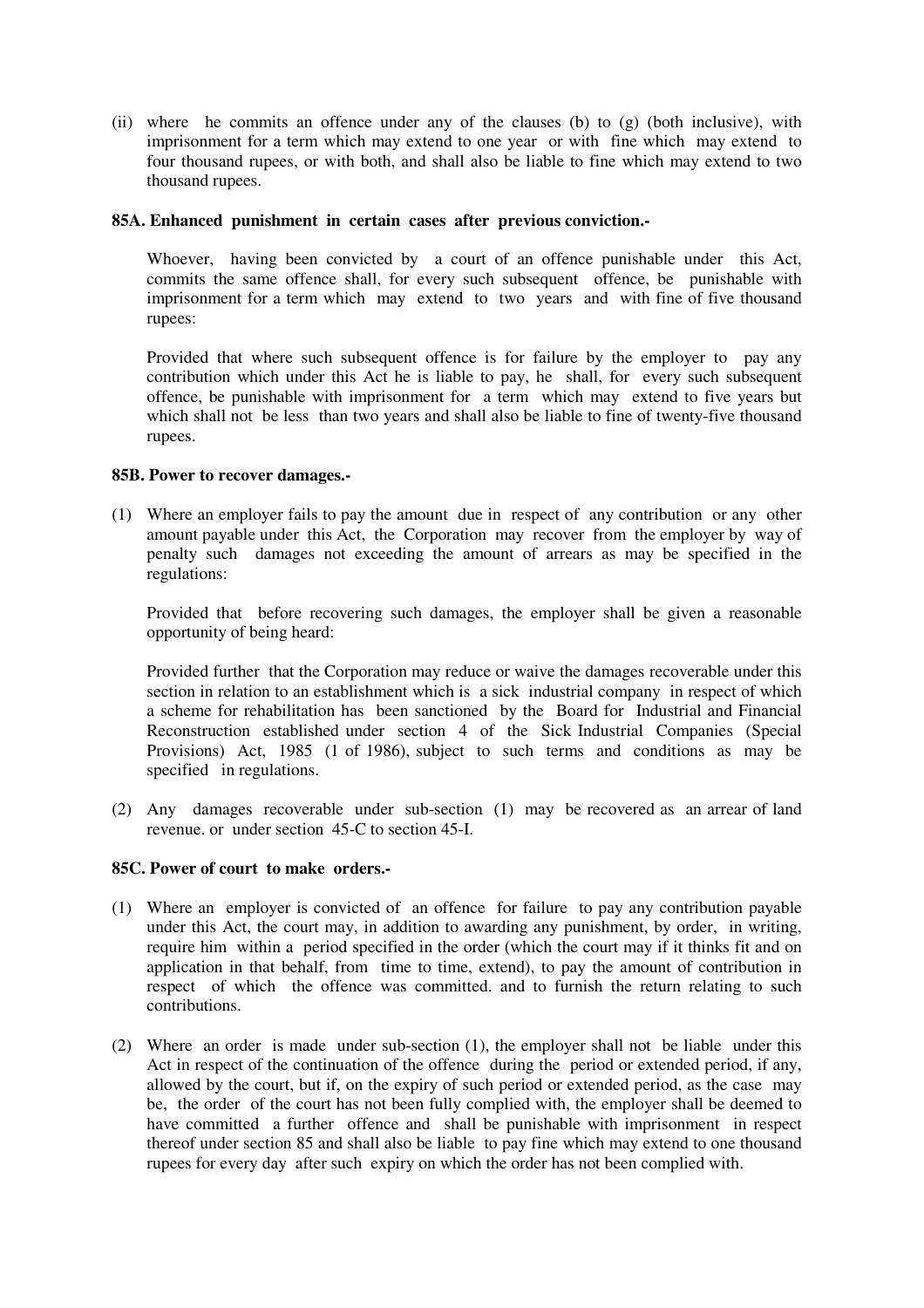#### **86. Prosecutions.-**

- (1) No prosecution under this Act shall be instituted except by or with the previous sanction of the Insurance Commissioner or of such other officer of the Corporation as may be authorized in this behalf by the Director General of the Corporation.
- (2) No court inferior to that of a Metropolitan Magistrate or judicial Magistrate of the First Class shall try any offence under this Act.
- (3) No Court shall take cognizance of any offence under this Act except on a complaint made in writing in respect thereof .

### **86A. Offences by companies.-**

(1) If the person committing an offence under this Act is a company, every person, who at the time the offence was committed was incharge of, and was responsible to, the company for the conduct of the business of the company, as well as the company, shall be deemed to be guilty of the offence and shall be liable to be proceeded against and punished accordingly:

Provided that nothing contained in this sub-section shall render any person liable to any punishment, if he proves that the offence was committed without his knowledge or that he exercised all due diligence to prevent the commission of such offence.

(2) Notwithstanding anything contained in sub-section (1), where an offence under this Act has been committed with the consent or connivance of, or is attributable to, any neglect on the part of, any director or manager, secretary or other officer of the company, such director, manager, secretary or other officer shall be deemed to be guilty of that offence and shall be liable to be proceeded against and punished accordingly.

Explanation.--For the purposes of this section,--

- (i) "company" means any body corporate and includes a firm and other associations of individuals; and
- (ii) "director" in relation to--
- (a) a company, other than a firm, means the managing director or a whole-time director;
- (b) a firm means a partner in the firm.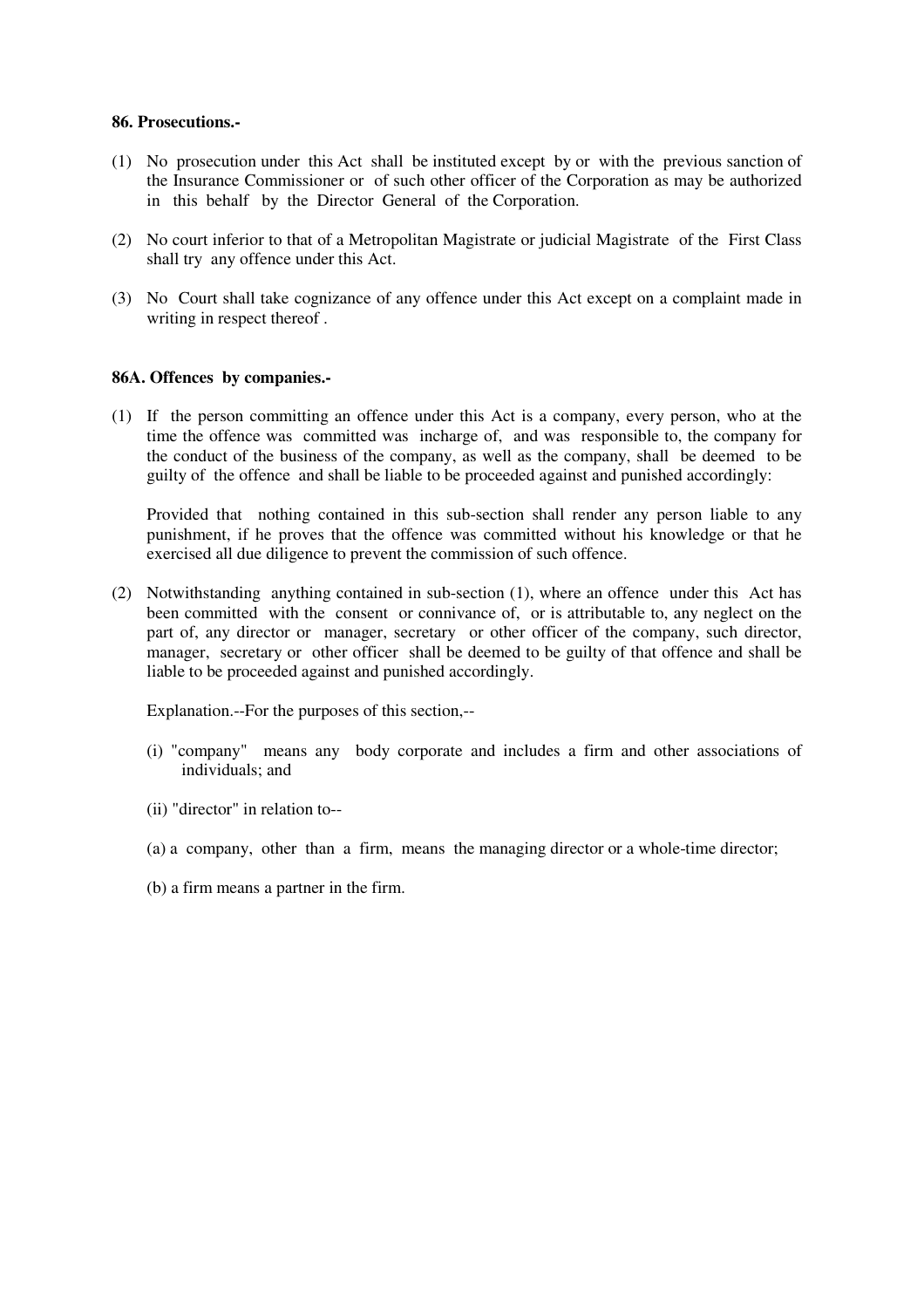### **CHAPTER VIII**

### **MISCELLANEOUS**

#### **87. Exemption of a factory or establishment or class of factories or establishments.-**

The appropriate Government, may, by notification in the Official Gazette and subject to such conditions as may be specified in the notification, exempt any factory or establishment or class of factories or establishments in any specified area from the operation of this Act for a period not exceeding one year and may from time to time by like notification renew any such exemption for periods not exceeding one year at a time.

#### **88. Exemption of persons or class of persons.-**

The appropriate Government may, by notification in the Official Gazette and subject to such conditions as it may deem fit to impose, exempt any persons or class of persons employed in any factory or establishment or class of factories or establishments to which this Act applies from the operation of the Act.

#### **89. Corporation to make representation.-**

No exemption shall be granted or renewed under section 87 or section 88, unless a reasonable opportunity has been given to the Corporation to make any representation it may wish to make in regard to the proposal and such representation has been considered by the appropriate Government.

### **90. Exemption of factories or establishments belonging to Government or any local authority.-**

The appropriate Government may after consultation with the Corporation, by notification in the Official Gazette and subject to such conditions as may be specified in the notification, exempt any factory or establishment belonging to any local authority from the operation of this Act], if the employees in any such factory or establishment are otherwise in receipt of benefits substantially similar or superior to the benefits provided under this Act.

### **91. Exemption from one or more provisions of the Act.-**

The appropriate Government may, with the consent of the Corporation, by notification in the Official Gazette, exempt any employees or class of employees in any factory or establishment or class of factories or establishments from one or more of the provisions relating to the benefits provided under this Act.

### **91A. Exemptions to be either prospective or retrospective. –**

Any notification granting exemption under section 87, section 88, section 90 or section 91 may be issued so as to take effect either prospectively or retrospectively on such date as may be specified therein.

### **91B. Misuse of benefits.-**

If the Central Government is satisfied that the benefits under this Act are being misused by insured persons in a factory or establishment, that Government may, by order, published in the Official Gazette, disentitle such persons from such of the benefits as it thinks fit: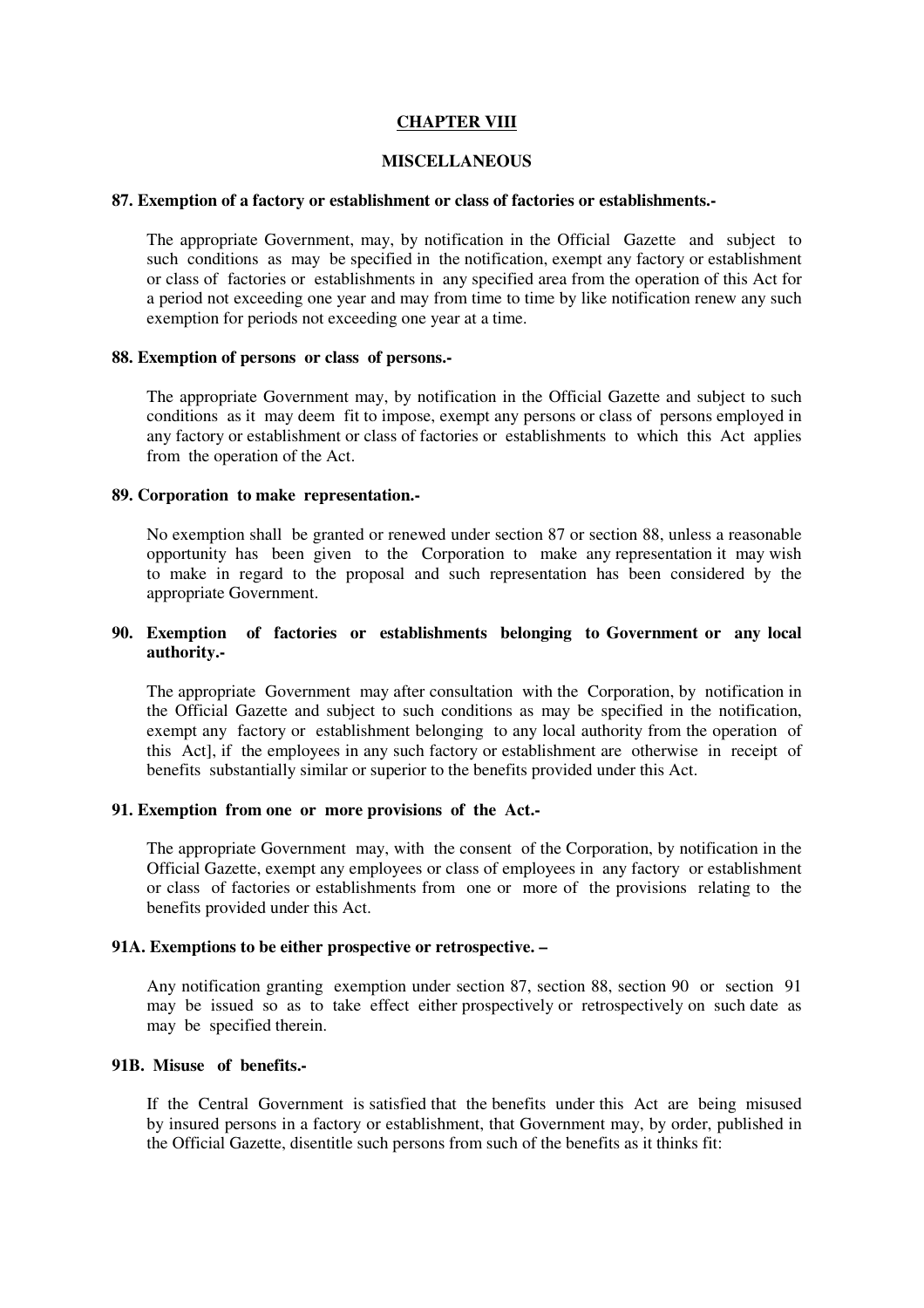Provided that no such order shall be passed unless a reasonable opportunity of being heard is given to the concerned factory or establishment, insured persons and the trade unions registered under the Trade Unions Act, 1926 (16 of 1926) having members in the factory or establishment.

### **91C. Writing off of losses.-**

Subject to the conditions as may be prescribed by the Central Government, where the Corporation is of opinion that the amount of contribution, interest and damages due to the Corporation is irrecoverable, the Corporation may sanction the writing off finally of the said amount.

# **92. Power of Central Government to give directions**.-

- (1) The Central Government may give directions to a State Government as to the carrying into execution of this Act in the State.
- (2) The Central Government may, from time to time, give such directions to the Corporation as it may think fit for the efficient administration of the Act, and if any such direction is given, the Corporation shall comply with such direction.

### **93. Corporation officers and servants to be public servants.-**

All officers and servants of the Corporation shall be deemed to be public servants within the meaning of section 21 of the Indian Penal Code (45 of 1860).

### **93A. Liability in case of transfer of establishment.-**

Where an employer, in relation to a factory or establishment, transfers that factory or establishment in whole or in part, by sale, gift, lease or licence or in any other manner whatsoever, the employer and the person to whom the factory or establishment is so transferred shall jointly and severally be liable to pay the amount due in respect of any contribution or any other amount payable under this Act in respect of the periods up to the date of such transfer:

Provided that the liability of the transferee shall be limited to the value of the assets obtained by him by such transfer.

### **94. Contributions, etc., due to Corporation to have priority over other debts.-**

There shall be deemed to be included among the debts which, under section 49 of the Presidency-towns Insolvency Act, 1909 (3 of 1909). or under section 61 of the Provincial Insolvency Act, 1920 (5 of 1920), or under any law relating to insolvency in force in the territories which, immediately before the 1st November, 1956 were comprised in a Part B State, or under section 530 of the Companies Act, 1956 (1 of 1956.), are, in the distribution of the property of the insolvent or in the distribution of the assets of a company being wound up, to be paid in priority to all other debts, the amount due in respect of any contribution or any other amount payable under this Act the liability wherefrom accrued before the date of the order of adjudication of the insolvent or the date of the winding up, as the case may be.

# **94A. Delegation of powers.-**

The Corporation, and, subject to any regulations made by the Corporation in this behalf, the Standing Committee may direct that all or any of the powers and functions which may be exercised or performed by the Corporation or the Standing Committee, as the case may be,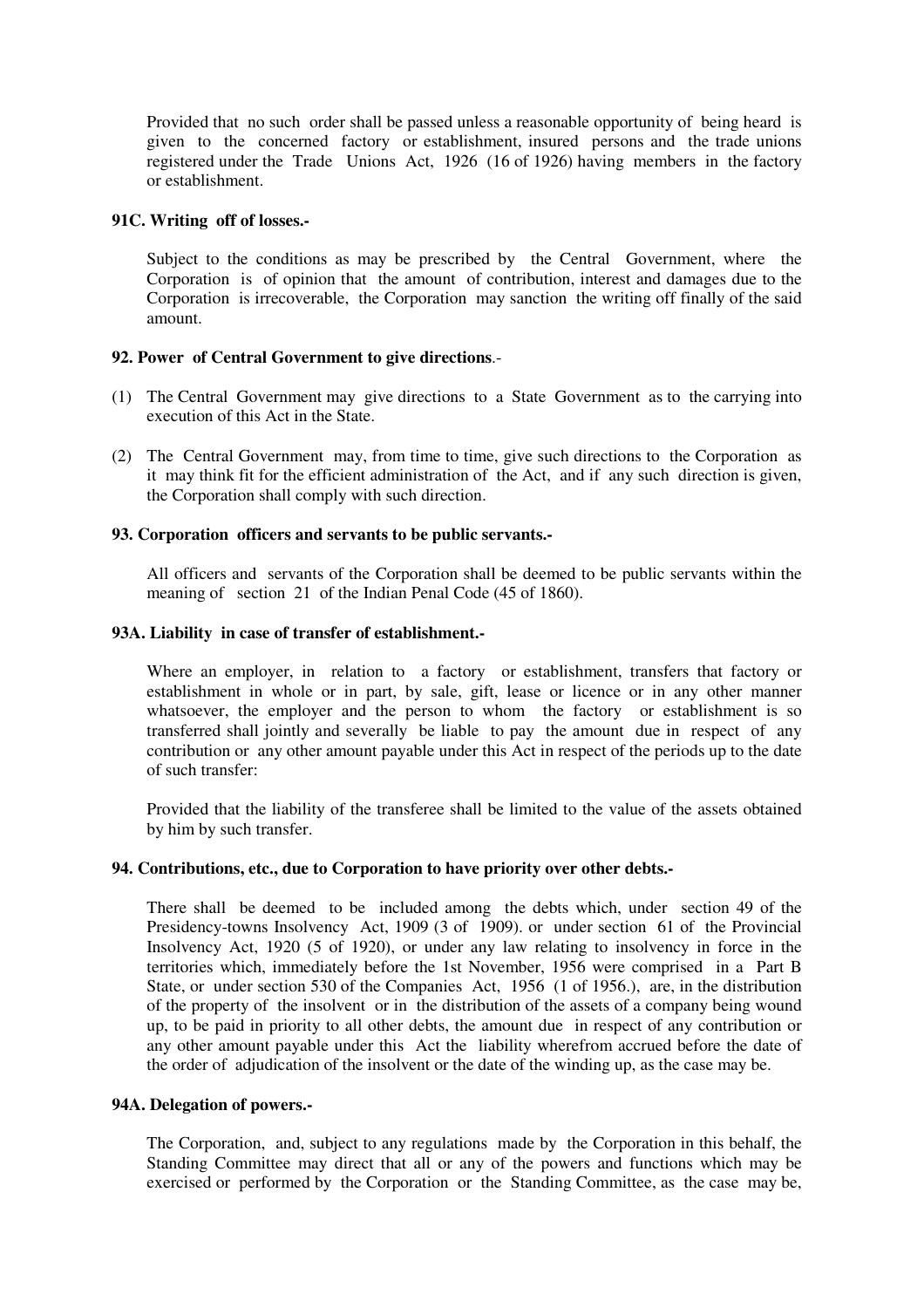may, in relation to such matters and subject to such conditions, if any, as may be specified, be also exercisable by any officer or authority subordinate to the Corporation.

#### **95. Power of Central Government to make rules.-**

- (1) The Central Government may, after consultation with the Corporation and subject to the condition of previous publication, make rules not inconsistent with this Act for the purpose of giving effect to the provisions thereof.
- (2) In particular and without prejudice to the generality of the foregoing power, such rules may provide for all or any of the following matters, namely:--
	- (a) the limit of wages beyond which a person shall not be deemed to be an employee;
		- (ab) the limit of maximum monthly salary for the purpose of sub-section (1) of section  $17:$
		- (ac)] the manner in which appointments and elections of members of the Corporation, the Standing Committee and the Medical Benefit Council shall be made;
	- (b) the quorum at meetings of the Corporation, the Standing Committee and the Medical benefit Council and the minimum number of meetings of those bodies to be held in a year;
	- (c) the records to be kept of the transaction of business by the Corporation, the Standing Committee and the Medical Benefit Council;
	- (d) the powers and duties of the Director General and the Financial Commissioner] and the conditions of their service;
	- (e) the powers and duties of the Medical Benefit Council ;
		- (ea) the types of expenses which may be termed as administrative expenses, the percentage of income of the Corporation which may be spent for such expenses;
		- (eb) the rates of contributions and limits of wages below whichemployees are not liable to pay contribution;
		- (ec) the manner of calculation of the average daily wage;
		- (ed) the manner of certifying the certificate to recover amount by the Recovery Officer;
		- (ee) the amount of funeral expenses;
		- (ef) the qualifications, conditions, rates and period of sickness, benefit, maternity benefit, disablement benefit and dependents benefit;
		- (eg) the conditions for grant of medical benefits for insured persons who cease to be in insurable employment on account of permanent disablement;
		- (eh) the conditions for grant of medical benefits for persons who have attained the age of Superannuation;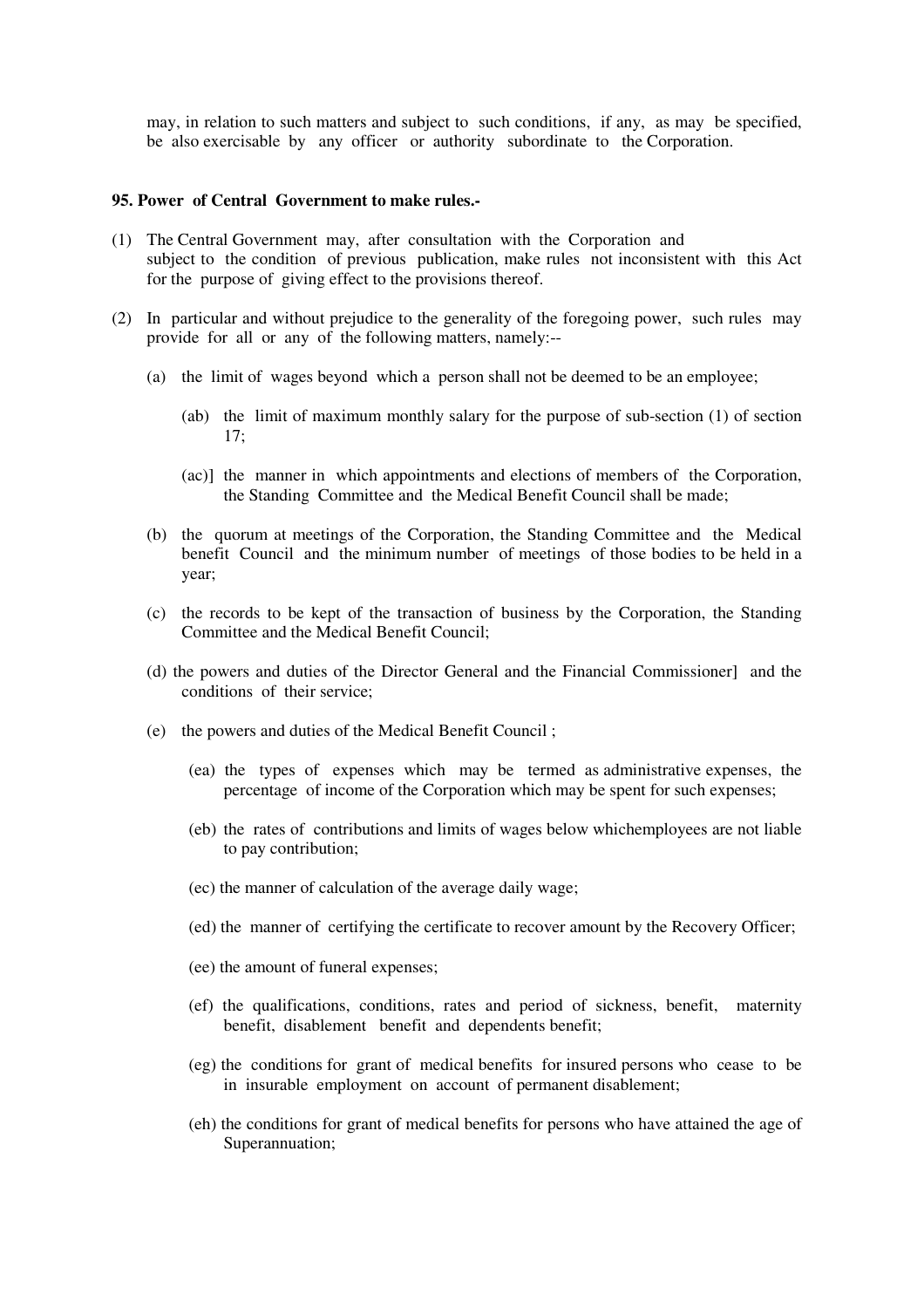- (el) the manner in which and the time within which appeals may be filed to medical appeal tribunals or Employees' Insurance Courts;
- (f) the procedure to be adopted in the execution of contracts;
- (g) the acquisition, holding and disposal of property by the Corporation;
- (h) the raising and repayment of loans;
- (i) the investment of the funds of the Corporation and of any provident or other benefit fund and their transfer or realisation ;
- (j) the basis on which the periodical valuation of the assets and liabilities of the Corporation shall be made;
- (k) the bank or banks in which the funds of the Corporation may be deposited, the procedure to be followed in regard to the crediting of moneys accruing or payable to the Corporation and the manner in which any sums may be paid out of the Corporation funds and the officers by whom such payment may be authorized;
- (l) the accounts to be maintained by the Corporation and the forms in which such accounts shall be kept and the times at which such accounts shall be audited;
- (m) the publication of the accounts of the Corporation and the report of auditors, the action to be taken on the audit report, the powers of auditors to disallow and surcharge items of expenditure and the recovery of sums so disallowed or surcharged;
- (n) the preparation of budget estimates and of supplementary estimates and the manner in which such estimates shall be sanctioned and published;
- (o) the establishment and maintenance of provident or other benefit fund for officers and servants of the Corporation;
	- (oa) the period of non-entitlement for cash benefit in case of conviction of an insured person ;
- (p) any matter which is required or allowed by this Act to be prescribed by the Central Government.
- (2A) The power to make rules conferred by this section shall include the power to give retrospective effect, from a date not earlier than the date of commencement of this Act, to the rules or any of them but no retrospective effect shall be given to any rule so as to prejudicially affect the interest of any person other than the Corporation to whom such rule may be applicable.
- (3) Rules made under this section shall be published in the Official Gazette and thereupon shall have effect as if enacted in this Act.
- (4) Every rule made under this section shall be laid, as soon as may be after it is made, before each House of Parliament while it is in session for a total period of thirty days which may be comprised in one session or in two or more successive sessions, and if, before the expiry of the session immediately following the session or the successive sessions aforesaid both Houses agree in making any modification in the rule of both Houses agree that the rule should not be made, the rule shall thereafter have effect only in such modified form or be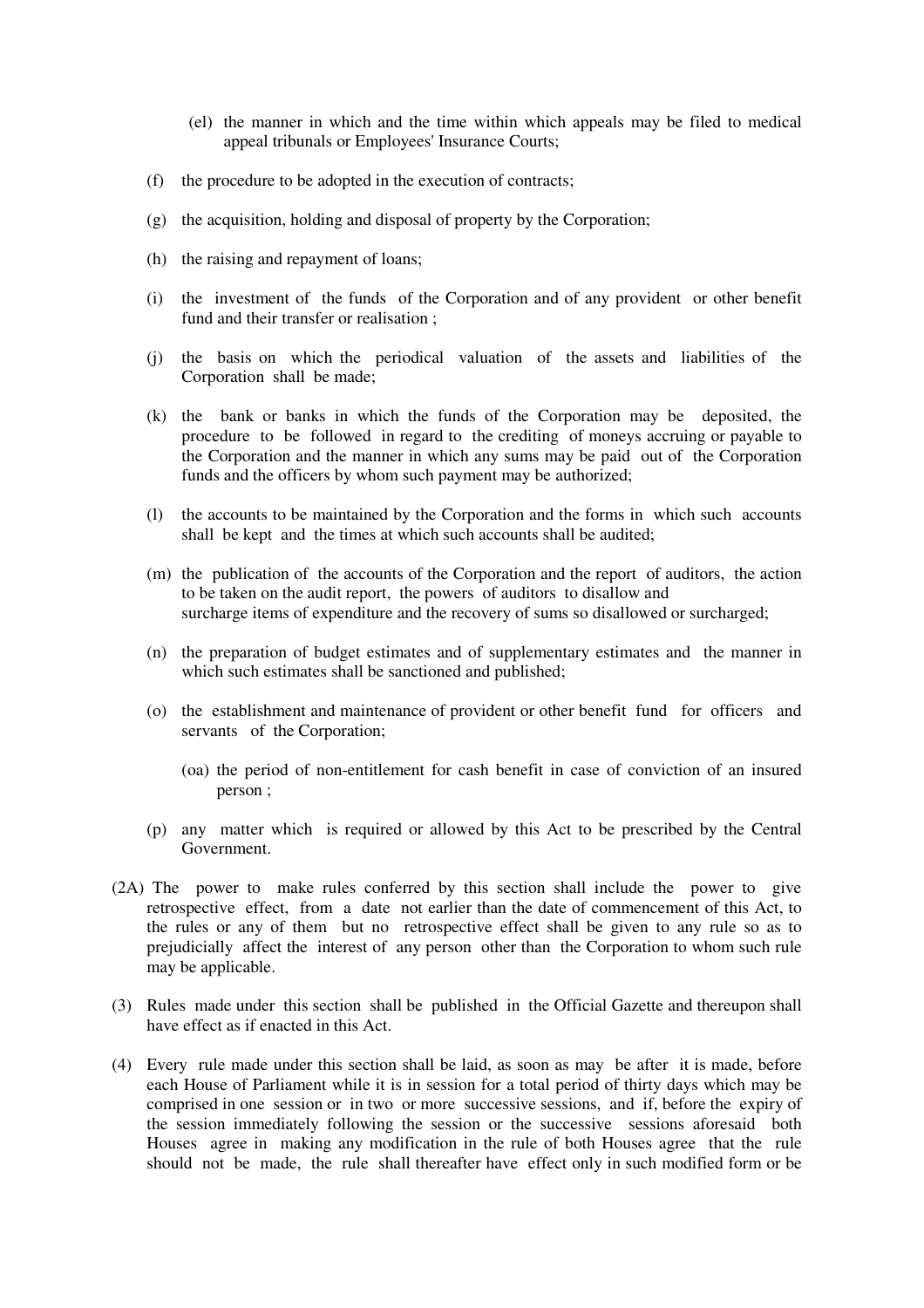of no effect, as the case may be; so, however, that any such modification or annulment shall be without prejudice to the validity of anything previously done under that rule.

#### **96. Power of State Government to make rules.-**

- (1) The State Government may, after consultation with the Corporation and subject to the condition of previous publication, make rules not inconsistent with this Act in regard to all or any of the following matters, namely:--
- (a) the constitution of Employees' Insurance Courts, the qualifications of persons who may be appointed Judges thereof, and the conditions of service of such Judges;
- (b) the procedure to be followed in proceedings before such Courts and the execution of orders made by such Courts;
- (c) the fee payable in respect of applications made to the Employees' Insurance Court, the costs incidental to the proceedings in such Court, the form in which applications should be made to it and the particulars to be specified in such applications;
- (d) the establishment of hospitals, dispensaries and other institutions, the allotment of insured persons or their families to any such hospital, dispensary or other institution;
- (e) the scale of medical benefit which shall be provided at any hospital, clinic, dispensary or institution, the keeping of medical records and the furnishing of statistical returns;
- (f) the nature and extent of the staff, equipment and medicine that shall be provided at such hospitals, dispensaries and institutions;
- (g) the conditions of service of the staff employed at such hospitals dispensaries and institutions; and
- (h) any other matter which is required or allowed by this Act to be prescribed by the State Government.
- (2) Rules made under this section shall be published in the Official Gazette and thereupon shall have effect as if enacted in this Act.
- (3) Every rule made under this section shall be laid as soon as may be after it is made, before each House of the State Legislature where it consists of two Houses, or, where such Legislature consists of one House, before that House.

#### **97. Power of Corporation to make regulations.-**

- (1) The Corporation may, subject to the condition of previous publications, make regulations, not inconsistent with this Act and the rules made thereunder, for the administration of the affairs of the Corporation and for carrying into effect the provisions of this Act.
- (2) In particular and without prejudice to the generality of the foregoing power, such regulations may provide for all or any of the following matters, namely:--
	- (i) the time and place of meetings of the Corporation, the Standing Committee and the Medical Benefit Council and the procedure to be followed at such meetings;
	- (ia) the time within which and the manner in which a factory or establishment shall be registered;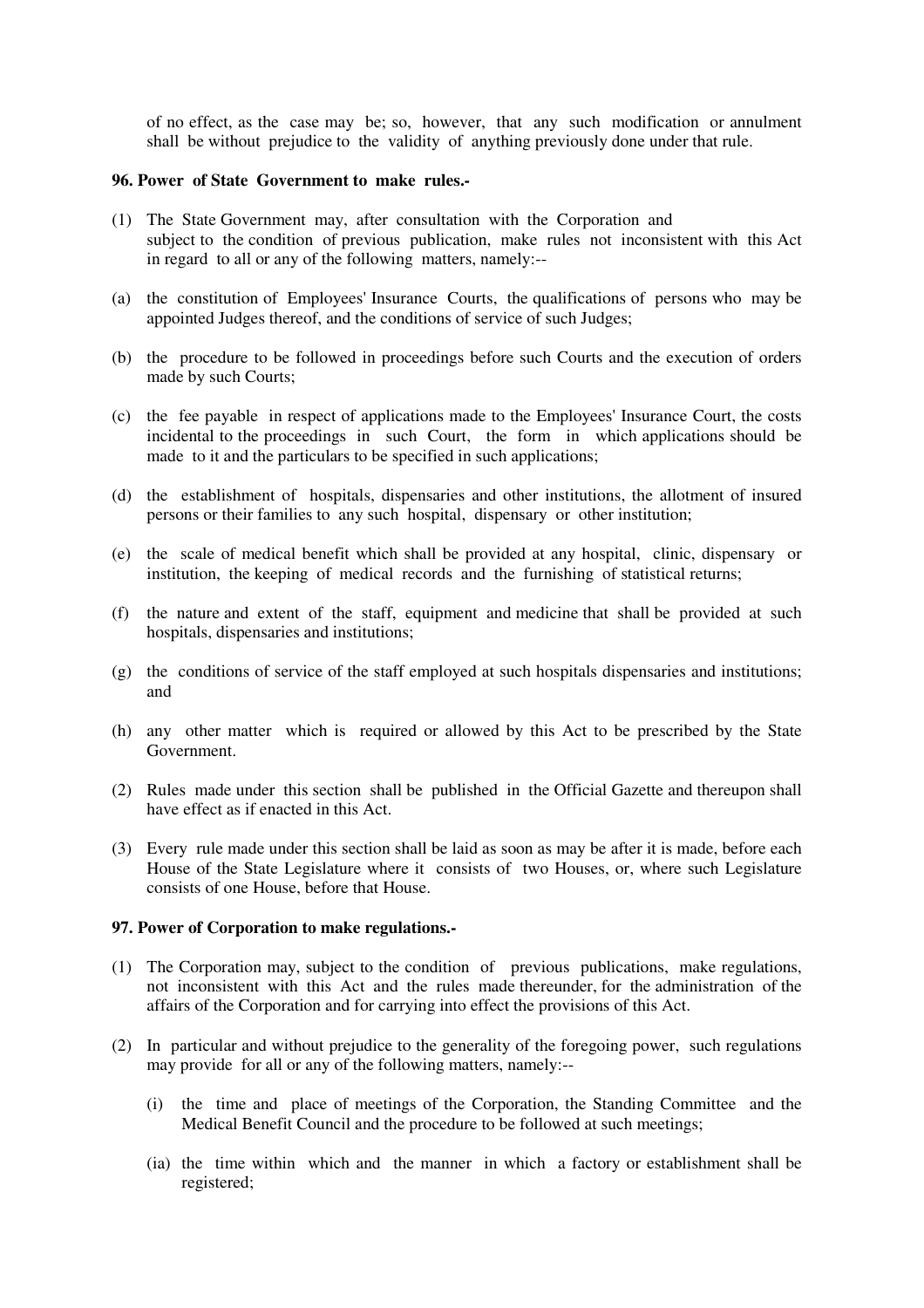- (ii) the matters which shall be referred by the Standing Committee to the Corporation for decision;
- (iii) the manner in which any contribution payable under this Act shall be assessed and collected;

(iiia) the rate of interest higher than twelve per cent. on delayed payment of contributions;

(iv) reckoning of wages for the purpose of fixing the contribution payable under this Act;

(iva) the register of employees to be maintained by the immediate employer;

(ivb) the entitlement of sickness benefit or disablement benefit for temporary disablement on any day on which person works or remains on leave or on holiday and in respect of which he receives wages or for any day on which he remains on strike;

- (v) the certification of sickness and eligibility for any cash benefit.
- (vi) the method of determining whether an insured person is suffering from one or more of the diseases specified in the Third Schedule;
- (vii) the assessing of the money value of any benefit which is not a cash benefit;
- (viii) the time within which and the form and manner in which] any claim for a benefit may be made and the particulars to be specified in such claim;
- (ix) the circumstances in which an employee in receipt of disablement benefit may be dismissed, discharged, reduced or otherwise punished;
- (x) the manner in which and the place and time at which any benefit shall be paid;
- (xi) the method of calculating the amount of cash benefit payable and the circumstances in which and the extent to which commutation of disablement and dependant's benefits, may be allowed and the method of calculating the commutation value;
- (xii) the notice of pregnancy or of confinement and notice and proof of sickness;

(xiia) specifying the authority competent to give certificate of eligibility for maternity benefit;

(xiib) the manner of nomination by an insured woman for payment of maternity benefit in case of her or her child's death;

(xiic) the production of proof in support of claim for maternity benefit or additional maternity benefit;

- (xiii) the conditions under which any benefit may be suspended;
- (xiv) the conditions to be observed by a person when in receipt of any benefit and the periodical medical examination of such persons;

(xv) [Omitted.]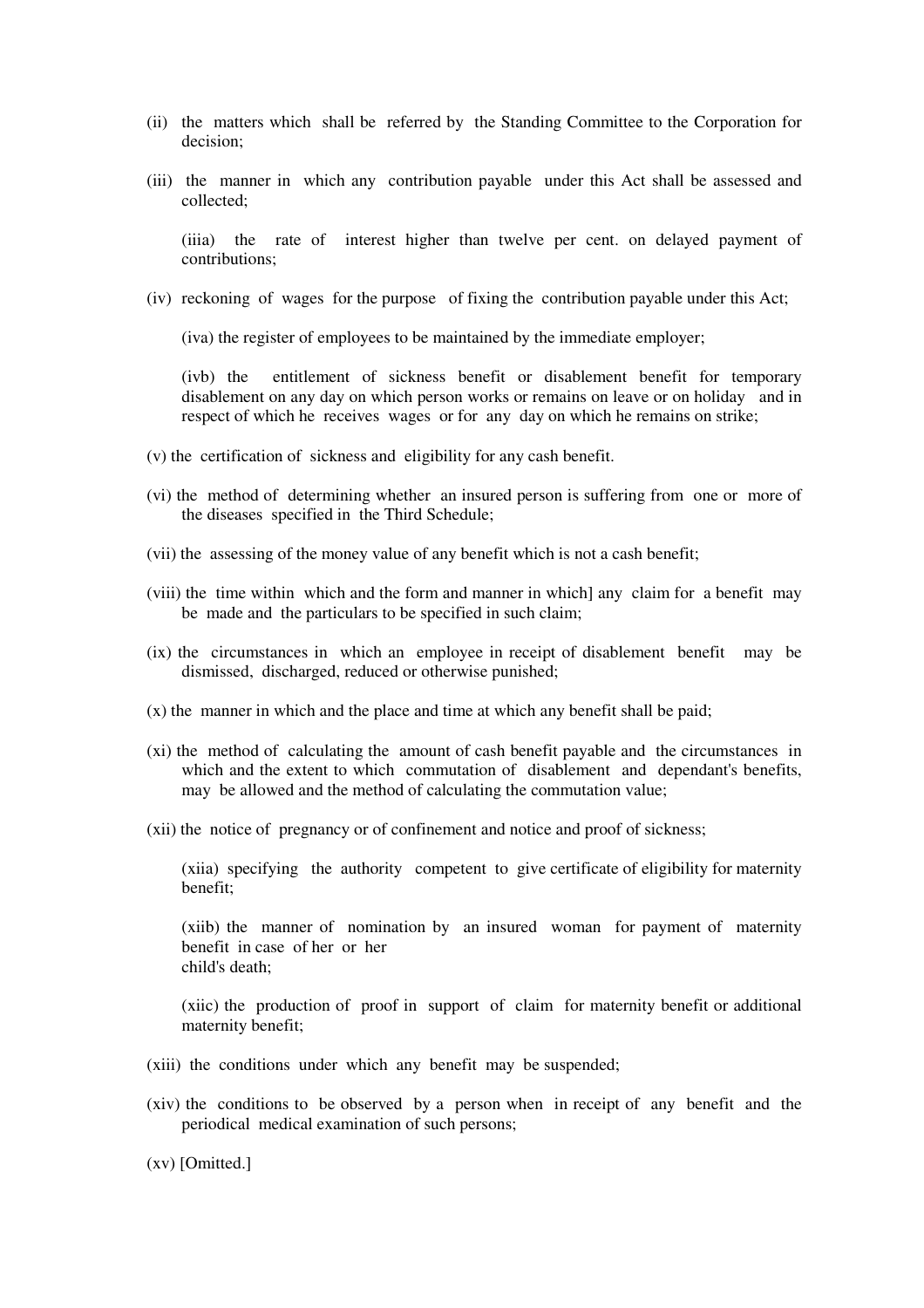(xvi) the appointment of medical practitioners for the purposes of this Act, the duties of such practitioners and the form of medical certificates;

(xvia) the qualifications and experience which a person should possess for giving certificate of sickness;

(xvib) the constitution of medical boards and medical appeal tribunals;

- (xvii) the penalties for breach of regulations by fine (not exceeding two days' wages for a first breach and not exceeding three days' wages for any subsequent breach) which may be imposed on employees;
	- (xviia) the amount of damages to be recovered as penalty;

(xviib) the terms and conditions for reduction or waiver of damages in relation to a sick industrial company;

- (xviii) the circumstances in which and the conditions subject to which any regulation may be relaxed, the extent of such relaxation, and the authority by whom such relaxation may be granted;
- (xix) the returns to be submitted and the registers or records to be maintained by the principal and immediate employers, the forms of such returns, registers or records, and the times at which such returns should be submitted and the particulars which such returns, registers and records should contain;
- (xx) the duties and power of Inspectors and other officers and servants of the Corporation;
- (xxi) the method of recruitment, pay and allowances, discipline, superannuation benefits and other conditions of service of the officers and servants of the Corporation other than the Director General and Financial Commissioner;
- (xxii) the procedure to be followed in remitting contributions to the Corporation ; and
- (xxiii) any matter in respect of which regulations are required or permitted to be made by this Act.
- (2A) The condition of previous publication shall not apply to any regulations of the nature specified in clause (xxi) of sub-section (2).
- (3) Regulations made by the Corporation shall be published in the Gazette of India and thereupon shall have effect as if enacted in this Act.
- (4) Every regulation shall, as soon as may be, after it is made by the Corporation, be forwarded to the Central Government and that Government shall cause a copy of the same to be laid before each House of Parliament, while it is in session for a total period of thirty days, which may be comprised in one session or in two or more successive sessions, and if, before the expiry of the session immediately following the session the successive sessions aforesaid, both Houses agree in making any modification in the regulation or both Houses agree that the regulation should not be made, the regulation shall thereafter have effect only in such modified form or be of no effect, as the case may be; so, however, that any such modification or annulment shall be without prejudice to the validity of any thing previously done under that regulation.